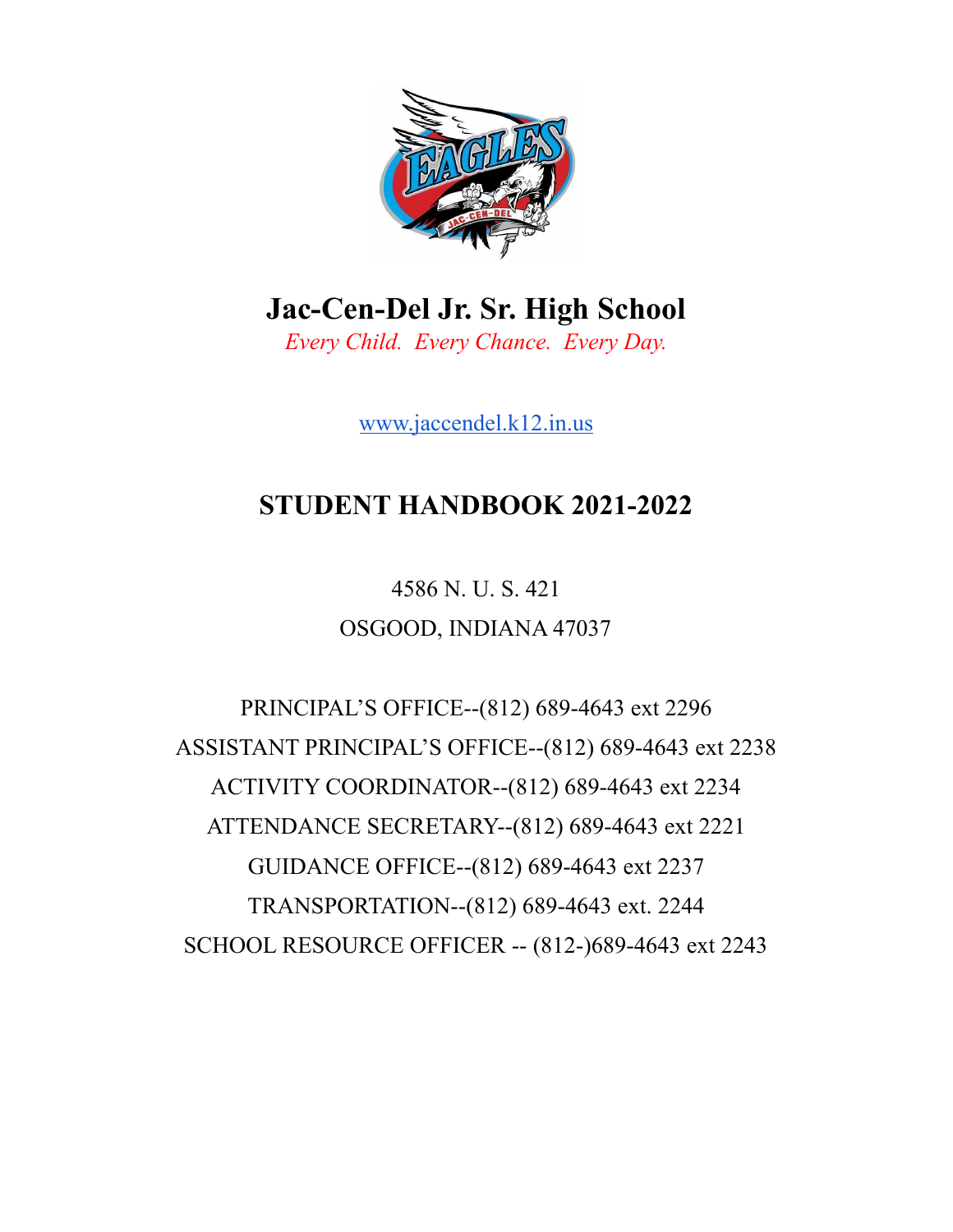# **TABLE OF CONTENTS**

**\_\_\_\_\_\_\_\_\_\_\_\_\_\_\_\_\_\_\_\_\_\_\_\_\_\_\_\_\_\_\_\_\_\_\_\_\_\_\_\_\_\_\_\_\_\_\_\_\_\_\_\_\_\_\_\_\_\_\_\_\_\_\_**

| Academic Calendar                                                                     | 3         |
|---------------------------------------------------------------------------------------|-----------|
| <b>School Guidelines</b>                                                              | 4         |
| Academics                                                                             | 6         |
| Daily Schedules (Regular and Delay)                                                   | 8         |
| <b>SCC Schedules</b>                                                                  | 9         |
| Homework Policy / Grading Scale                                                       | 10        |
| Withdrawing From A Class                                                              | 12        |
| College Day / Job Shadowing                                                           | 12        |
| Attendance: Rationale                                                                 | 13        |
| Reporting Absences / Excused Absences / Unexcused Absences and Discipline             | 14        |
| Truancy                                                                               | 15        |
| Attendance Awards / Attendance Release Guidelines                                     | 16        |
| <b>Tardiness</b>                                                                      | 16        |
| Special Issues: Career Center Transportation / Prom / Dances / Senior Trip            | 17        |
| Internet Acceptable Use Policy                                                        | 19        |
| Search and Seizure, Use of Dogs, Lockers, Automobiles, Drivers Licenses               | $21 - 23$ |
| Code of Conduct                                                                       | 24        |
| Friday School Guidelines                                                              | $25 - 26$ |
| <b>RCATS</b>                                                                          | $26 - 27$ |
| Suggested Consequences by Infraction / Classroom Discipline Guidelines (Alphabetical) | 27-44     |
| Extra-Curricular Programs                                                             | 45        |
| <b>Student Activity Code of Conduct</b>                                               | 47        |
| <b>Disciplinary Consequences</b>                                                      | $49 - 50$ |
| Definitions                                                                           | 50        |

**Administrators have the authority to enforce safety, order, and discipline; assign consequences and to take steps to preserve safety that is inherent to preserve the educational process. Administrators are guided by but not limited to the policies and procedures outlined in this handbook.**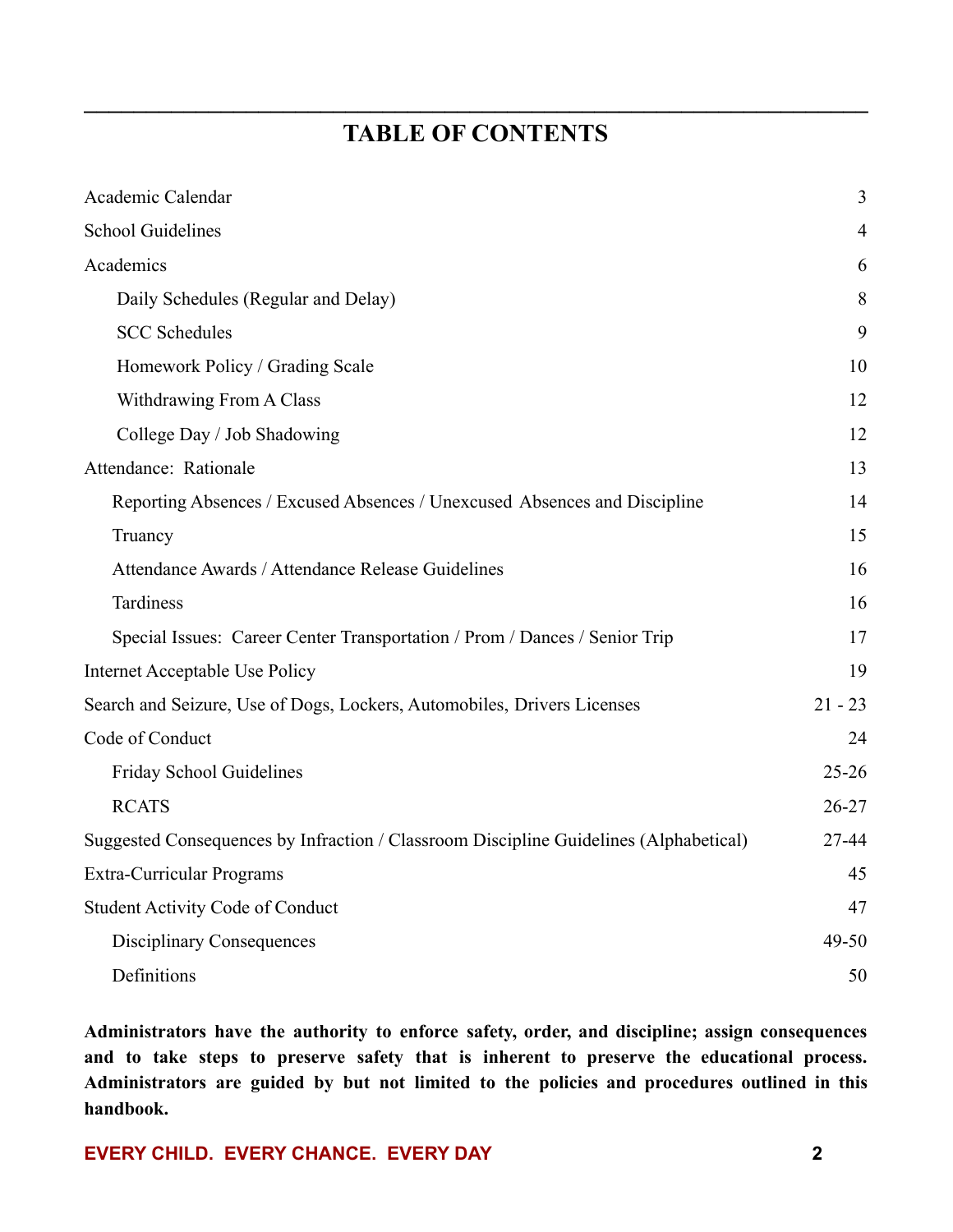# **ACADEMIC CALENDAR**

| Last Day of Second Nine Weeks / Last Day of First SemesterDecember 21 |  |
|-----------------------------------------------------------------------|--|
|                                                                       |  |
|                                                                       |  |
|                                                                       |  |
|                                                                       |  |
|                                                                       |  |
|                                                                       |  |
|                                                                       |  |
|                                                                       |  |
|                                                                       |  |
|                                                                       |  |
|                                                                       |  |
|                                                                       |  |
|                                                                       |  |
|                                                                       |  |
|                                                                       |  |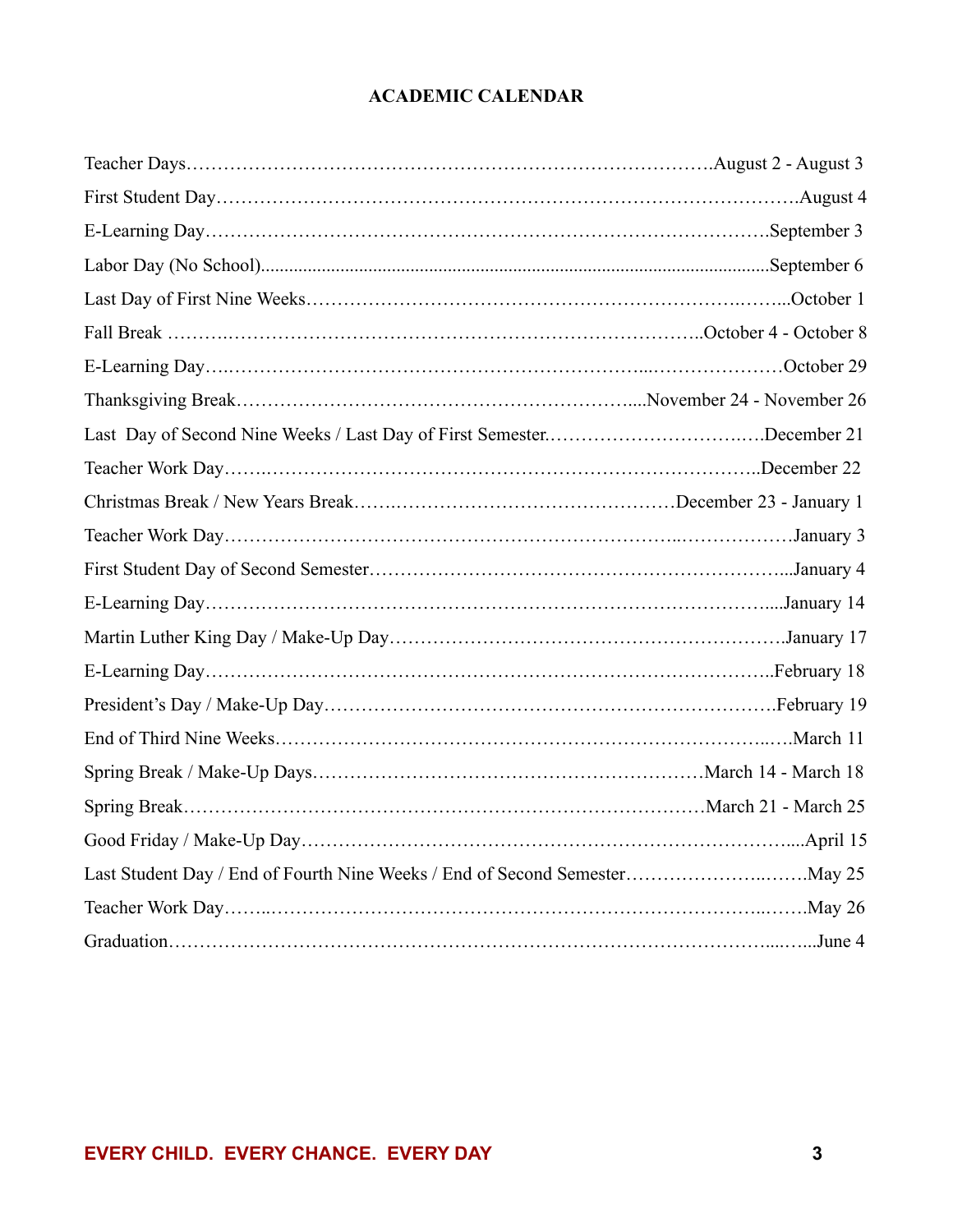### **JAC-CEN-DEL COMMUNITY SCHOOLS' MISSION STATEMENT**

Our mission within the Jac-Cen-Del Community School Corporation is to instill in our students the desire to achieve at their highest potential which will result in effective lifetime learners in an everchanging world. Our schools will provide the necessary knowledge base through a home/school/community partnership to allow these achievements to become reality.

### **JAC-CEN-DEL JUNIOR SENIOR HIGH SCHOOL'S MISSION STATEMENT**

The education of students is a combined responsibility of the students, parents, staff and administration. This partnership will provide a safe and healthy educational environment that will help students achieve socially, emotionally and academically. Students will be challenged to reach their fullest potentials, providing an opportunity to become self-disciplined, responsible and respectable citizens of the world.

### **STATEMENT OF EQUAL OPPORTUNITY**

Jac-Cen-Del Community School Corporation will not intentionally discriminate on the basis of race, color, religion, sex, national origin, handicap or age, in its programs or employment policies as required by the Indiana Civil Rights Act (I. C. 1971,22-9-10; Public Law 218 (I.C. 1971, Title 20); Titles VI and VII (Civil Rights Act, 1964); the Equal Pay Act of 1973; Title IX (1972 Education Amendments); Public Law 94-142' and Public Law 93-112, Section 504.

# **FLAG SALUTE**

I pledge allegiance to the flag of the United States of America and to the republic for which it stands; one nation under God, indivisible, with liberty and justice for all.

### **SCHOOL SONG**

JAC-CEN-DEL HIGH, our JAC-CEN-DEL HIGH Our allegiance we pledge to you. We will fight for the Blue and Scarlet to our colors we will be true. Never daunted, we cannot falter Victory we will all pursue. When we meet them We're sure to beat them, Our Eagles, we're all for you!

### **SCHOOL CLOSING**

If it becomes necessary to cancel school because of weather conditions or for any reason, a public announcement will be made on 103.9 WRBI, 99.3 WSCH (Eagle Country), Cincinnati area media outlets, JCD Parents Facebook page, Twitter, TxtWire, and the Jac-Cen-Del Schools Website [www.jaccendel.k12.in.us](http://www.jaccendel.k12.in.us)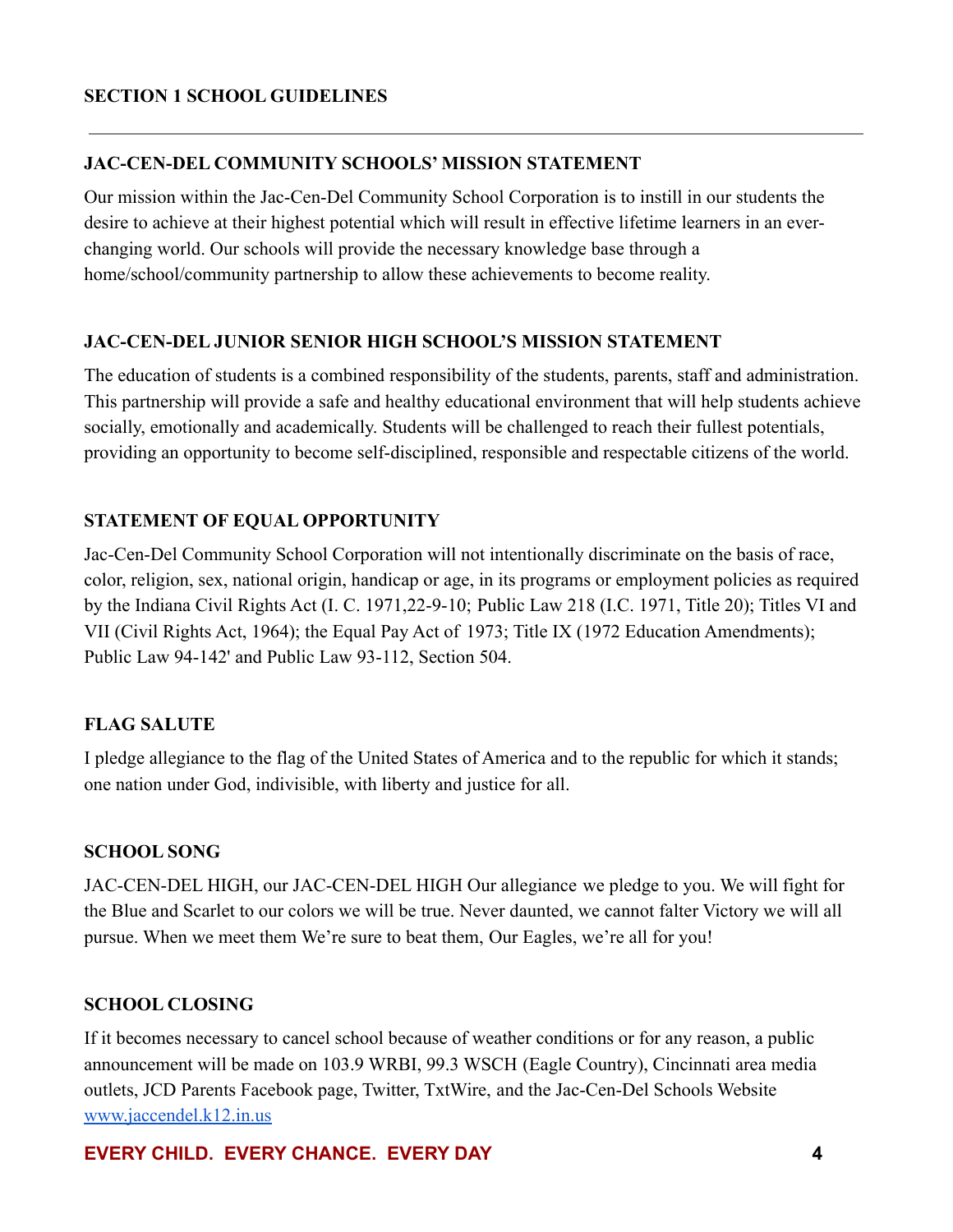#### **EMERGENCY HEALTH NEEDS**

At the time of enrollment as a student of Jac-Cen-Del Junior-Senior High School, the parent or guardian will complete an Emergency Health Form. When the student participates in field trips, sports activities, etc., an updated form will need to be filled out so that the teacher or coach in charge will have a copy of this form for emergency purposes.

If a student becomes ill at school, he or she should report to the principal's office. Students may not leave the building without authorization because of illness. Students leaving school without proper authorization will be considered truant.

The Corporation Nurse may be called if a student's symptoms warrant; parents may be contacted or in the case of emergency, 911 may be called for emergency health care. JCD staff has been trained to use a defibrillator in case of an emergency.

Peanuts and peanut products, along with latex balloons, are restricted in the Jac-Cen-Del facilities.

#### **PRESCRIBED MEDICATION**

Students who need to use medication prescribed by a medical doctor, dentist or other health care provider must submit medication to the front office immediately upon arrival to school. Only medication in its original container, labeled with the date, the student's name, and exact dosage will be administered. Prescription medication should be accompanied by written consent from the parent authorizing school personnel to administer the medication or treatment. No student is allowed to provide or sell any type of over-the-counter medication to another student. All medications, whether prescription and/or over-the-counter, must be administered by the building-level health care employees or a substitute qualified in the medical field.

#### **VISITORS**

Jac-Cen-Del encourages parents to visit the school. Visitors are to provide a photo ID during check-in at the principal's office before visiting the rest of the school.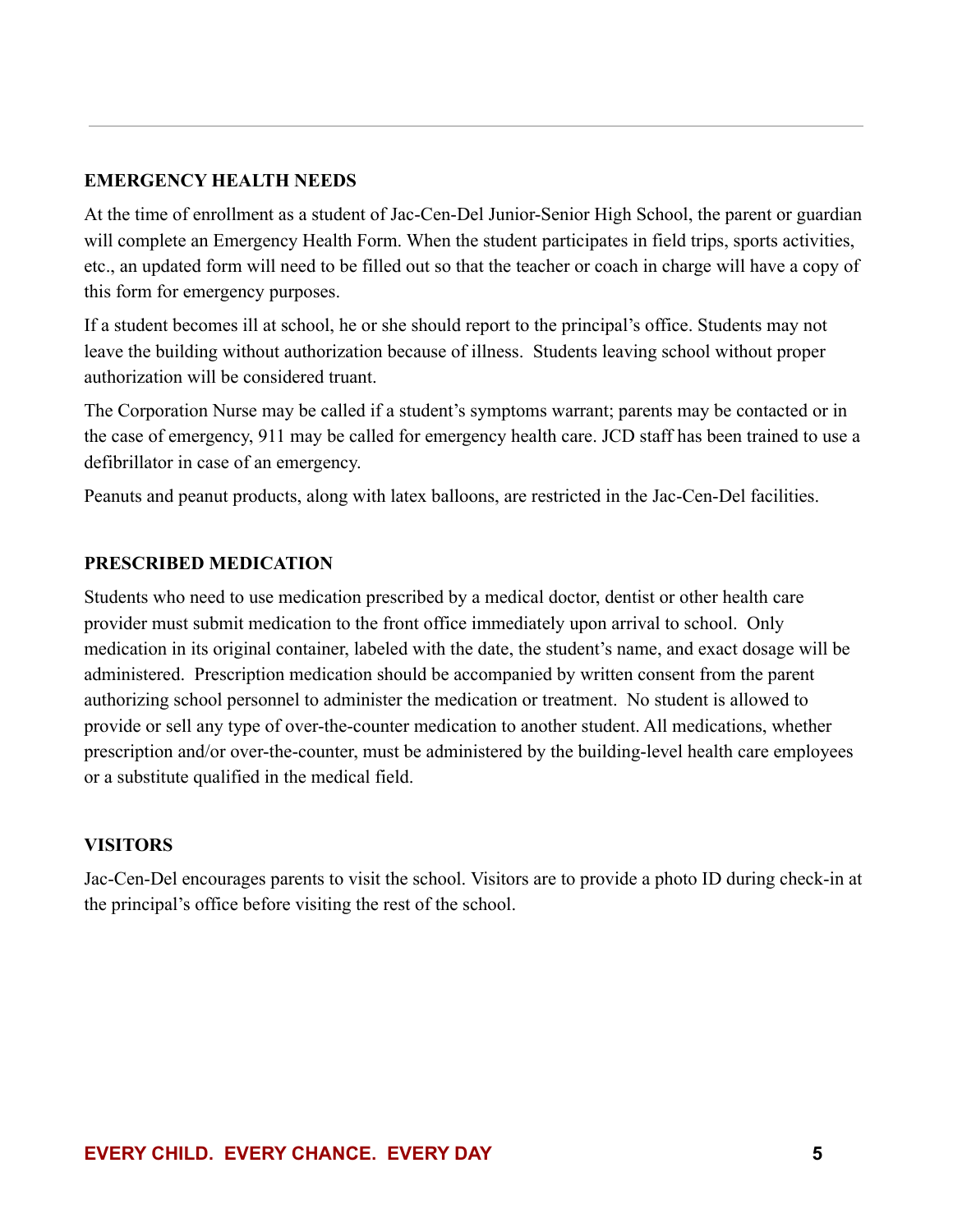#### **SECTION II ACADEMICS**

#### **COUNSELING**

The activities of the Jac-Cen-Del Guidance Office are centered on helping students help themselves. Academic, career and social-emotional counseling are important to every student and are available upon request. The Guidance Counselor is available for students through appointments.

#### **GRADUATION REQUIREMENTS**

One credit is received for each course passed each semester. Junior High students may earn high school credit toward graduation. Admission to high school classes is selective and within the discretion of Administration in order to graduate. Students must meet the requirements outlined by the state of Indiana and Jac-Cen-Del Administration for their respective diploma type. Valedictorian/Salutatorian must have completed requirements for a Core 40 with Academic Honors Diploma or a Core 40 with Technical Honors. Students must complete three semesters at Jac-Cen-Del Jr-Sr High School to be considered for Valedictorian and Salutatorian honors. *ALL requirements for graduation must be met prior to participating in the graduation ceremony.*

#### **DUAL CREDIT/DUAL ENROLLMENT**

Jac-Cen-Del Jr. Sr. High School offers a variety of opportunities for students to earn college credits while still enrolled in high school, both through Dual Credit courses taught at Jac-Cen-Del and through Dual Enrollment courses taught on a college campus. The deadline to withdraw from a Dual Enrollment Course through Ivy Tech will follow the same withdrawal dates as Ivy Tech.

### **EARLY GRADUATION**

Students wishing to graduate early should inform the guidance department by the first day of school in the school year they intend to graduate. This policy applies to those students graduating after 6 or 7 semesters. Students that have met ALL requirements for graduation after 6 or 7 semesters must complete the *[Early Graduation Application](https://docs.google.com/document/d/1_F-gH3gAtaPqHnMiIsn7Q7LUkH60iiNOJ-HMs5gOZZ0/edit?usp=sharing)* for approval by the Principal: *ALL requirements for graduation must be met prior to participating in the graduation ceremony.*

### **E-LEARNING/CONTINUOUS LEARNING**

E-Learning (also known as continuous learning) is used at Jac-Cen-Del when traditional schooling is not possible. This includes times when severe weather shuts down school (weather closings), times when staff Professional Development is being performed (formerly known as late arrival days, these days are now full days of E-Learning for students), and at times when government agencies request schools to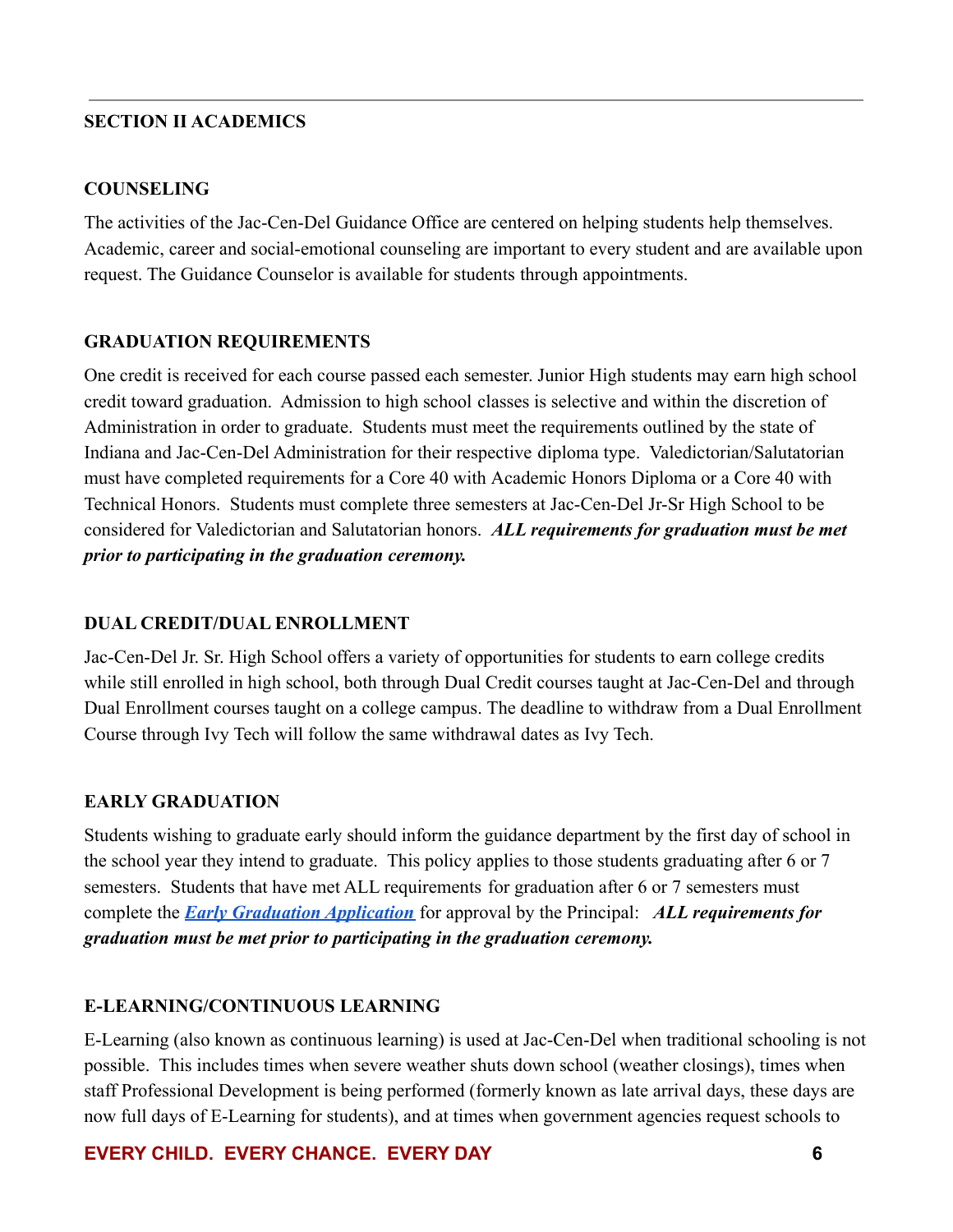close for various reasons. E-Learning is typically done through Google Classroom (unless student doesn't have internet connection at home).

For scheduled E-Learning Days, students will be able to complete E-Learning assignments offline via Google Classroom and upload when the student returns to school the next day. For scheduled E-Learning Days, students will have until 8:00 AM the next school day to complete the assignments. For non-scheduled E-Learning Days, students will have until 8:00 AM the next school day to complete the assignments. For non-scheduled consecutive E-Learning Days students will have until the next school day to complete the assignments (Example: If E-Learning day is called for Monday and Tuesday, Students have until Thursday to complete all assignments from E-Learning). For extended E-Learning Situations, the due date for all assignments (final submission) will be the day the student returns to school.

# **ONLINE COURSES**

Online courses are available to students who need a course for credit recovery or if a requested course does not fit into their schedule. Below are the guidelines governing online courses:

- 1) Students who are enrolled in online courses will complete a contract to clarify expectations. Students are expected to:
	- a) Complete all courses before the agreed upon due date.
	- b) Work on each course daily unless there are no assignments and tasks due for that day.
	- c) Complete all study guides for each course and turn in study guides to the instructor at the end of course completion. A student CANNOT PASS the course without completing all study guides.
	- d) Maintain satisfactory academic progress in all courses. Satisfactory academic progress is defined as being on schedule with all assigned tasks.
	- e) Utilize all school-provided time to work on APEX coursework.
	- f) All coursework must be the students own, original work. School policy for academic dishonesty will be enforced for those who cheat on APEX.
- 2) Grades for online courses are posted at the end of each semester and will therefore not be used in determining honor roll.
- 3) All unit tests and exams must be proctored by a JCD staff member, either in person or virtually.
- 4) Students taking a class for the first time will need to do all assigned study guides, practice activities, review activities and projects as assigned in the curriculum. Failure to do so will result in the inability to pass the course.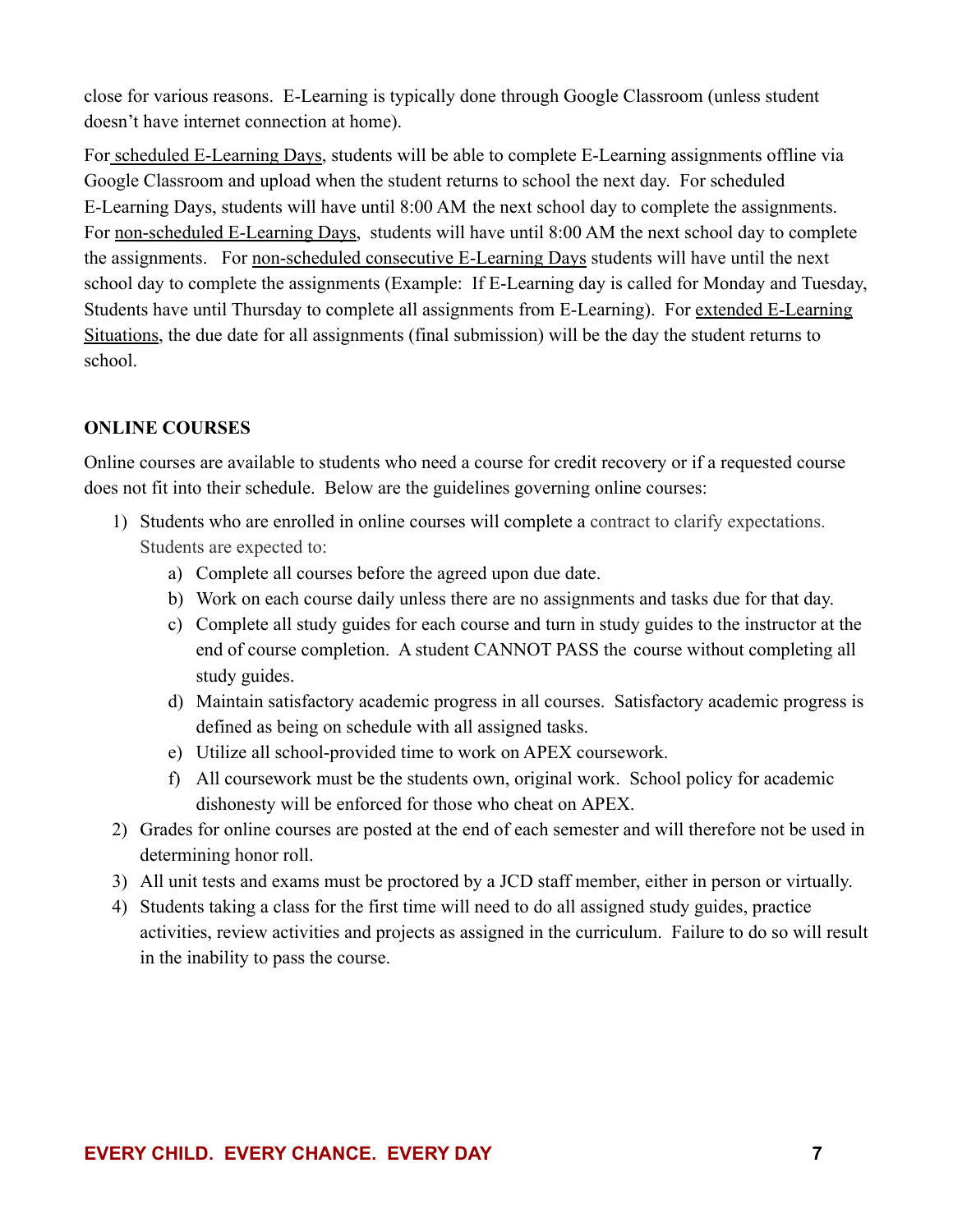### **SCHEDULES**

### **SCHOOL TIME SCHEDULES**

| <b>Class Period</b>     | <b>Class Start Time</b> | <b>Class End Time</b> |
|-------------------------|-------------------------|-----------------------|
| $\mathbf{1}$            | 8:07 AM                 | 8:55 AM               |
| $\overline{2}$          | 9:00 AM                 | 9:45 AM               |
| $\overline{\mathbf{3}}$ | 9:50 AM                 | 10:35 AM              |
| $\overline{\mathbf{4}}$ | 10:40 AM                | 11:25 AM              |
| <b>JH/SCC Lunch</b>     | 11:30 AM                | 12:05 PM              |
| 5 JH Class              | 12:10 PM                | 12:55 PM              |
| 5 HS Class              | 11:30 AM                | 12:15 PM              |
| <b>HS Lunch</b>         | 12:20 PM                | 12:55 PM              |
| Homeroom (6)            | 1:00 PM                 | 1:20 PM               |
| $\overline{7}$          | $1:25$ PM               | $2:10$ PM             |
| 8                       | 2:15 PM                 | 3:02 PM               |

# **TWO HOUR DELAY SCHEDULE**

\*\*No Homeroom/Period 6 on this schedule

| <b>Class Period</b> | <b>Class Start Time</b> | <b>Class End Time</b> |
|---------------------|-------------------------|-----------------------|
| 1                   | 10:00 AM                | 10:35 AM              |
| $\overline{2}$      | 10:40 AM                | 11:13 AM              |
| 3 / SCC Lunch       | 11:18 AM                | 11:51 AM              |
| <b>JH</b> Lunch     | 11:56 AM                | 12:30 PM              |
| <b>5 HS Class</b>   | 11:56 AM                | 12:30 PM              |
| <b>HS Lunch</b>     | 12:35 PM                | $1:04$ PM             |
| 5 JH Class          | 12:35 PM                | 1:04 PM               |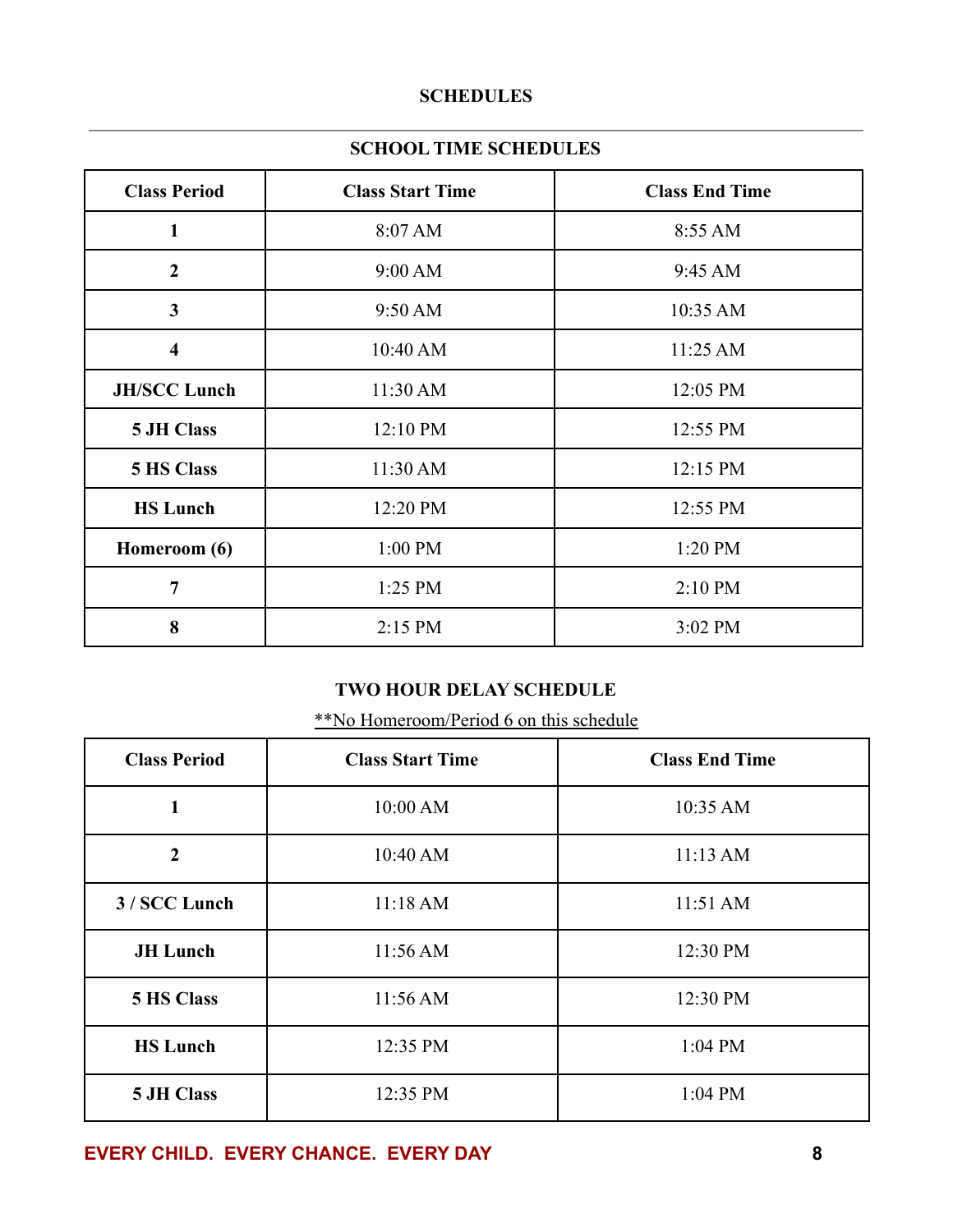| 4 | 1:09 PM           | $1:42 \text{ PM}$ |
|---|-------------------|-------------------|
|   | $1:47 \text{ PM}$ | 2:20 PM           |
| О | 2:25 PM           | 3:02 PM           |

### **SOUTHEASTERN INDIANA CAREER CENTER SCHEDULE**

P.M. Leave l l:45 a.m. Return 2:40 p.m.\*

\*Afternoon students report to the gymnasium for the remainder of the day or may have released time after returning to school. Released time forms are available in the Front Office.

Career Center students attend all days Jac-Cen-Del is in session, unless the Career Center announces a cancellation of classes.

On days where JCD has a 2 hour delay, SCC students are still expected to attend school at JCD from 10:00 AM to 11:45 AM. SCC students will eat lunch during their normal third period lunch. SCC students are responsible for any material missed in their third or fourth period classes.

# **FAMILY EDUCATION RIGHTS AND PRIVACY ACT (FERPA)**

Each parent, and student age eighteen (18) or older, has the right to inspect and review the student's education records; request the amendment of the student's records to ensure that they are not inaccurate, misleading, or otherwise in violation of the student's privacy or other rights; consent to disclosures of personally identifiable information contained in the student's education records, except to the extent that the Family Educational Rights and Privacy Act ("Act") authorized disclosure without consent; file a complaint with the U.S. Department of Education concerning alleged failures of the agency or institution to comply with the requirements of the Act, and obtain a copy of the policy adopted by the Jac-Cen-Del School Corporation by contacting the superintendent.

• Junior/Senior's name/address/phone number is released to military services for recruitment. If you do not want this info released, you must contact the guidance office.

# **CURRICULUM GUIDE**

Please reference the Curriculum Guide available on the Guidance page of the school website regarding course offerings, course descriptions, diploma types, state testing requirements, and other curricular information.

# **HOMEWORK POLICY JAC-CEN-DEL JUNIOR-SENIOR HIGH SCHOOL**

Our definition of "homework": School assignments to be completed outside of regular school hours. Our staff is committed to assigning homework practices that conform to the following: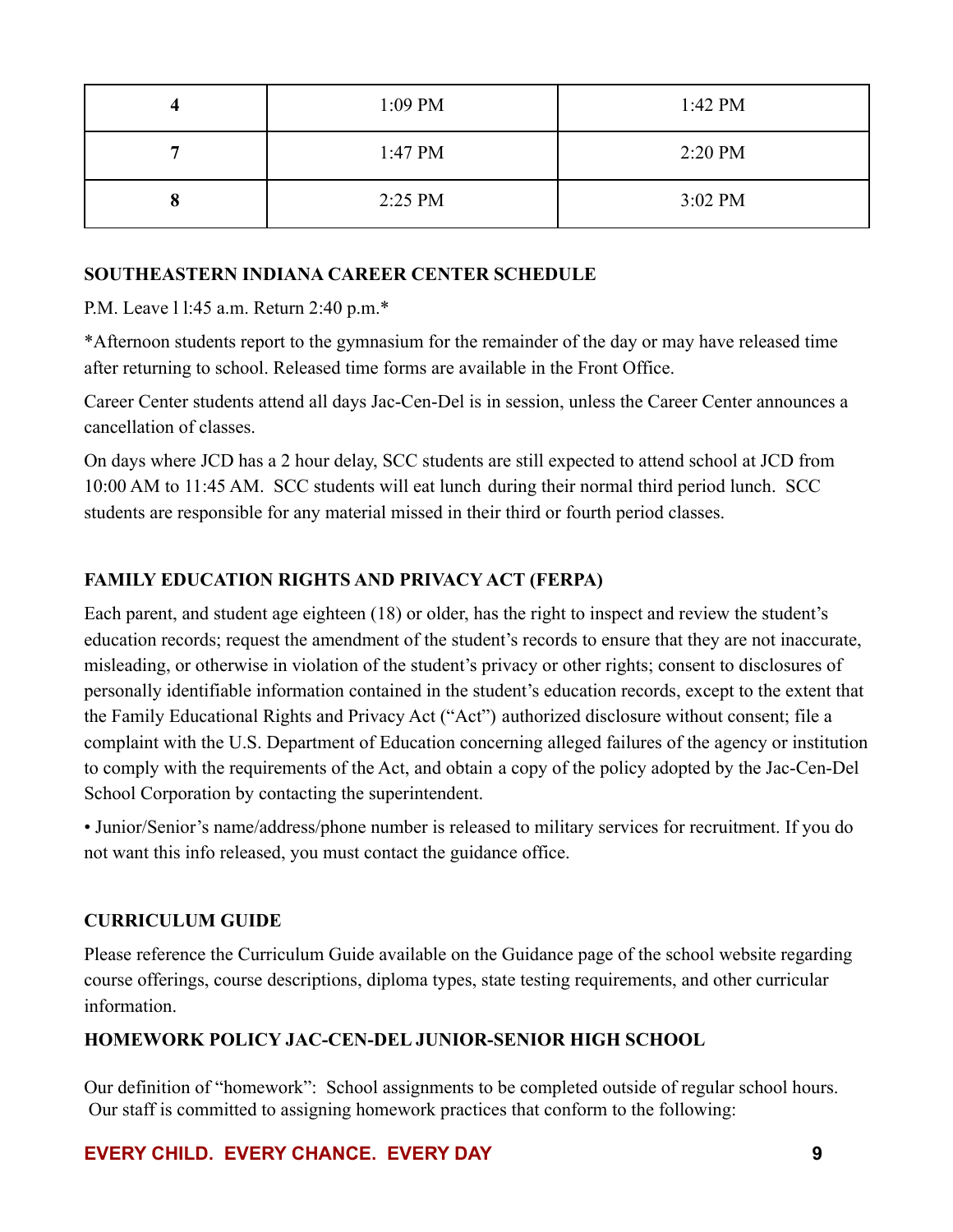- 1. Appropriate to student age, capabilities, and home conditions with consideration to a student's time commitments for families, community, and extracurricular activities.
- 2. Reasonable in terms of total amount of homework assigned to students during any one evening.
- 3. Specific in terms of school expectations of student's work and directly related to content or subject being studied.
- 4. Understood by the appropriate staff members, students, and parents.
- 5. Committed to the improvement of student scholarship.
- 6. Consistent with curriculum goals and objectives.
- 7. Flexible in application to the diversity of individual situations.

As a general rule, teachers will allow one day to make up work for every day a student is absent. Of course, there are always exceptions to the rule, especially if you make special arrangements with the teacher. If your child's absence is unexcused, we take the position that no additional time will be allowed for make-up purposes.

| Percentage | Grade         | <b>Grade Points</b> | <b>Weighted Grade</b><br><b>Points</b> |
|------------|---------------|---------------------|----------------------------------------|
| 99-100     | $A+$          | 4.33                | 5.33                                   |
| 93-98      | $\mathbf{A}$  | 4.0                 | 5.0                                    |
| 90-92      | $A-$          | 3.67                | 4.67                                   |
| 88-89      | $B+$          | 3.33                | 4.33                                   |
| 83-87      | $\bf{B}$      | 3.0                 | 4.0                                    |
| 80-82      | $B-$          | 2.67                | 3.67                                   |
| 78-79      | $C+$          | 2.33                | 3.33                                   |
| 73-77      | $\mathcal{C}$ | 2.0                 | 3.0                                    |
| 70-72      | $C-$          | 1.67                | 2.67                                   |
| 68-69      | $D+$          | 1.33                | 2.33                                   |
| 63-67      | D             | 1.0                 | 2.0                                    |
| $60 - 62$  | $D-$          | .67                 | 1.67                                   |
| $0 - 59$   | ${\bf F}$     | $\boldsymbol{0}$    | $\boldsymbol{0}$                       |

### **JCD Grading Scale**

### **HONOR ROLL**

Distinguished Honor Roll: A student must receive an A- or higher in all of his or her classes during any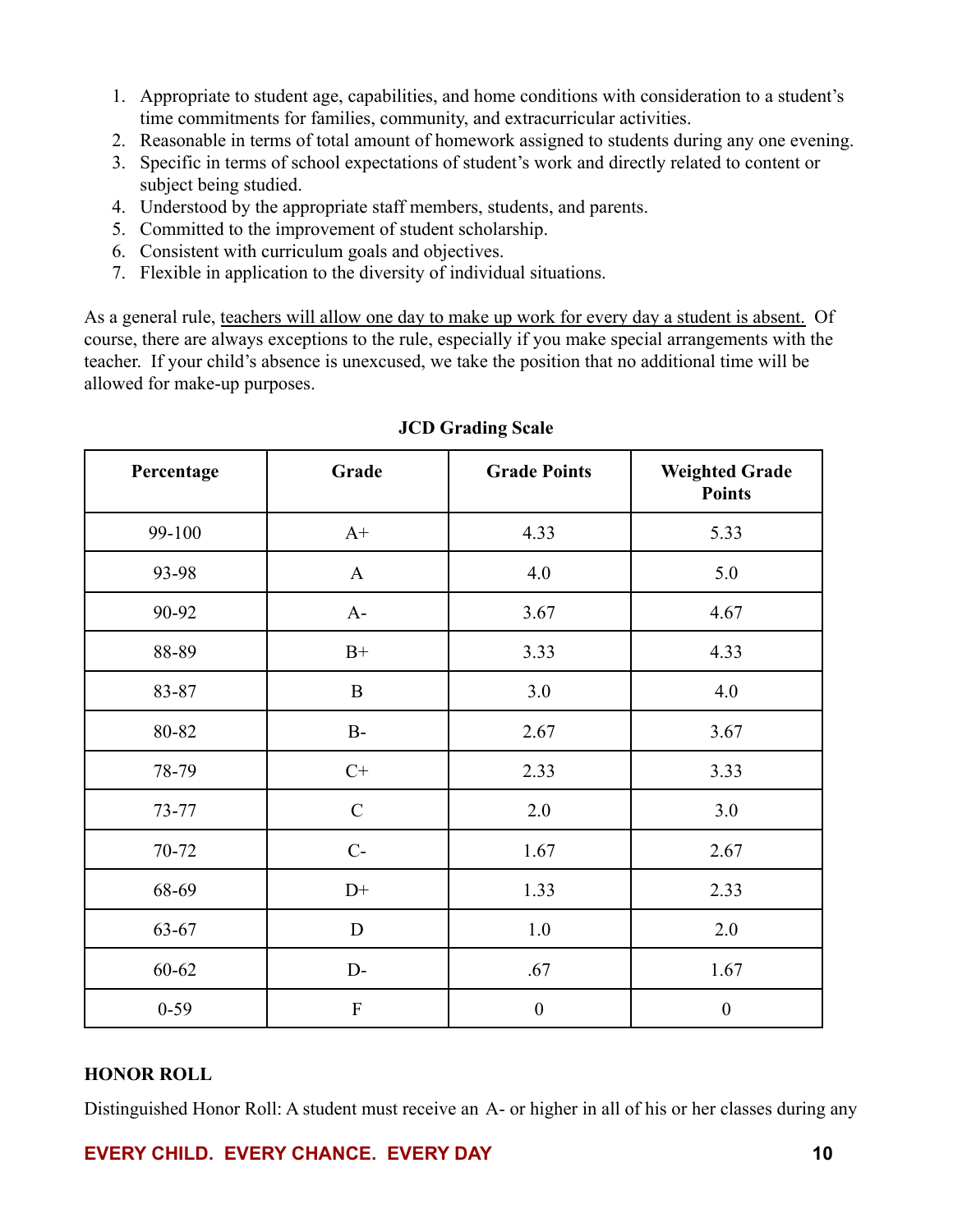grading period. A student can earn DHR for the first nine week, the first semester, the third nine weeks, or the second semester.

Honor Roll: A student must receive a minimum of two A's and B's in the remainder of his or her classes during any grading period. A student can earn DHR for the first nine week, the first semester, the third nine weeks, or the second semester.

### **WEIGHTED CLASSES**

The following courses shall receive (1) extra point added on to the grade point average of a class's semester grade at the completion of a course for the following courses if a C or higher is earned for the semester:

- All AP Courses
- Dual Credit Courses taken at Jac-Cen-Del Jr. Sr. High School
- Dual Enrollment Courses
- All Project Lead The Way Courses

### **INCOMPLETE GRADES**

"Incomplete" for grading periods, semester exams, and semester averages must be resolved within an appropriate amount of time as determined by the instructor and school administration. Students are responsible for contacting teachers and making up the work. Any incomplete assignments will become an F (0 %) if not completed within five school days of the end of that grading period. at which point the student will receive the grade they have earned based on work completed during the grading period. For the purpose of second semester, five days will be defined as five weekdays from the last day of school.

### **NINE WEEKS EXAMINATIONS (OR PROJECTS)**

Teachers may have a cumulative nine-weeks test (or project) at the end of each 9 weeks that is factored in the 9 weeks' grade. There will no longer be a weighted examination that culminates the entirety of the semester. Nine weeks exams should be no more than 10% of the total points possible for the nine weeks.

### **WITHDRAWING FROM A CLASS**

Students have three days from the beginning of the semester to "drop" or withdraw from the class without penalty. If a student withdraws from a course after the deadline, they may receive a (F) grade for the semester. Withdrawal from a class after three days of a semester / nine weeks (for nine weeks courses) requires the permission of the principal, and will only be granted for extenuating circumstances. In order to change a class or withdraw from a class students must complete the proper electronic form making that request.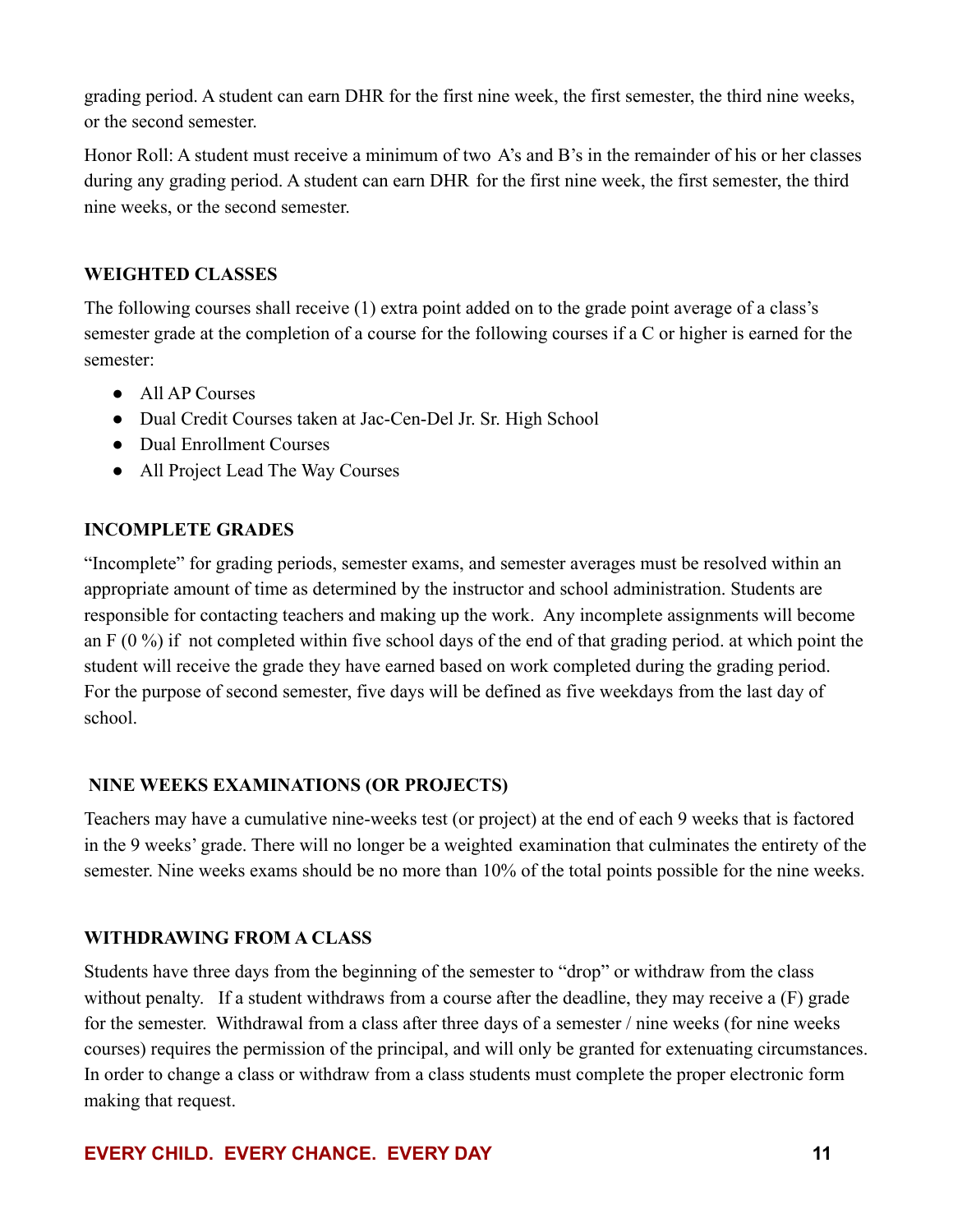#### **DRIVER'S EDUCATION**

Jac-Cen-Del offers a Driver's Education class each year. The state of Indiana mandates a student in Driver's Education must have attendance in thirty classroom hours of instruction. Jac-Cen-Del provides thirty-two hours of classroom instruction. Should a student miss more than two hours of class work, he/she would have to repeat the class provided there is another class available that has space. The state also mandates that students are required to complete 6 driving hours to complete the course. The driving portion of the class occurs after the ending of the second semester. Jac-Cen-Del also offers the driver license test for students that complete the full course with the school. The Front Office will publish additional information concerning dates and costs during the school year.

### **COLLEGE DAY AND JOB SHADOW EXPERIENCE**

College days and job shadow experiences are scheduled in advance and must be scheduled through the guidance office. A sophomore may use one college visit day. A junior or senior may use up to two college days a year but the following criteria must be met to count as a college day:

- 1. Must be scheduled through the guidance office and scheduled at least 5 days ahead of time.
- 2. Student must be on the appropriate curriculum for the school he/she wants to visit.
- 3. It is suggested that students be accompanied on the college day visit by at least one parent.
- 4. College days do not count as an absence per the Jac-Cen-Del Attendance Policy
- 5. Electronic forms must be completed at least 5 school days in advance through the guidance office.

### **RETENTION**

Junior high students with multiple failing grades in a semester will be considered for retention. ILEARN scores and overall academic performance will be evaluated.

### **WORK PERMITS**

Any Jac-Cen-Del Community School Corporation student under eighteen years of age, must, according to Indiana law, have an employment certificate for work in many jobs. This certificate may be secured from the Guidance Office or the Principal. The student must have secured a job and apply for the certificate in person. To receive the certificate, the student must present their birth certificate, a properly completed Intention to Employ card, signed by the employer, the student and the parent.

To obtain or maintain a work permit, students must be passing a minimum of five courses and have a 90% attendance rate. An employment certificate may also be revoked if a significant decrease in a student's grade point average or attendance occurs.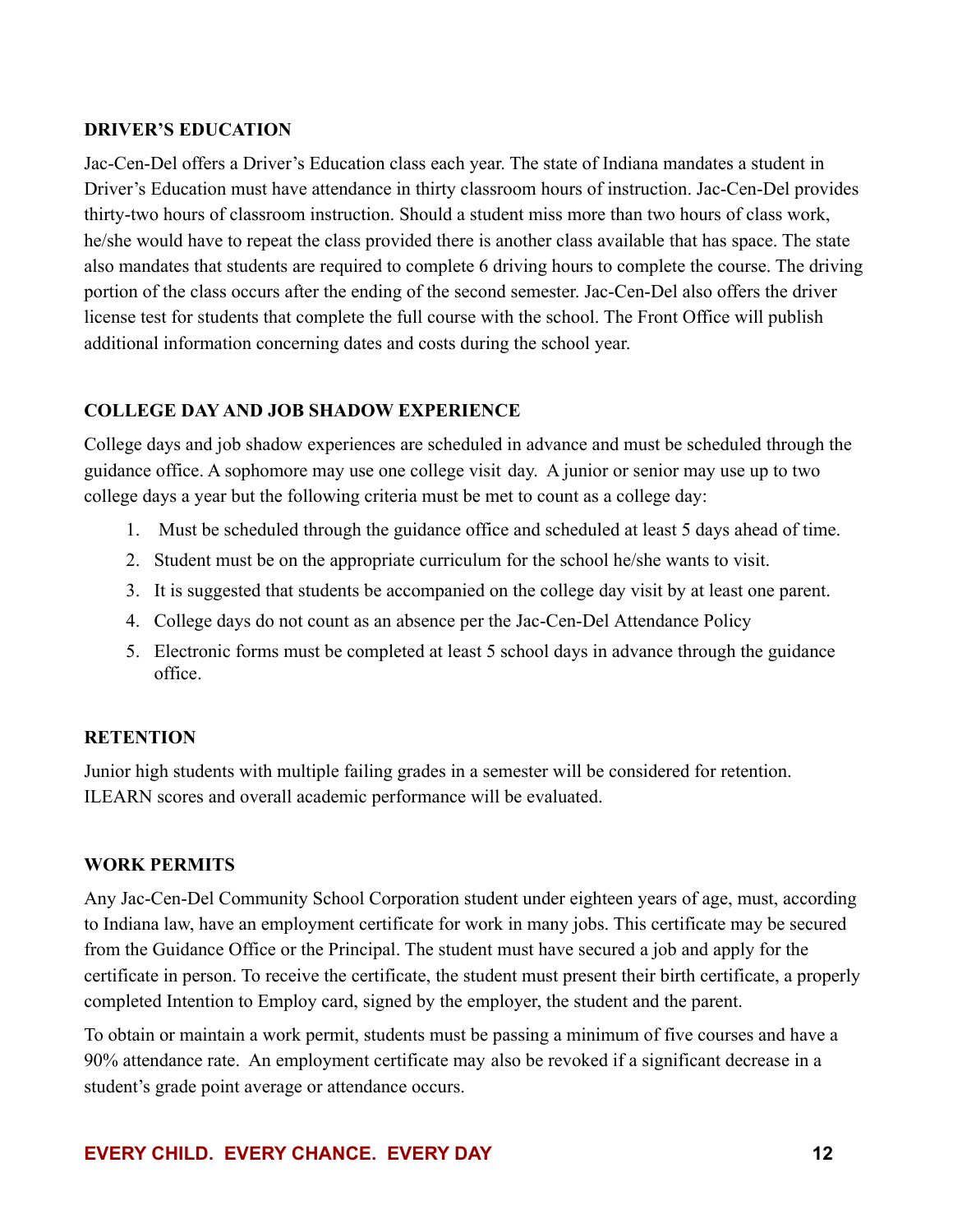### **PHYSICAL EDUCATION CREDITS**

Students may earn the required credits for Physical Education through participation in Jac-Cen-Del IHSAA sanctioned athletic teams as well as cheerleading and dance, color guard and marching band. Students will earn one credit for the successful completion of two sports seasons/marching seasons; they can earn two credits through the completion of four seasons, which must include participation in at least two different sports. To earn these credits students must complete a Physical Education Waiver Form, which is available in the Guidance Office.

 $\mathcal{L}_\text{max} = \frac{1}{2} \sum_{i=1}^n \mathcal{L}_\text{max}(\mathbf{x}_i - \mathbf{y}_i)$ 

# **SECTION III ATTENDANCE RATIONALE**

Jac-Cen-Del Jr. Sr. High School is committed to fostering the academic and personal growth of its student body. Classroom attendance is an integral factor in a student's ability to learn and provides valuable opportunities that can only be fully utilized in the classroom. Students who are absent are unable to derive the benefits from classroom discussion and the interactions among teachers and fellow students that enhance the educational process. The primary goal of the Jac-Cen-Del Jr. Sr. High School attendance policy is to encourage maximum student attendance that will allow students to attain the educational benefits of school and the fulfillment of academic and career goals. A student and parent/guardian must accept responsibility for the student's attendance. The business of school can be considered a person's first job in life. The habits developed and started in school may transfer to the rest of the student's academic and professional life.

Additionally, Indiana Public Law 221 and federal legislation, Every Student Succeeds Act, have set a 95% benchmark for a school's minimum attendance rate. Attendance rate is one of the factors that is considered when public schools are placed in performance categories and compared to other public schools. In short, JCD can perform well in academic terms but be placed in a lower achievement category due to insufficient attendance and graduation rate. Indiana attendance law mandates that every student enrolled must be in attendance unless he/she is ill or there is a death in the immediate family. As a means of emphasizing the importance of school attendance, a student who violates the attendance policy may receive one or more of the following consequences: in-house school discipline, grade reduction, out of school suspension, loss of driving privileges through the BMV, loss of credit, referral to the Prosecutor's Office, or expulsion from school.

### **PROCEDURES TO REPORT AN ABSENCE**

When a student is absent, the parent/guardian is to call 689-4643 ext. 2221 and notify the attendance secretary of the reason for the absence and the anticipated length. A call is needed each day a student is absent. Calls prior to 8:00 A.M. are encouraged and appreciated. Doing so enhances the effective and efficient operation of the school day. Although a phone call is preferable, a note may be sent to school the day the student returns to school providing a parent signature card is on file in the attendance office. The note must include the date(s) of the absence. If a parent/guardian does not call or provide a note to the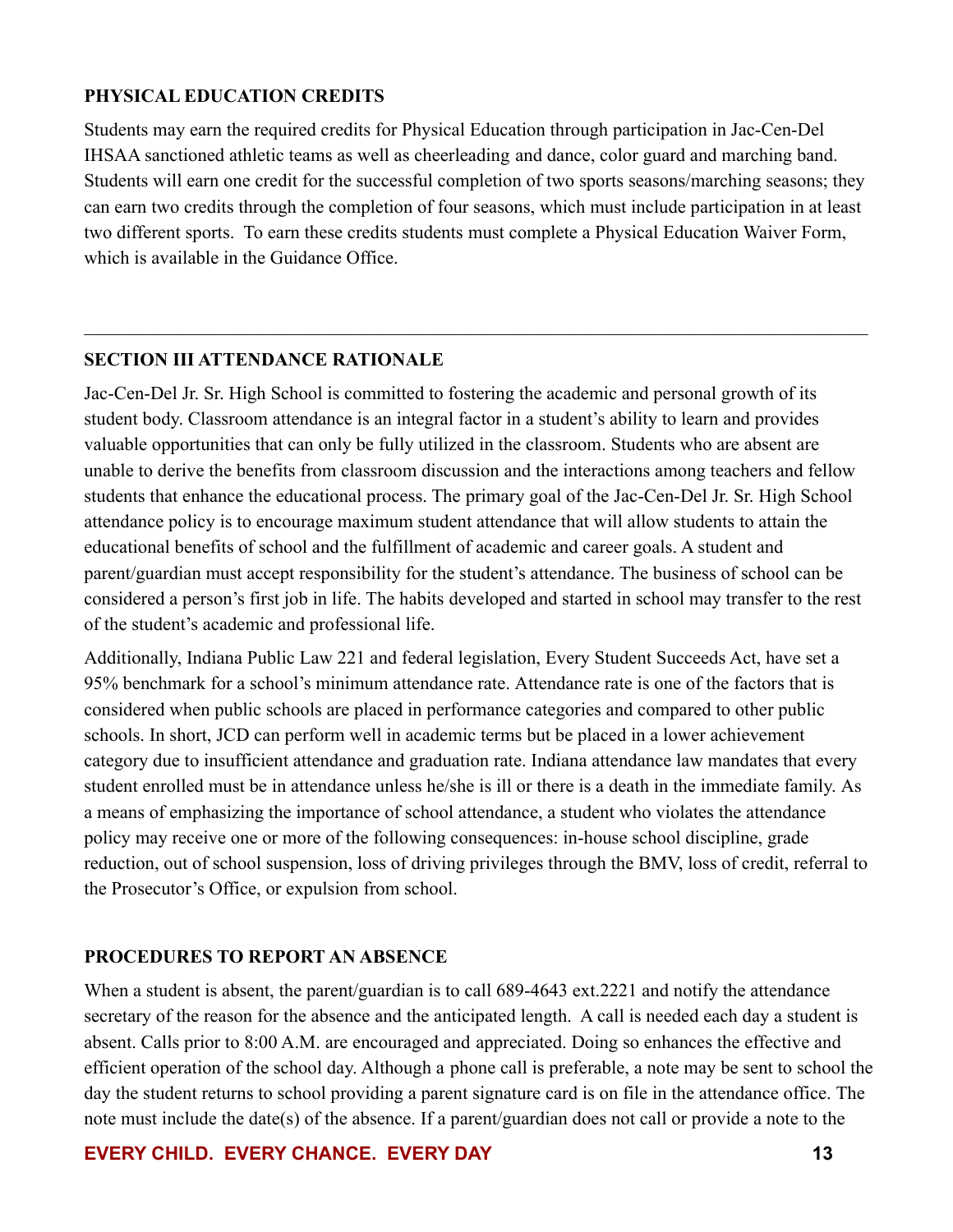attendance office when a student is absent, the absence will be recorded as unexcused. The absence will be considered a truancy if it is not excused by the parent/guardian within 24 hours after the student returns to school. Emancipated students must call the day of the absence. They do not receive the additional 24 hours to clear an absence. The final determination of an absence is at the discretion of the administration.

#### **EXCUSED ABSENCES**

A student may have six (6) absences excused at the discretion of the parent/guardian during a semester. Any absence after six (6) will be considered unexcused. Student's may have absences excused with a doctor's note. The student must have the Doctor's note the first day they return to school. The doctor's note must include the date and time of the appointment, the time of the student's departure, and the date he/she may return to school. It must be specific as to the days the doctor is excusing. A student who misses more than five (5) consecutive days excused by a doctor will be required to provide a Certificate of Child's Incapacity which must be filled out by the student's doctor. Without a Certificate of Incapacity doctor's excused days after five (5) days will be considered unexcused.

Excused absences for an immediate family funeral or a maternity leave must be approved by the administration. Jac-Cen-Del Jr. Sr. High School, along with the Indiana Department of Education, does not recognize senior skip day as an excused absence. Therefore, a student who participates in a skip day will be considered unexcused. All other excused absences will be at the discretion of the administration

#### **UNEXCUSED ABSENCES**

Attendance and participation is an important part of a student's work and evaluation of that work is essential. All work missed must be made up. It is the responsibility of the student to initiate all make-up work. An unexcused absence is any absence not recognized by state law and would include:

a. If a parent/guardian does not call the attendance office within 24 hours of the absence or a signed note does not accompany the student upon his/her return to school.

b. If a student who is absent from school due to illness, participates in or is present at an extra-curricular event the same day as the absence, regardless of a parent call.

d. If the number of student absences exceeds the number defined in the excused absence section.

#### **CONSEQUENCES FOR UNEXCUSED ABSENCES**

**1st Unexcused Absence** Student will be called to the office to determine why a phone call or note was not provided. A detention may be assigned.

**2nd Unexcused Absenc**e Student will be called to the office to determine why a phone call or note was not provided. A detention may be assigned.

**3rd Unexcused Absence** Student is assigned a One Hour Friday School and a follow-up Parent Conference Required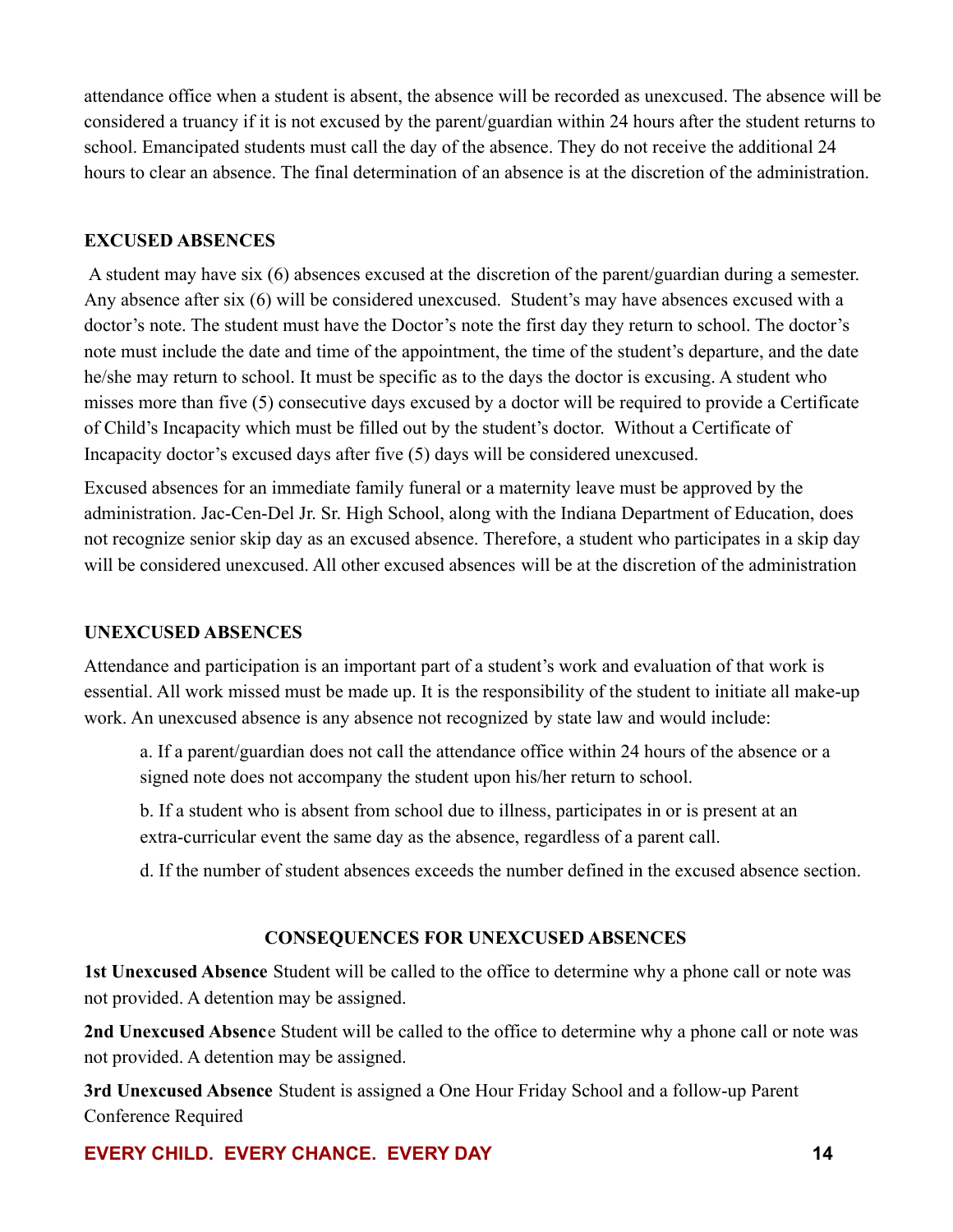**4 th Unexcused Absence** Student is assigned a Two Hour detention, Letter to Parent/Guardian, Referral is sent to Ripley County Court Services (Juvenile) system notifying them of student attendance issues.

**5th Unexcused Absence** Student is assigned a Three Hour detention, Letter to Parent/Guardian, Referral is sent to Ripley County Court Services (Juvenile) system notifying them of student attendance issues.

**6th Unexcused Absence** Refer student/parent to the Ripley County Court Services (Juvenile) system - Student is assigned 3 days of RCATS (18 or over) Expulsion Waiver Parent Conference

**7th Unexcused Absenc**e Refer student/parent to the Ripley County Court Services (Juvenile) system - Student is assigned 4 days of RCATS (18 or over) Expulsion Waiver Parent Conference.

### *All unexcused absences may be determined by the administration*

### **TRUANCY**

A student is truant if absent from school without the knowledge of the parent or guardian. A student who is truant is considered unexcused. A student is expected to be in attendance at school all day every day unless appropriate arrangements are made by a parent/guardian. Students who are truant will receive disciplinary action.

### **CONSEQUENCES FOR TRUANCY**

- 1. Half Day Truancy: Three Hour Friday School
- 2. Full Day Truancy: One Day RCATS Per day of Truancy
- 3. Additional consequences will be assigned for repeated offences, up to potential recommendation for expulsion.

### *Definitions:*

*Half Day = 8:00 AM to 11:30 AM* Full Day = 11:31 AM to 3:00 PM

# **PERFECT ATTENDANCE**

Perfect Attendance is awarded at the end of the second semester. To attain this honor, a student must be in attendance every day for the entire school year (no tardies) with no exceptions. School-sponsored or school-related activities are considered "daily attendance."

### **OUTSTANDING ATTENDANCE**

Outstanding Attendance is awarded at the end of the second semester. To attain this honor a student may miss one day or less for the entire year. Suspensions from school are not acceptable absences for this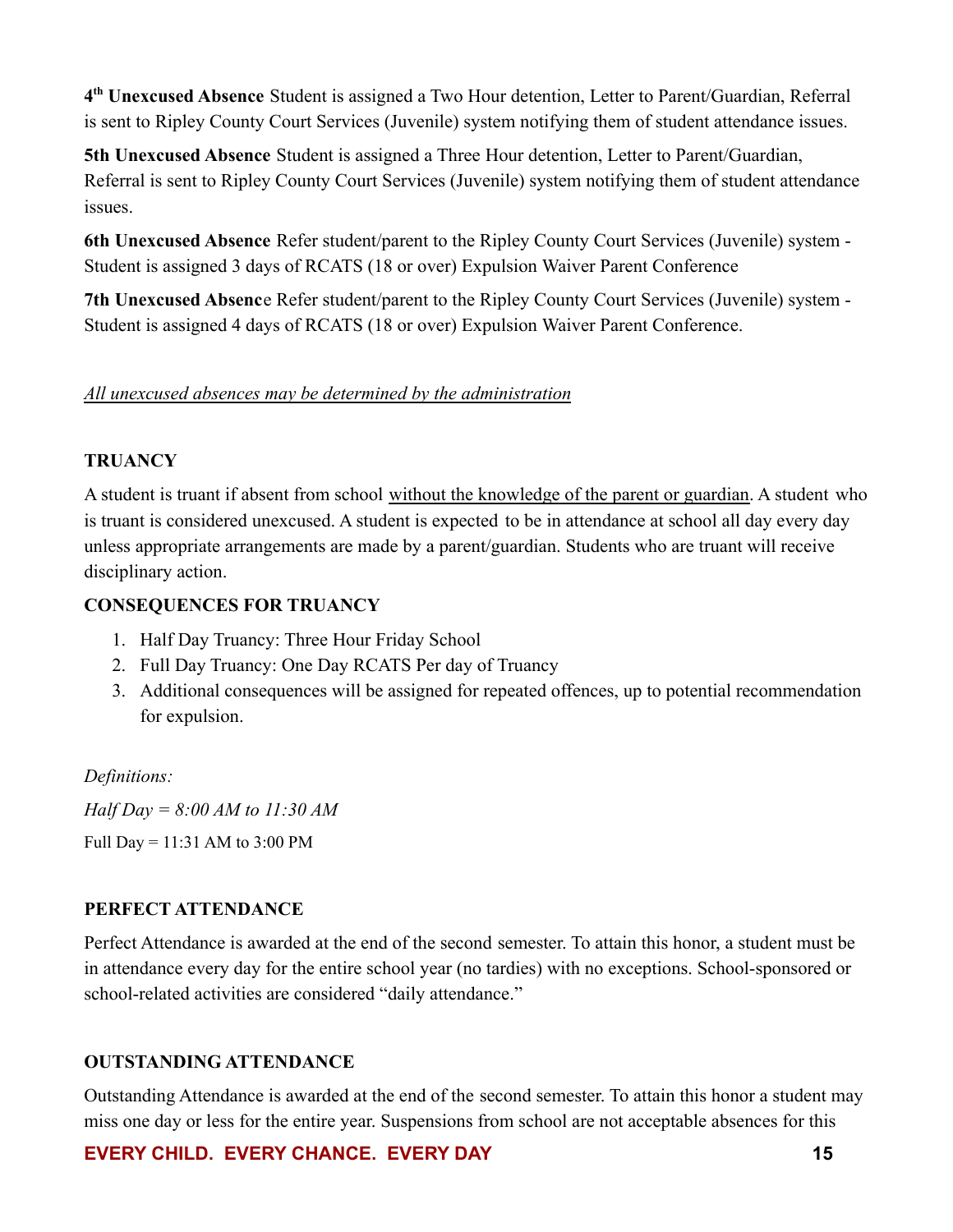honor. Students receiving this distinction may have no more than two tardies for the entire year.

### **PART TIME AND RELEASED TIME STUDENT ATTENDANCE RULES**

All students are expected to be enrolled in a full load of courses and be on campus during normal school hours unless enrolled in an educational program which takes them off campus (i.e. Dual Enrollment, Internship, Work Based Learning, etc.). Additional exceptions may be made for students with an IEP, 504 or other special circumstance which prevents a student from attending the full day. These exceptions must be approved by the administration.

Part time students will abide by the following rules:

- 1. A parental permission form must be on file in the Guidance Office.
- 2. Students have ten minutes before and after class to be on campus for arrival and departure.
- 3. Teachers will maintain accurate records of attendance.
- 4. Driving habits will conform to the regulations for all student drivers.
- 5. Students on release time are not allowed to return to campus until after bus dismissal.

### **TARDINESS TO CLASS**

Students are to be in the classroom when the bell rings for the class period to begin. Each teacher will have final determination of when a student is late. Each teacher's policy on tardies will be listed in the teacher's classroom management plan. Students are to get a pass from a staff member if they are detained so they will not be counted tardy in the next class. Consequences for tardiness to each class are as follows:

**1st time:** Notation in teacher grade book and/or post it on Information Now. Student is informed he/she is being counted tardy.

**2nd time:** Notation in teacher grade book and/or post it on Information Now. Student is warned of second tardy and the consequences of a third tardy.

**3rd time:** Student receives a disciplinary referral from teacher. Student receives One Hour Friday School. The office either calls or mails a copy of detention notice to parent/guardian.

**4th time**: Student receives disciplinary referral. The office assigns Two Hour Friday School.

**5th time:** Student receives a disciplinary referral. The student is assigned Three Hour Friday School. Parent will be notified through discipline referral.

**6th time:** Student receives a disciplinary referral. The student is assigned two Three Hour Friday Schools. Parent will be notified through discipline referral.

**7th time:** Student receives a disciplinary referral. The student is assigned one day of RCATS. Parent will be notified

**8th time:** Student receives a disciplinary referral. The student is assigned Three days of RCATS. Parent will be notified.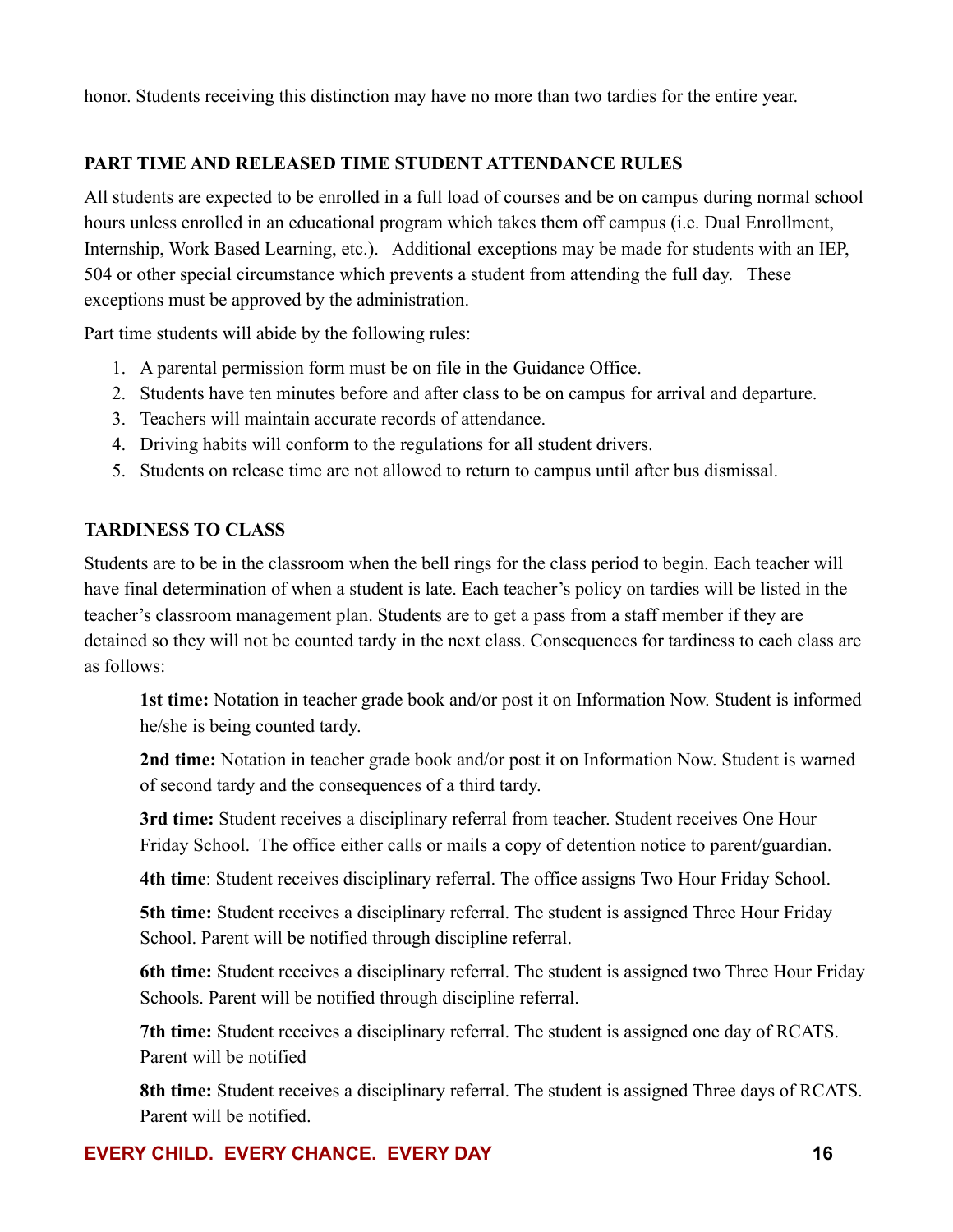#### **(Tardies are reset at the end of each Quarter)**

#### **CAREER CENTER TRANSPORTATION**

All Career Center students are to ride the bus to and from the Career Center. Exceptions for special activities requiring driving a private vehicle must be cleared through the Principal's office. If a student is on early release, they are not to return to campus until after dismissal at 3:02 P.M. Generally, Career Center students are not to be permitted in the parking lot during SCC lunch. If students need to get materials required for their classes at the Career Center they may get permission from a staff member supervising the cafeteria. Once students have the needed materials they should return to the building until the bus arrives.

Students that have been suspended from the career center bus will receive an unexcused absence from SCC, unless they are transported by a parent.

Any student driving and or a passenger in a private vehicle to or from the Career Center without permission shall be subject to discipline by school officials.

*First Offense* – A Level III Friday School

*Second Offense and each succeeding violation* - a one-day RCATS with loss of credits for the assigned day of suspension.

#### **SCHOOL SPONSORED DANCES**

Jac-Cen-Del hosts dances occasionally during the school year. School policies are in effect for these dances. Anyone who brings a student from another school or someone not in school must secure permission from the principal before the dance and must be signed in as a visitor at the dance. Anyone that violates this policy will be asked to leave or face possible law enforcement involvement. Students that have been suspended from school or have excessive absences will not be allowed to attend dances.

#### **JAC-CEN-DEL HIGH SCHOOL PROM**

Any Junior or Senior may attend the prom and invite a guest (two total tickets). Any guest from outside the school must be cleared with the Principal. Any guest must be no older than 20 years of age and at least a freshman student. NO students below freshman status may attend the prom. In order to encourage positive behavior for Prom and After Prom, JCD Administration has the right to screen attendees to these events using an alcohol sensing device. Additionally, all students attending prom must sign the Student Activity Code of Conduct. Prom guests from other schools must complete the non-JCD students guest form as well as provide a photo ID if they are not currently enrolled in high school. Further requirements include that you must have 21 credits by the end of the first semester during their junior year; must meet the school's attendance policy for the year (per handbook); no unexcused absence the Friday before prom; cannot be on the ineligible list; or cannot be on probation.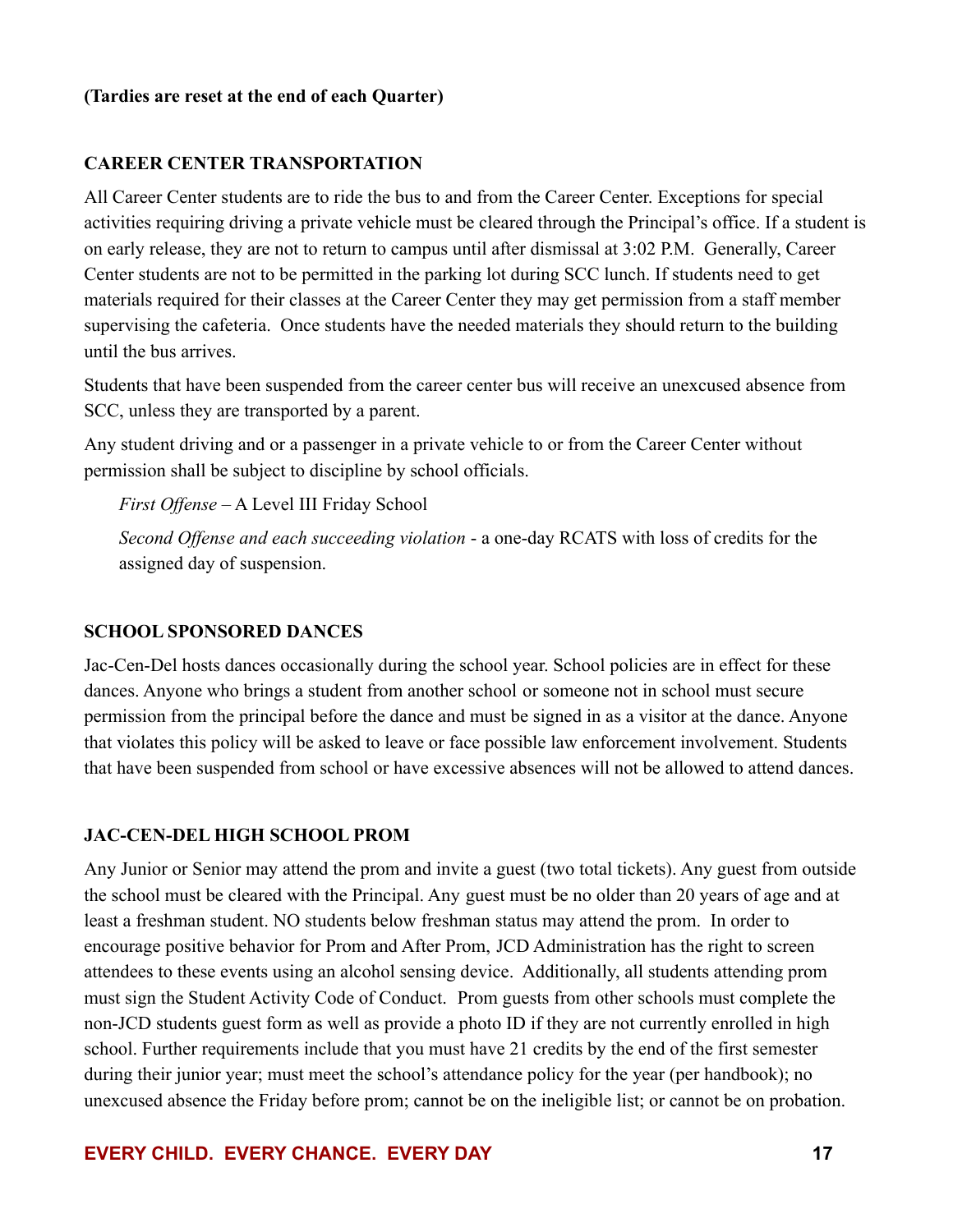All other decisions are at the discretion of the administration.

### **SENIOR TRIP GUIDELINES**

In order to be eligible to attend the Senior Class Trip, the following guidelines must be followed:

- Students must have 35 credits by the end of first semester;
- Can only go on the trip once
- No more than two F's on report card for the third nine weeks (refund deposits);
- ISS and/or RCATs can be taken into consideration for attending the Senior Trip;
- and cannot be on the Senior Trip ineligible list
- Must meet school attendance policy for the year (per handbook);
	- No unexcused absence the Tuesday they leave on the trip;
	- cannot be on probation.

All other decisions are at the discretion of the administration.

### **LUNCH INFORMATION**

Jac-Cen-Del Jr/Sr. High School is participating in the National School Lunch and Breakfast Programs offering students a nutritious breakfast and lunch. A computerized meal accounting system will be used. Each student will have an ID card with their P.I.N. (Personal Identification Number). Students should have their ID card with them when purchasing food items in the cafeteria. This money is deposited into the student's account and when a food item purchase is made, this amount will be deducted from their account.

Students will not be allowed to charge any snacks or a la carte items, if balances fall in the negative range. An alternative lunch (consisting of ham sandwich, carrot/celery sticks and white milk) will be given at the lunch price.

Cafeteria cashiers will inform students when their balances are low. Parents can also check balances at EZSchoolPay, on the school's internet page.

Cafeteria employees will collect student's money either in cash or check made payable to JCD cafeteria, in the morning at the cafeteria or at the ala carte breakfast cart.

Students are not permitted to order food to be delivered to school, nor are parents/guardians allowed to bring outside restaurant food to students.

Students are not permitted in the parking lot during lunches without permission from a staff member.

### **PARENT/STUDENT PICKUP**

Students who are being picked up before the end of school must be picked up at the west entrance to the school (the entrance facing the road/bus entrance).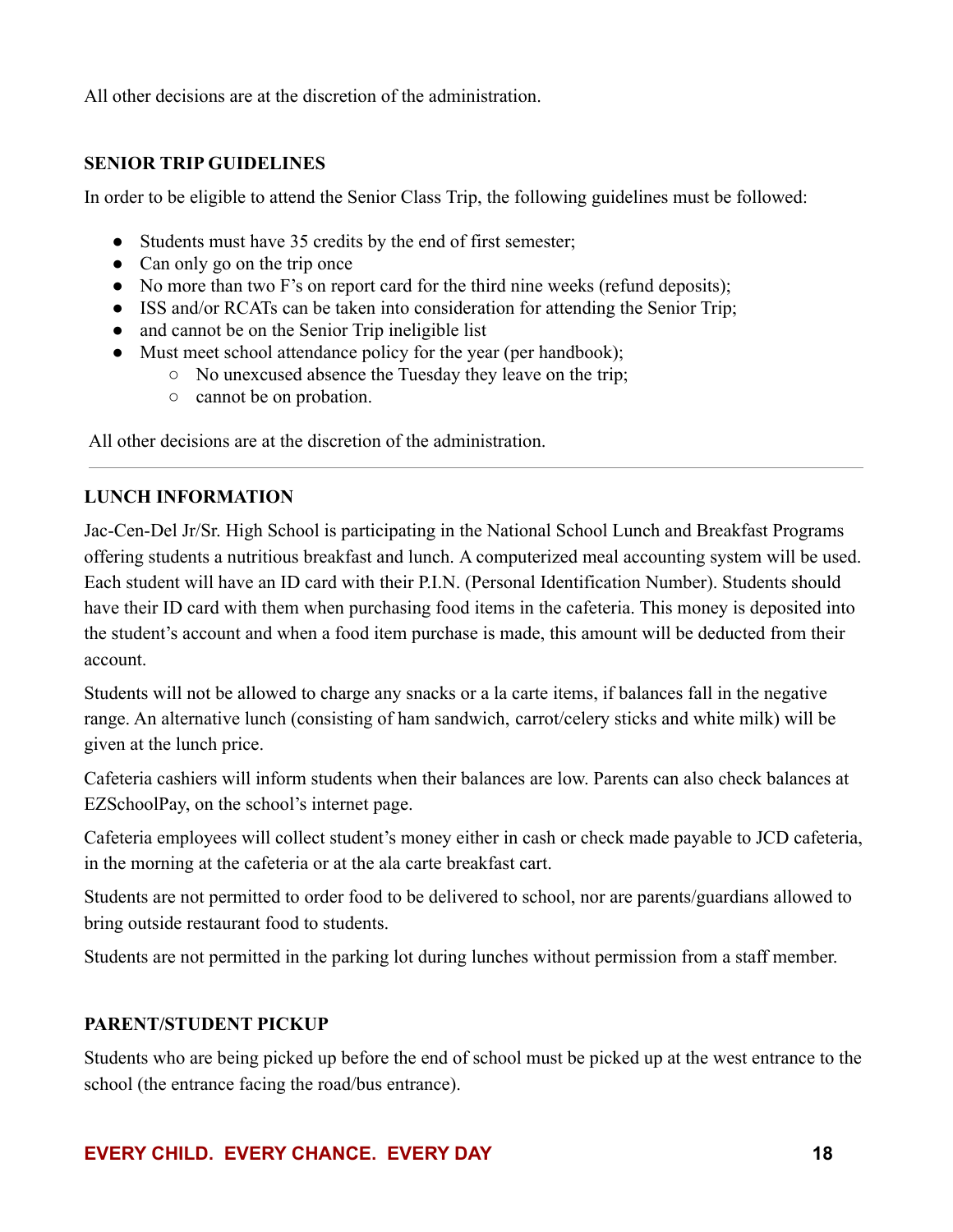### **SECTION IV: INTERNET ACCEPTABLE USE POLICY**

Internet access is available to students and teachers in the Jac-Cen-Del School Corporation. We believe the Internet offers vast, diverse and unique resources to both students and teachers. Our goal is to promote educational excellence in schools by facilitating resource sharing, innovation and communication. Each student is given an account for computer access.

Students and teachers have access to:

- information and news from NASA and other research institutions
- public domain software and shareware
- discussion groups on a variety of topics
- access to University Library Catalogs, the Library of Congress and ERIC

Student access to the Internet will be research only. Students may not use programs, websites, servers or other resources not approved by the Director of Technology.

Student Likeness may be released for promoting the school or the individuals.

Jac-Cen-Del believes the information and interaction on this network far outweighs the possibility that users may access material that is not consistent with the educational goals of the Corporation. In addition, Jac-Cen-Del has taken precautions to restrict access to controversial materials. The smooth operation of the network relies upon the proper conduct of the end users who must adhere to strict guidelines. If a Jac-Cen-Del user violates any of these guidelines his or her computer access will be terminated and future access may be denied.

### **These guidelines include:**

1. Acceptable Use: The use of your computer access account must be in support of education and research and consistent with the educational objectives of Jac-Cen-Del. Transmission of any material in violation of any U. S. or state regulation is prohibited. This includes, but is not limited to: Copyrighted material, Threatening or obscene material, Material protected by trade secret, Commercial activities, Product advertisement, or Political lobbying. No games are to be played on the computer, except for an administrative approved educational program.

2. Privileges: The use of the Internet is a privilege, not a right, and inappropriate use will result in a cancellation of those privileges. Each student who receives a computer account will be part of a discussion with a Jac-Cen-Del faculty member pertaining to the proper use of the network. The system administrators will deem what is inappropriate use and their decision is final. The system administrators may close an account at any time as required.

3. Network Etiquette: You are expected to abide by the accepted rules of network etiquette, including the following: Be polite. Use appropriate language; vulgarities, swearing or other inappropriate language is a violation. Do not reveal your personal address or phone numbers, nor those of students or colleagues. Do not use the network in such a way that you would disrupt the use of the network by other users. All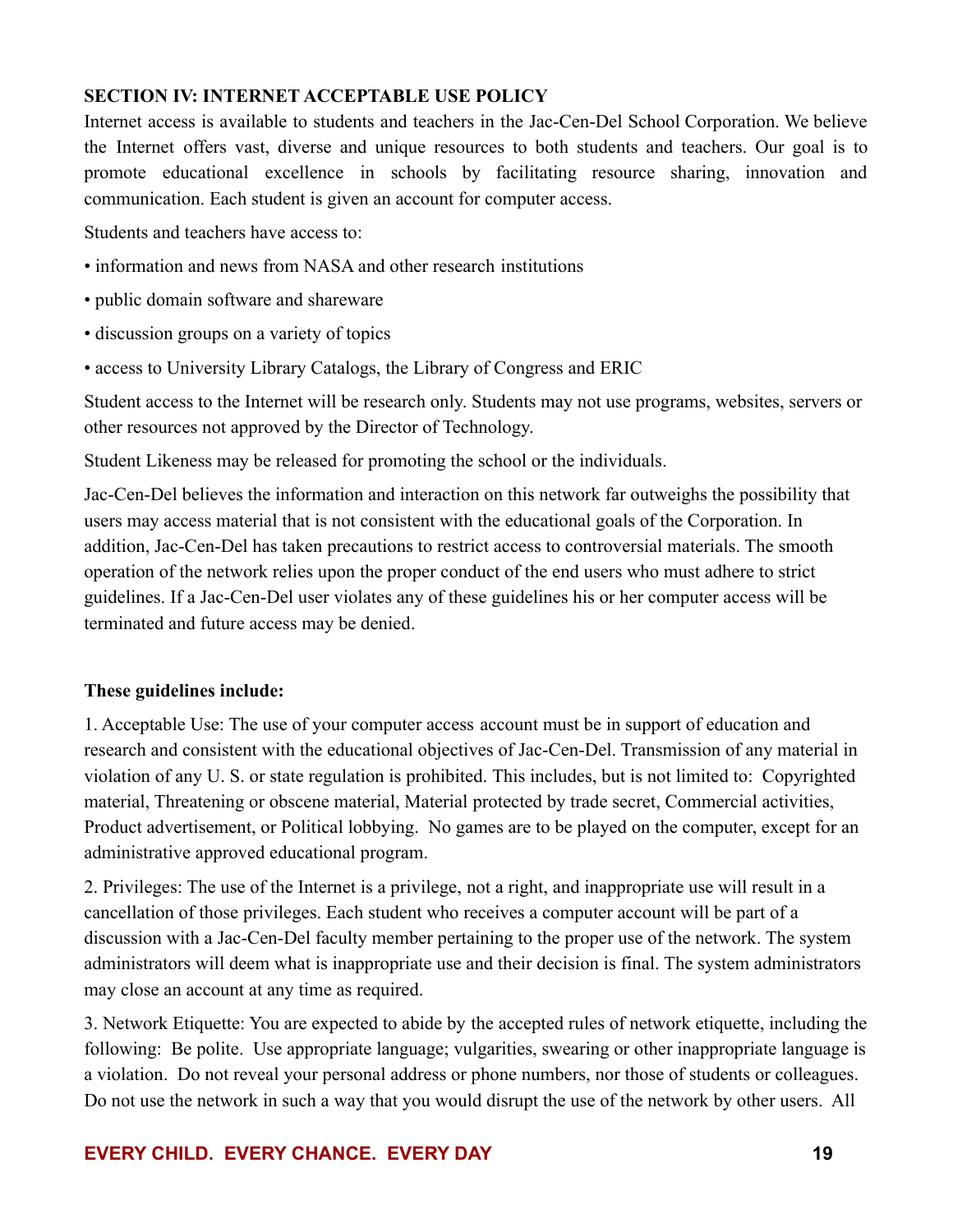communications and information accessible via the network should be assumed to be private property.

4. Jac-Cen-Del makes no warranties of any kind, whether expressed or implied for the service it is providing. Jac-Cen-Del will not be responsible for any damages you suffer. This includes loss of data resulting from delays, non-deliveries, mis-deliveries, or service interruptions caused by its own negligence or your errors or omissions. Use of any information obtained via the Internet is at your own risk. Jac-Cen-Del specifically denies any responsibility for the accuracy or quality of information obtained through its services.

5. Security: Security on any computer system is a high priority. If you can identify a security problem on the Internet, you must notify a system administrator. Do not use another individual's computer account. Attempts to log on to the Internet as a system administrator will result in cancellation of use privileges. Any user identified as a security risk or having a history of problems with other computer systems may be denied access to the Internet.

6. Vandalism: Vandalism will result in cancellation of privileges. Vandalism is defined as any malicious attempt to harm or destroy data of another user, Internet, or any other agency or networks. This includes, but is not limited to, the uploading or creation of computer virus.

7. To become an Internet user of Jac-Cen-Del, you must sign the Jac-Cen-Del Internet Use Agreement document of this planner. If you are under the age of 18, a parent or guardian must also sign. These signatures must be given to the Director of Technology before an account can be established.

### **COPYRIGHT POLICY**

It is a violation of law to copy or duplicate computer programs, audio or video recordings and printed materials without the express consent of the holder of their copyrights, unless the materials are in the public domain. Any student or staff member who violates the copyright laws using materials from the Jac-Cen-Del Community School Corporation shall be subject to discipline and/or criminal prosecution.

### **SECTION V: SEARCH AND SEIZURE**

The principal or his designee may search the person of a student during a school activity if there is reasonable cause. Searches of the person of the student shall be limited to: Searches of the pockets of the student, any object in the possession of the student such as a purse, book bag or briefcase, a "pat down" of the exterior of the student's clothing. Searches of the person of the student which require removal of clothing other than a coat or jacket shall be referred to a law enforcement officer. Any item found during the search which is in violation of school rules, will be seized. The privilege of bringing a student's operated motor vehicle onto school premises will serve as consent for a search. Refusal by a student, parent/guardian or the motor vehicle owner to provide or allow access to the motor vehicle for a search will result in the contact of law enforcement officials. The principal or his designee may request the assistance of a law enforcement officer to: Search any area of the school premises, any student or any motor vehicle on school premises, and/or identify or dispose of anything found in the course of a search conducted in accordance with this section. Additionally, students may be asked to submit to a **EVERY CHILD. EVERY CHANCE. EVERY DAY 20**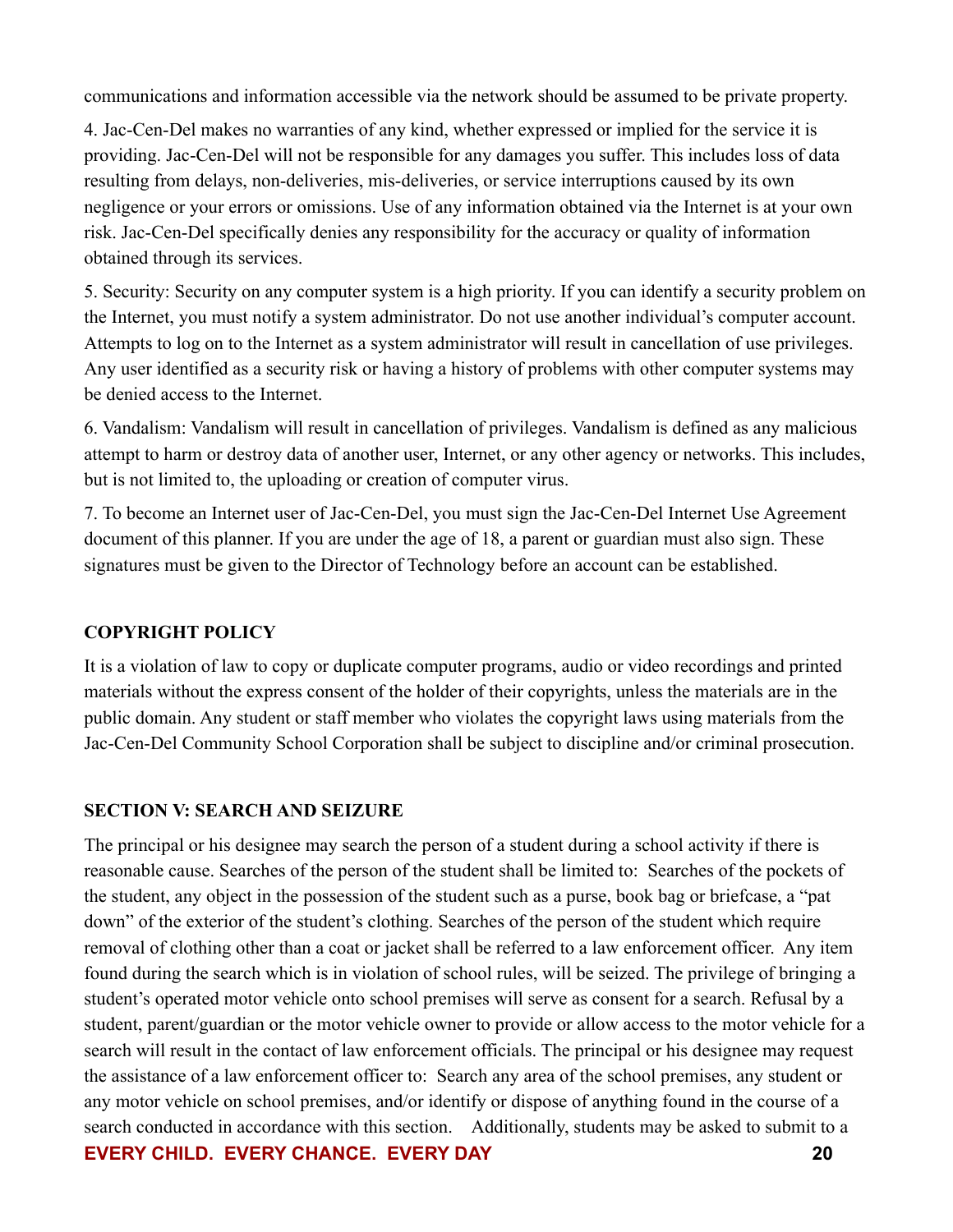drug test under reasonable suspicion of influence by an illegal substance.

#### **LOCKERS**

All lockers made available for students' use on all Jac-Cen-Del School Corporation school premises, including lockers located in the hallways, physical education and athletic dressing rooms, and the art classroom, are the property of the school corporation. These lockers are made available for student use for storing school supplies and personal items necessary for use at school, but the lockers are not to be used to store items which cause, or can reasonably be foreseen to cause, an interference with school purposes or an educational function, or which are forbidden by state law or school rules. A student who uses a locker that is the property of a school corporation is presumed to have an expectation of privacy in that locker or the locker's contents. A principal may, in accordance with the rules of the governing body, search a student's locker and the locker's contents at any time. A law enforcement agency having jurisdiction over the geographic area have a school facility containing a student's locker may: at the request of the school principal; and in accordance with rules of the governing body of the school corporation assist a school administrator in searching a student's locker and locker's contents. (I.C.20-33-8-32) The student's use of the locker does not diminish the Jac-Cen-Del School Corporation's ownership or control of the locker. The School Corporation retains the right to inspect the locker and its contents to insure that the locker is being used in accordance with its intended purpose, and to eliminate fire hazards, maintain sanitary conditions, attempt to locate lost or stolen material and to prevent use of the locker to store prohibited or dangerous materials such as weapons, illegal drugs or alcohol. The Jac-Cen-Del School Corporation is not responsible for items in lockers. Lockers are expected to be kept locked and penalties will be assessed for tampering with the locking mechanism.

#### **USE OF DOGS**

The Board authorizes the use of specially-trained dogs to detect the presence of drugs and devices such as bombs on School property. The dogs may be allowed to examine School property such as lockers or students and items in their possession, but any search of a student's person will be based upon individualized reasonable suspicion in addition to any information resulting from the dog's examination.

#### **STUDENT AUTOMOBILES**

To protect student vehicles from vandalism and property damage, student drivers are to park in a designated area south of the building. Students who are repeatedly tardy to school, or cause others to be tardy because of their driving, are subject to forfeiture of their driving privileges. Students are not allowed in the parking lot except when arriving or leaving with proper permission. Violators will be penalized as follows:

First Offense - Level III Friday School

Second Offense and all succeeding ones - One Day of RCATS.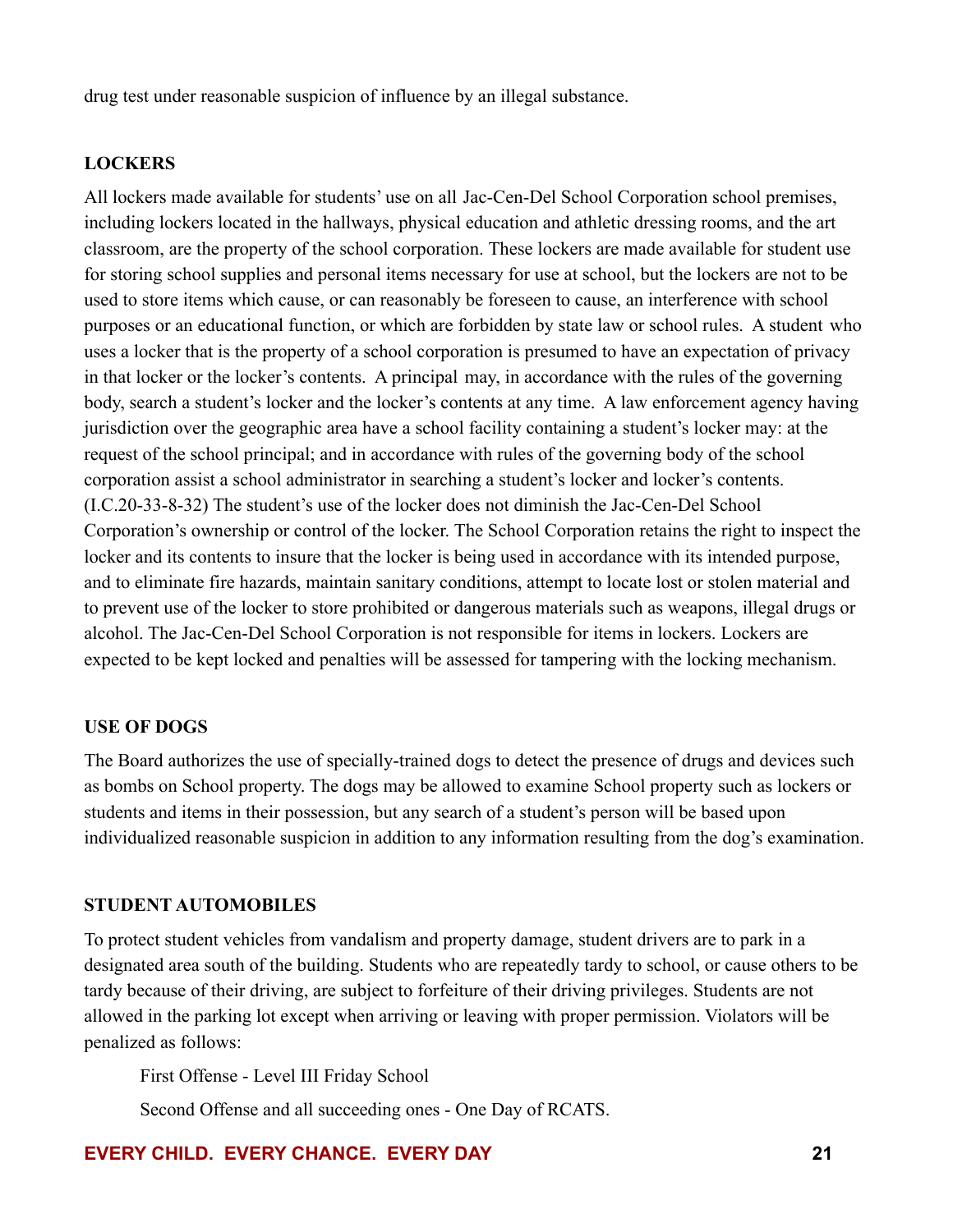Reckless driving such as spinning tires, figure eights, speeding and fishtailing will result in the revocation of driving privileges for two weeks. If circumstances warrant, the revocation of driving privileges may be extended up to one semester. This list of reckless driving violations is not all-inclusive. Any student who drives a vehicle to school MUST purchase an Identification Tag for their vehicle and register that vehicle in the office. This tag should be properly displayed. If a student drives more than one vehicle, then each vehicle must be registered in the office. If there is a special case involving temporary driving, then arrangements through the office should be made. Violation of this policy: Step 1 - 2 week driving suspension. Step 2 - Driving suspension for 9 weeks. Step 3 - Driving privilege suspended for remainder of the school year. In addition to these penalties, cars may be towed at owner's expense.

### **DRIVER'S LICENSE**

Indiana law requires education officials to report to the Bureau of Motor Vehicles (BMV) any student under the age of eighteen verifying that a student is habitually truant, under a second suspension or expelled from school. A student under eighteen years of age who has a learner's permit or a driver's license shall have that license or permit invalidated by the BMV upon notification by the Principal that the student has been expelled from school for misconduct or suspended from school for the second time in the school year.

The student's driver's license or permit shall be invalidated until the earliest of the following:

- A. The student becomes eighteen years of age
- B. One hundred twenty (120) days after the student is suspended
- C. One hundred eighty (180) days after the student is expelled for misconduct.

A "habitually truant" student is one who willfully refuses to attend school in defiance of parental authority in any one of the following circumstances:

- A. Absence for two days of any period of thirty school days.
- B. Absence for three days in a semester.
- C. Absence for four days in any two-semester period, or
- D. Absence for four days in a period of three or more semesters.

Any student, age thirteen or fourteen, cannot be issued an operator's license or learner's permit until the age of eighteen, if he/she is declared "habitually truant." Additionally, a person less than eighteen years of age cannot be issued an operator's license or learner's permit if the student is expelled from school for misconduct, or receives a second suspension from school for the school year. Any student whose license or permit is invalidated may appeal pursuant to IC 9-24-2-1.

### **Truants, suspended and expelled students, and dropouts**

The bureau shall suspend the driving privileges or invalidate the learner's permit of an individual less than eighteen (18) years of age who meets any of the following conditions: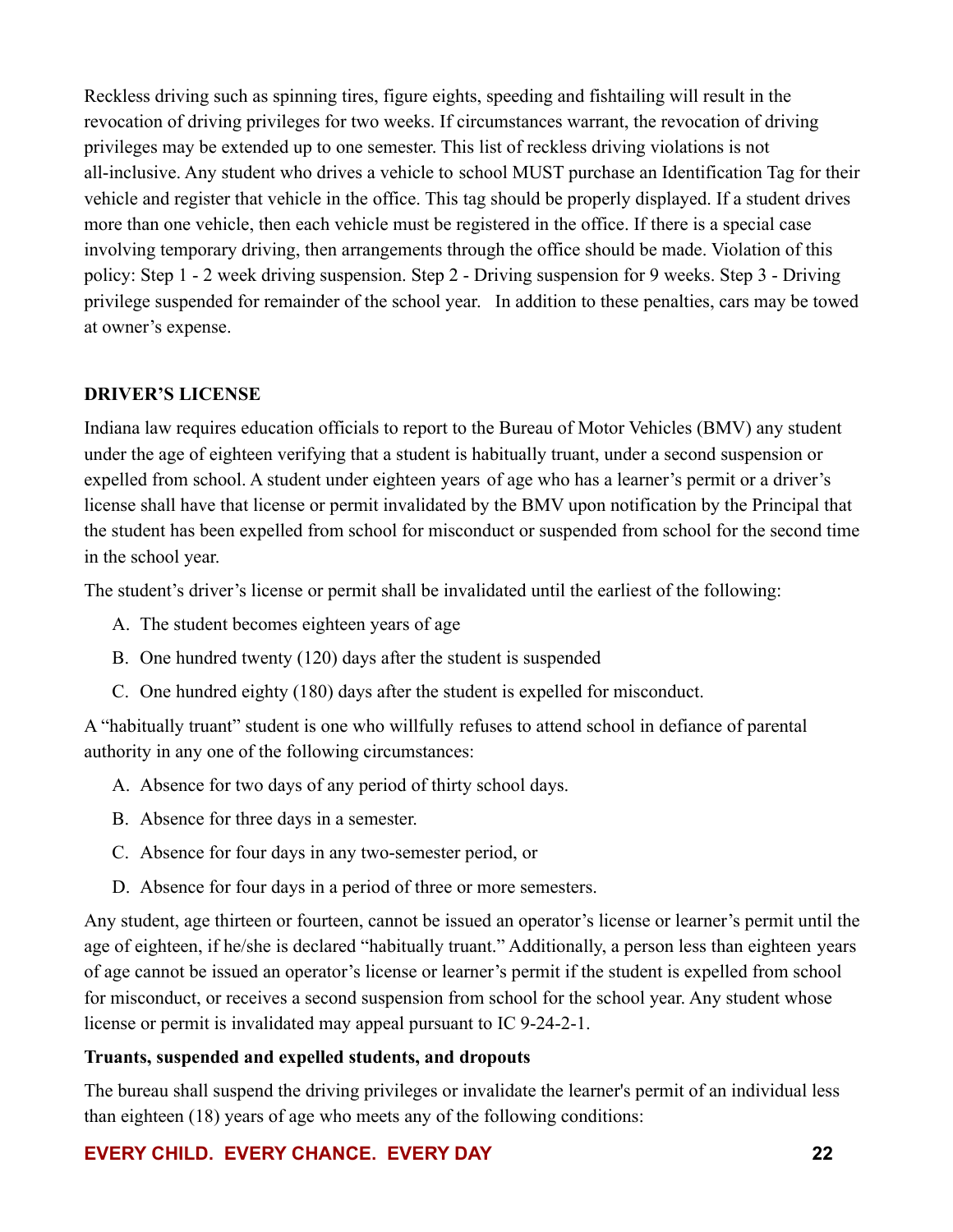- A. Is a habitual truant under IC 20-33-2-11.
- B. Is under at least a second suspension from school for the school year under IC 20-33-8-14 or IC 20-33-8-15.
- C. Is under an expulsion from school under IC 20-33-8-14, IC 20-33-8-15, or IC 20-33-8-16.
- D. Is considered a dropout under IC 20-33-2-28.5.

#### **SECTION VI: CODE OF CONDUCT GENERAL**

Jac-Cen-Del Jr/Sr High School operates using Positive Behavior Interventions and Supports (PBIS) and promotes a school environment which encourages and supports respect, fairness, caring, responsibility, trustworthiness, and citizenship. PBIS is a proactive systems approach to establishing the behavioral supports and social culture as needed for all students in a school to achieve academic and social/emotional success, and to be college and career ready. PBIS applies a system of support and a problem-solving process to enhance the capacity of schools to effectively educate all students. Data-based decision-making aligns curricular instruction and behavioral supports to student and staff needs. Jac-Cen-Del Jr/Sr High School has established clear expectations for behavior that are taught, modeled, and reinforced across all settings by all staff. This provides a host environment that supports the adoption and sustained use of effective academic and social/emotional instruction. PBIS has proven its effectiveness and efficiency as an Evidence Based Practice. (Sugai & Horner, 2007).

Every effort will be made by administrators and teachers, in cooperation with the student and his/her parent(s)/guardian(s), to resolve problems through the utilization of school district resources. The entire basis of civilization is based in the theory of self-discipline. Individuals must determine according to society's standards what correct and acceptable behavior is and what is not. Certain standards of student conduct are necessary to assure that students do not infringe upon the rights of others. In the absence of self-discipline, administrative personnel, teachers, and other school personnel are authorized to take any action which is necessary to carry out or to prevent interference with the educational functions of which he/she is then in charge. Disciplinary interventions may include, but are not limited to, counseling, parent contacts or conferences, rearrangement of class schedules, requiring students to remain in school after regular school hours, or losing privileges such as participating in or attending extra-curricular activities, eating in the lunchroom, or riding a school bus.

#### **BEHAVIORAL EXPECTATIONS**

This Student Handbook/Code of Conduct lists key behaviors that are EXPECTED at Jac-Cen-Del Jr/Sr High School and all school related events (on or off school property). It also provides a general overview of interventions and consequences that may be applied to any behavior deemed inappropriate by staff, administrators, District Policy, and the Indiana Code.

#### **GENERAL EXPECTATIONS**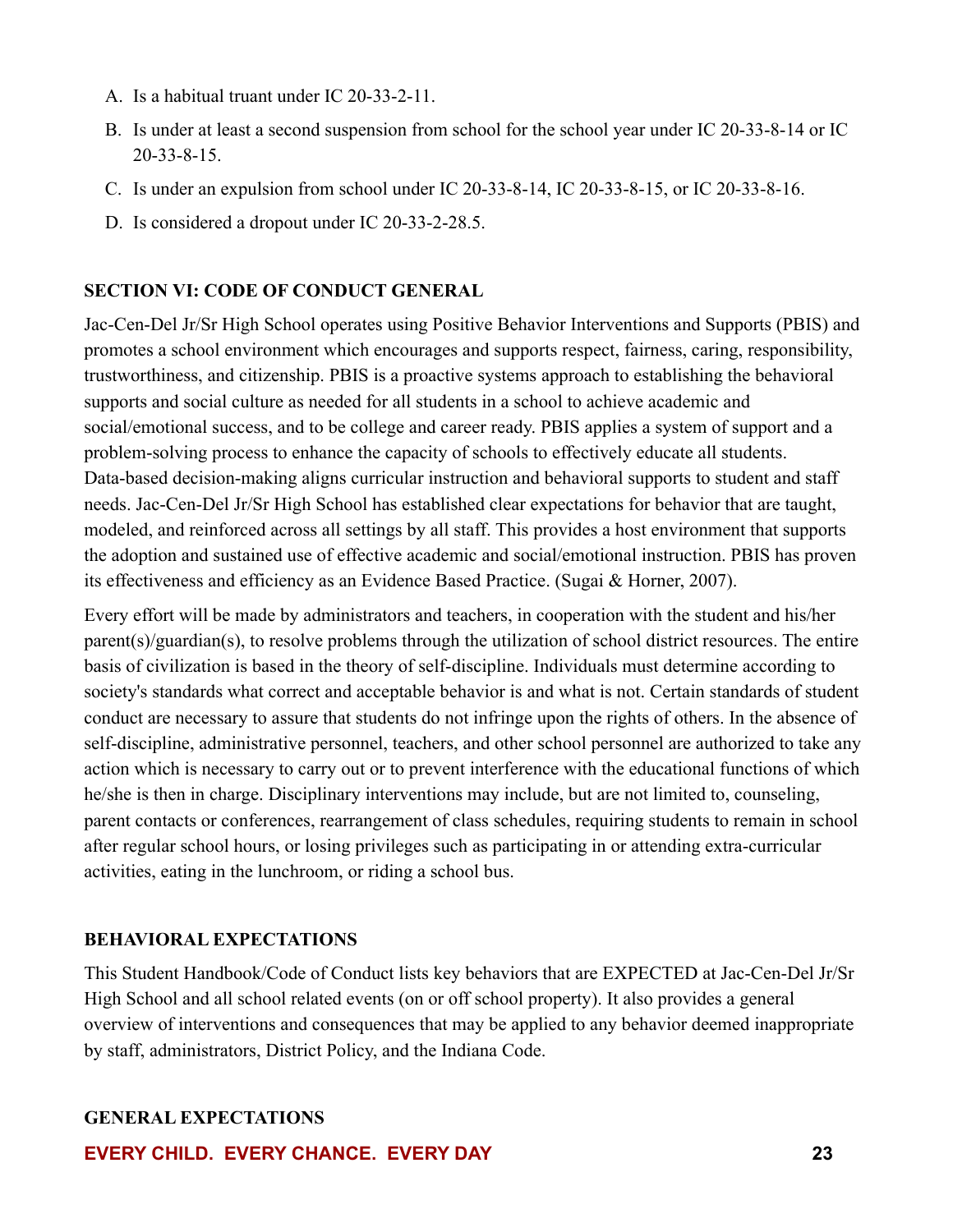The school recognizes the right of students to express themselves. With the right of expression comes the responsibility to do it appropriately. Students may distribute or display, at appropriate times, non-sponsored, non-commercial written material, buttons, badges, or other insignia; and the like. All items must meet school guidelines.

Material cannot be displayed or distributed if it:

- 1. is obscene to minors, libelous, indecent, or vulgar,
- 2. advertises any product or service not permitted to minors by law,
- 3. intends to be insulting or harassing,
- 4. promotes gangs, or
- 5. intends to incite fighting or presents a likelihood of disrupting School or a School event.

Any student who commits any act which violates the provisions of the Indiana Juvenile Code (Indiana Code Title 31-6), Indiana Criminal Code (Indiana Code Title 35), or Indiana Motor Vehicle Code (Indiana Code Title 9) will face appropriate disciplinary action.

Participating in any activity, or using spoken or written language, which interferes with or is likely to disrupt or interfere with school functions, activities or purposes is grounds for disciplinary action. Use of violence, force, noise, coercion, threat, intimidation, fear, passive resistance or other comparable conduct, constituting an interference with school purposes, or urging other students to engage in such conduct are grounds for disciplinary action. Any student, who disrupts, attempts to disrupt, prevents or attempts to prevent, interferes, or attempts to interfere with any class, study hall, or educational function, or any lawful meeting or assembly will face disciplinary action. Any student who repeatedly fails to comply with directions or requests of teachers or other school personnel, while under their supervision or while at any educational function will face disciplinary action. Any student who is suspended from school (out of school) for one day or more will lose his or her privilege to participate in field trips during that semester.

Any exceptions to this will be at the discretion of the principal. Students who represent Jac-Cen-Del in positions of honor (Homecoming King or Queen, Court/Prom King or Queen, Court/Representatives in Parades, Class Representative, etc.) must maintain passing grades at nine weeks and/or midterms, have a 95% attendance rate and receive no out of school suspensions during the current semester. Student(s) must also be enrolled at Jac-Cen-Del for three semesters to be considered for Homecoming King or Queen, Prom King or Queen, along with candidates for king or queen for the Pumpkin show, Swiss Wine Festival and Aurora Farmers Fair.

# **CONSEQUENCES FOR BEHAVIOR INFRACTIONS FRIDAY SCHOOL**

Students may be assigned Level I, Level II, or Level III Friday School by any administrator. No student will be admitted after 3:10 p.m. without a pass from a staff member. Failure to arrive on time will result in additional disciplinary consequences. Parents may request one Friday School assignment date change per year. It would be changed to the next available date. Requests should be made with the Assistant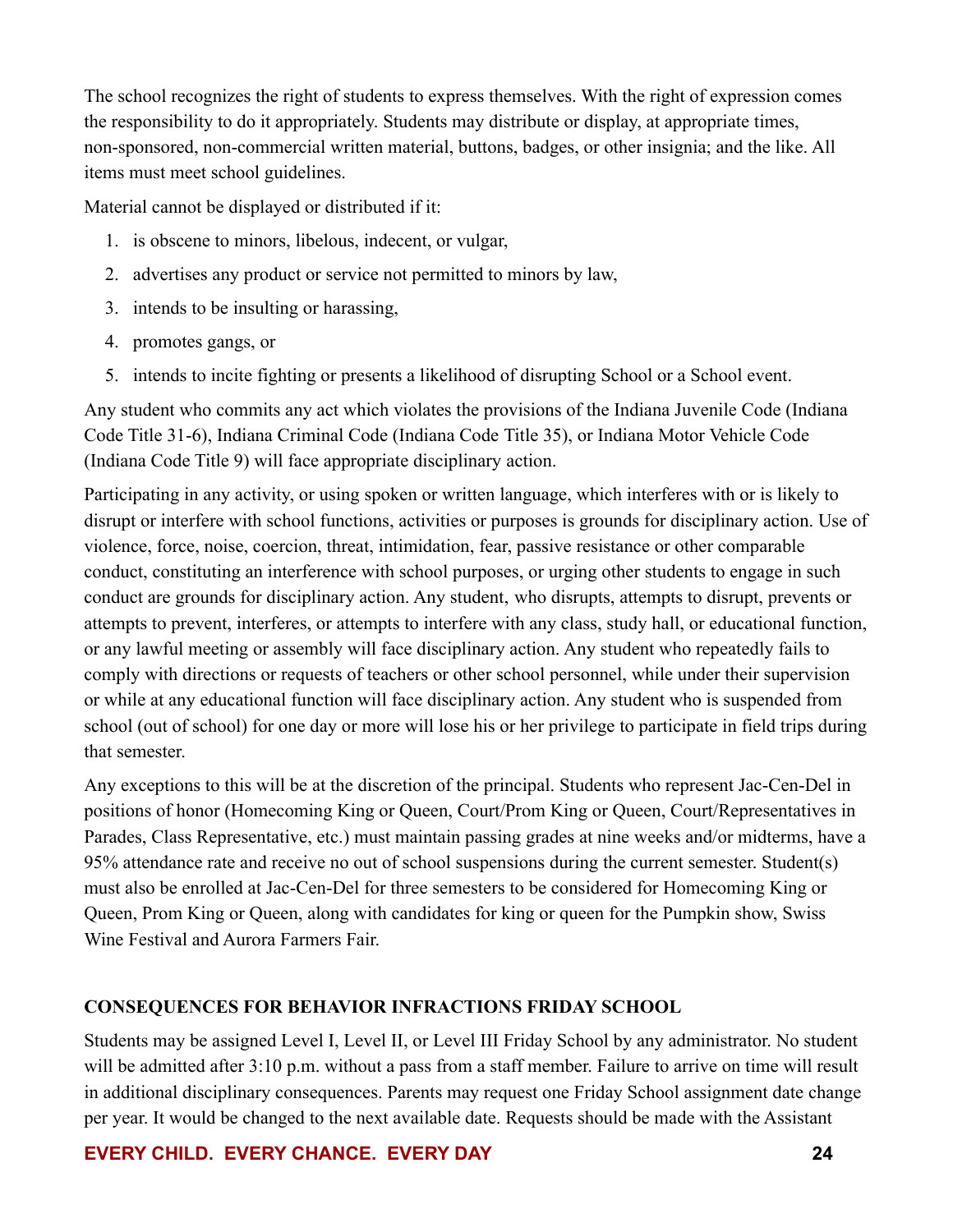Principal.

#### **Level I Friday School**

- A. Meet in the assigned room by 3:10 p.m.
- B. Students must bring sufficient academic/reading material for one hour.
- C. No talking, sleeping, or listening to music is allowed.
- D. No food or drinks are allowed.
- E. Removal or unexcused absence from a Level I Friday School will result in a Level III Friday School.
- F. Level I Friday School will be dismissed at 4:00 p.m.

#### **Level II Friday School**

- A. Meet in the assigned room by 3:10 p.m.
- B. Students must bring sufficient academic/reading material for two hours.
- C. No talking, sleeping, or listening to music is allowed.
- D. No food or drinks are allowed.

E. Removal or unexcused absence from a Level II Friday School will result in a Level III Friday School.

F. Level II Friday School will be dismissed at 5:00 p.m.

### **Level III Friday School**

- A. Meet in the assigned room by 3:10 p.m.
- B. Students must bring sufficient academic/reading material for three hours.
- C. No talking, sleeping, or listening to music is allowed.
- D. No food or drinks are allowed.

E. Removal or unexcused absence from a Level III Friday School will result in a 1-day out of school suspension.

F. Level III Friday School will be dismissed at 6:00 p.m.

### **RIPLEY COUNTY ALTERNATIVE TO SUSPENSION PROGRAM (RCATS)**

All students placed on short term (1-10 days) out of school suspension are subject to assignment to the Ripley County Alternative to Suspension Program (R-CATS) at the discretion of the school. R-CATS is a countywide program that provides an alternative to out of school suspension in which students are required to report to the Tyson Activity Center to serve their suspended days. R-CATS is a collaboration of Ripley County schools with the support of the Ripley County Judges, Prosecutor and Probation Department. Parents are responsible for transportation to the program and students are required to report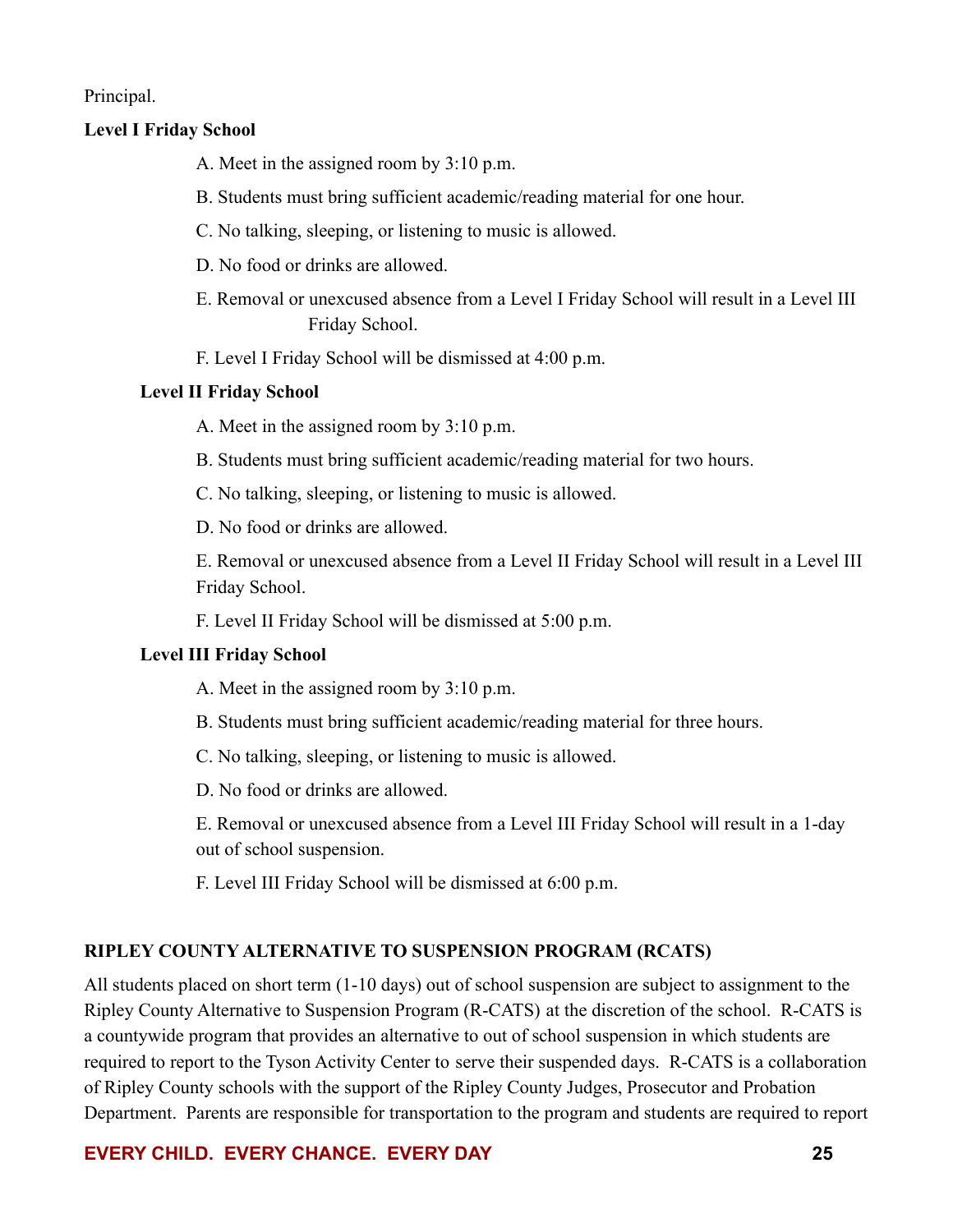with all necessary materials (including the student's HP laptop) for the completion of class work. Students are also required to bring a sack lunch or they can purchase a lunch through South Ripley - the cost of this meal will be charged to the student lunch account at JCD. Since this is an alternative educational placement, student attendance is mandatory. Failure to report to R-CATS, and behave in an appropriate manner while there, could result in the student and parents being summoned to appear in court. Students will receive full credit for class work completed while in R-CATS. The R-CATS day runs from 8:30a.m. – 2:30p.m. and includes time for completion of class work in the morning, a supervised lunch and community service in the afternoon. More specific information on the R-CATS program will be provided at the time of the suspension.

### **SECTION VII: SUGGESTED CONSEQUENCES BY INFRACTION**

Jac-Cen-Del Junior-Senior High School believes in progressive discipline. Progressive discipline means that the consequence for the second instance of an offense should be greater than the previous consequence for the same behavior. Consequences as described in this handbook may be amended at the discretion of the Administrator

### **Suggested Class Discipline**

Action based on Number of Referrals

<span id="page-25-0"></span>First Time

1. \*Notify parents

### Second Time

- 1. Class time out
- 2. Notify parents

# Third Time

- 1. Detention with teacher
- 2. Notify parents

### Fourth Time

- 1. One Hour Friday School
- 2. Notify parents

### Fifth Time

- 1. Two Hour Friday School
- 2. Notify parents
- Sixth Time
	- 1. Three Hour Friday School
	- 2. Notify parents
	- 3. Behavior contract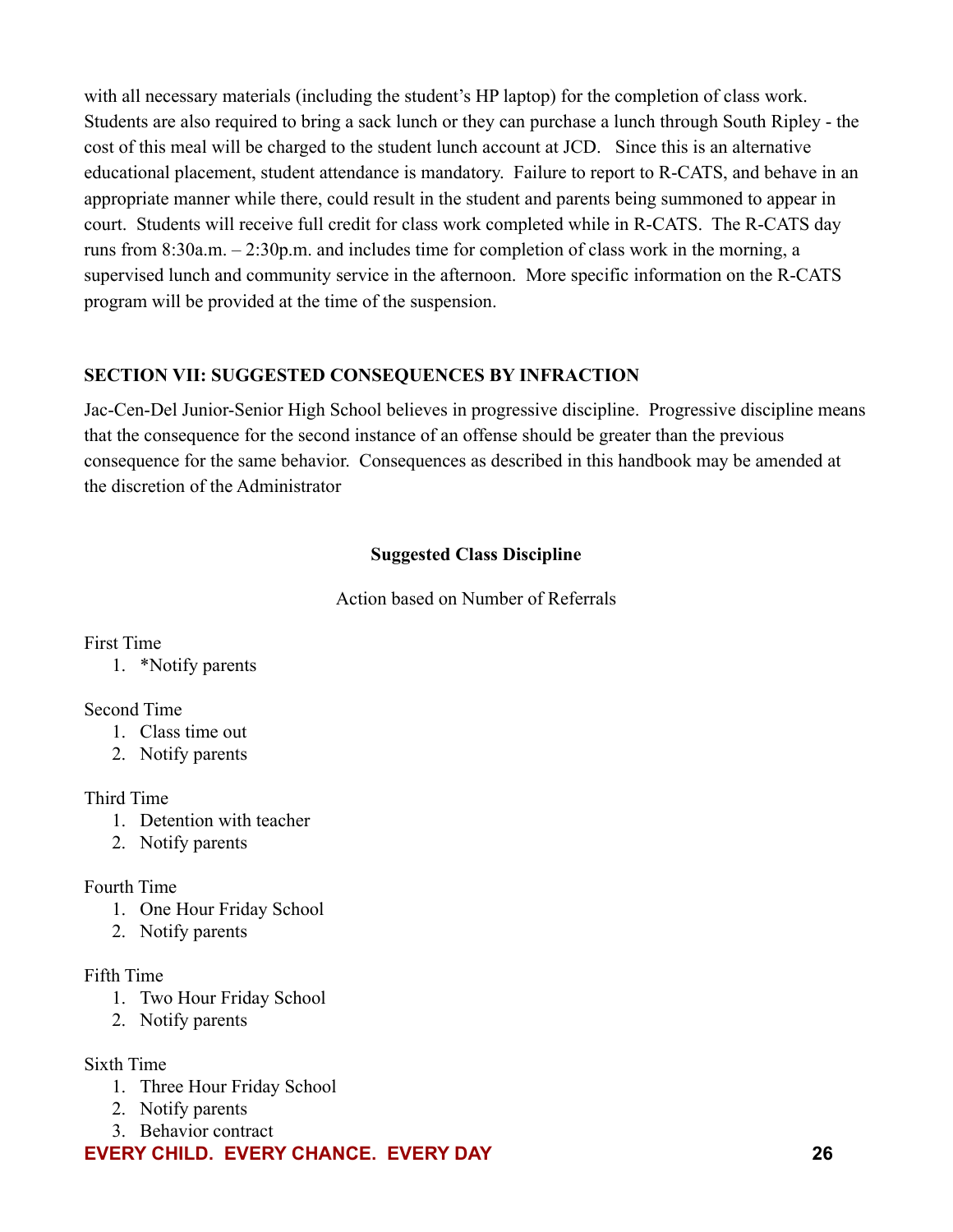Seventh Time

1. RCATS/Expulsion Waiver

<span id="page-26-0"></span>\*Parent notification via telephone call and/or email \*Detention is defined as Lunch Detention

#### **Drugs and Alcohol**

Indiana Code 20-33-9-5 requires school employees to report to the administrative staff observed violations involving controlled substance laws and minor and alcoholic beverage laws in, on or within 1,000 feet of school property. A written report must be filed by the principal with the Indiana State Police and the Indiana Criminal Justice Institution. No student shall distribute, dispense, possess, use or be under the influence of any alcoholic beverage, malt beverage, fortified wine or other intoxicating liquor; or unlawfully manufacture, distribute, dispense, possess, use or be under the influence of any narcotic drug, hallucinogenic drug, amphetamine, barbiturate, marijuana, anabolic steroid or any other controlled substance, as defined by federal or state law, or any substance that could be considered a "look-alike" controlled substance, including caffeine pills or non-alcoholic beer.

Violation of this policy by any student who is using, in possession of, or is under the influence of alcohol or any controlled substance (exception, tobacco) will result in a ten-day suspension from school and a recommendation for alternative expulsion program or expulsion from school for up to one calendar year. Who is distributing or dispensing alcohol or any controlled substance (exception, tobacco) will be suspended for ten days and recommended for alternative expulsion program or expulsion from school for up to one calendar year. Will result in the notification of law enforcement officials. Possessing drug paraphernalia is a violation of school rules. A student in possession of such paraphernalia may be expelled for a period of not more than one (1) calendar year. The Jac-Cen-Del Community School Corporation is concerned about any student who is a victim of alcohol or drug abuse and will aid the student to receive help through programs and services available in the community. Students and their parents should contact the principal or counselor whenever such help is needed.

First Time

- 1. Parent/Student conference with Administration if desired
- 2. Expulsion process

#### **Bullying**

BULLYING RULE/POLICY Bullying will not be tolerated. Bullying is defined as "overt, repeated acts or gestures, including verbal or written communications or images transmitted in any manner (including digitally or electronically), physical acts committed, aggression, or any other behaviors that are committed by a student or group of students against another student with the intent to harass, ridicule, humiliate, intimidate, or harm the other targeted student and create for the targeted student an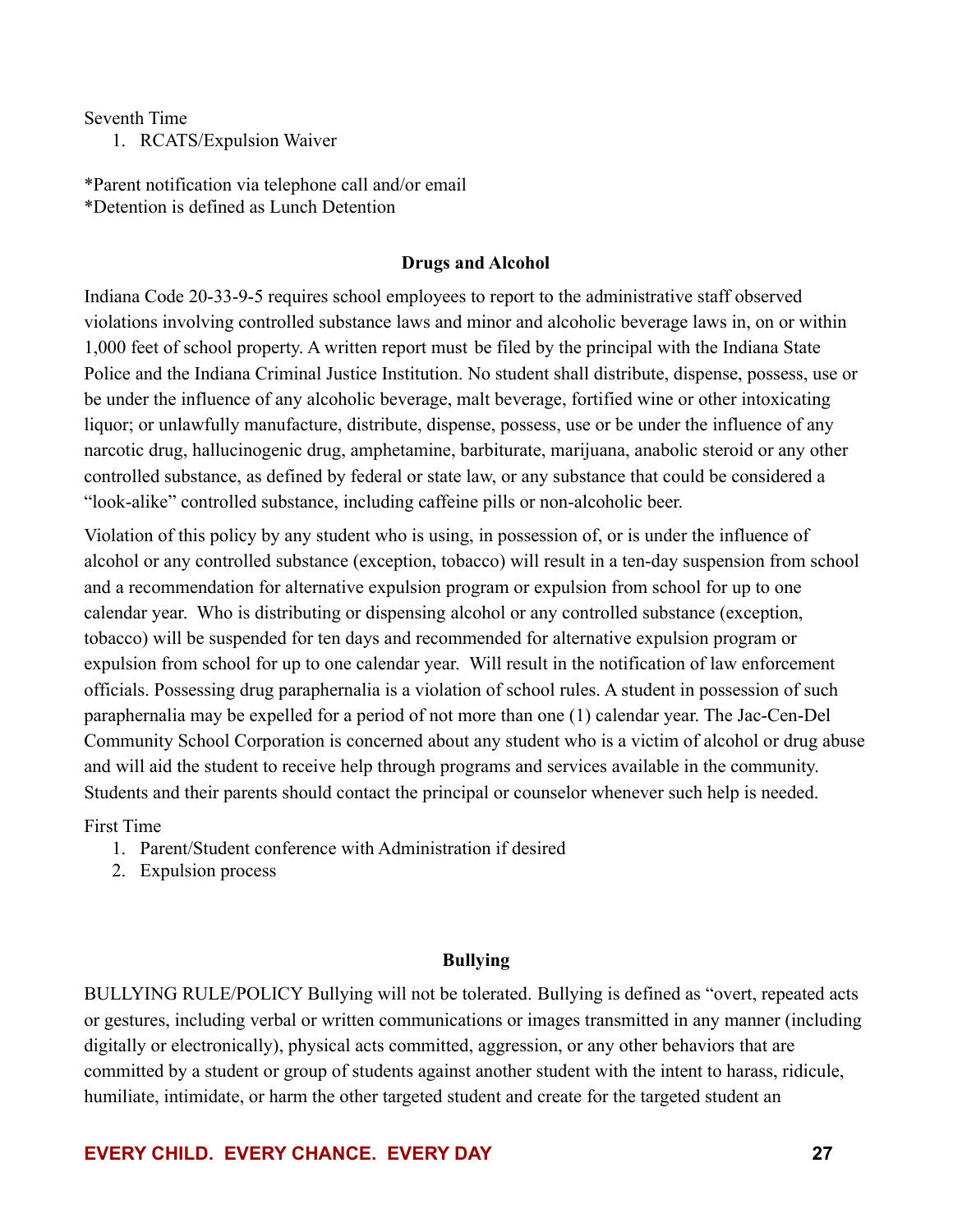objectively hostile school environment that:

A. Places the targeted student in reasonable fear of harm to the targeted student's person or property;

B. Has a substantially detrimental effect on the targeted student's physical or mental health; 3. Has the effect of substantially interfering with the targeted student's academic performance; or

C. Has the effect of substantially interfering with the targeted student's ability to participate in or benefit from the services, activities, and privileges provided by the school." Bullying includes threatening (whether specific or general in nature) injury to persons or damage to property, regardless of whether there is a present ability to commit the act. This includes the possession of a threatening or intimidating statement in written or any other form which may intentionally or unintentionally come into another student's or staff member's possession.

This rule may be applied regardless of the physical location in which the bullying behavior occurred, whenever:

1. The individual committing the bullying behavior and any of the intended targets of the bullying behavior are students attending Jac-Cen-Del Jr/Sr High School; and

2. Disciplinary action is reasonably necessary to avoid substantial interference with the rights of others to a safe and peaceful learning environment.

If Bullying is reported to a staff member they complete the Alleged Bullying Incident Report Form, and submit the completed form to the school principal or assistant principal. This form includes:

- A. Description of the Incident along with individual(s) initiating the bullying the student(s) affected,
- B. Type of Bullying Alleged
	- 1. Verbal
	- 2. Social/Relational
	- 3. Written Communication/Electronic
	- 4. Physical
- C. Identified Inappropriate Behavior
- D. Physical Evidence
- E. Determination if the Incident is Identified as Bullying. An incident is bullying if it meets the following criteria as outlined in Indiana State Code:
	- 1. One-Sided
	- 2. Repeated
	- 3. Imbalance of Power
	- 4. On Purpose
	- 5. Unwanted Action
- F. Administrative Action Taken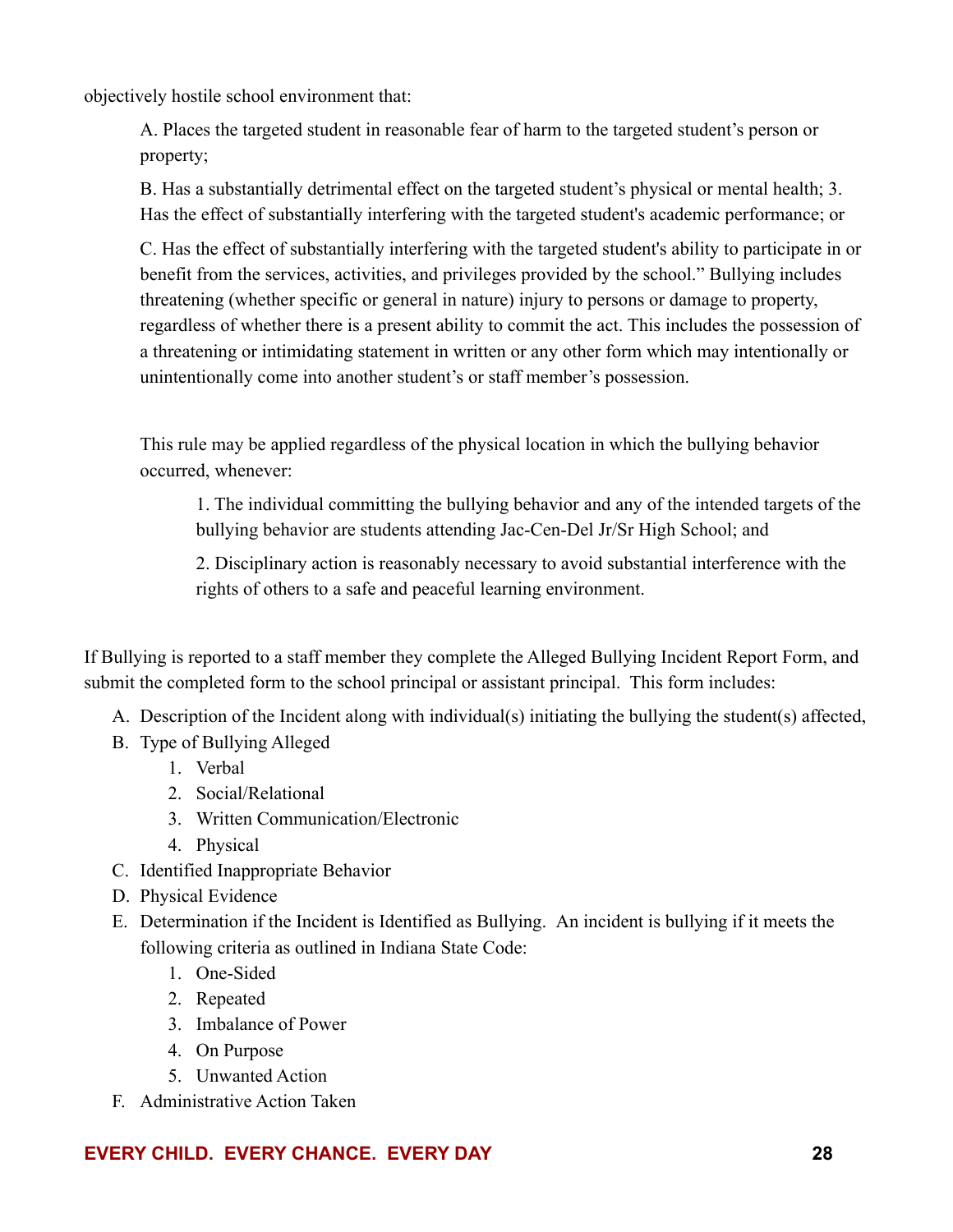# *Consequences for bullying are determined by administration based on the determination and severity of incident.*

#### **Bus Discipline and Regulations**

School bus drivers are to be in control of all school children conveyed between the homes of the children, school and return. When students are being transported on a school bus, the students are under the supervision, direction, and control of the school bus driver and are subject to disciplinary measures by the school bus driver and governing body of the school corporation. IC 20-27-10-2. Jac-Cen-Del policy requires the driver to notify the parent/guardian why such an action was taken. Rules for passengers on school buses include the following: Students will be respectful to the driver. Students will sit where the bus driver assigns them. Students will not stand or move about the bus during the trip. Loud, boisterous, profane language or indecent conduct will not be tolerated. No windows or doors will be opened without consent of the driver. Hitting, kicking, tripping, pushing, teasing, scuffling, holding or other objectionable activities are prohibited. Students do not exit or enter the bus until it has come to a full stop and the door opened by the driver. Students should be waiting at their boarding stations when the school bus arrives.

First Time

- 1. Notify parents
- 2. Warning and/or Behavior Contract/Depending on behavior-a Friday school may be assigned

#### Second Time

- 1. Parent conference with bus driver and student
- 2. Warning

#### Third Time

- 1. Notify parents
- 2. 5 days suspension off bus

#### Fourth Time

- 1. Notify parents
- 2. 10 days suspension off bus

#### Fifth Time

- 1. Notify parents
- 2. Removal from bus for school year

#### **Cell Phones Wireless Communication Devices (WCD)**

<span id="page-28-1"></span><span id="page-28-0"></span>The use of cell phones and other wireless communication devices while on school grounds is a privilege. As a general rule students are not permitted to use electronic devices on school grounds during school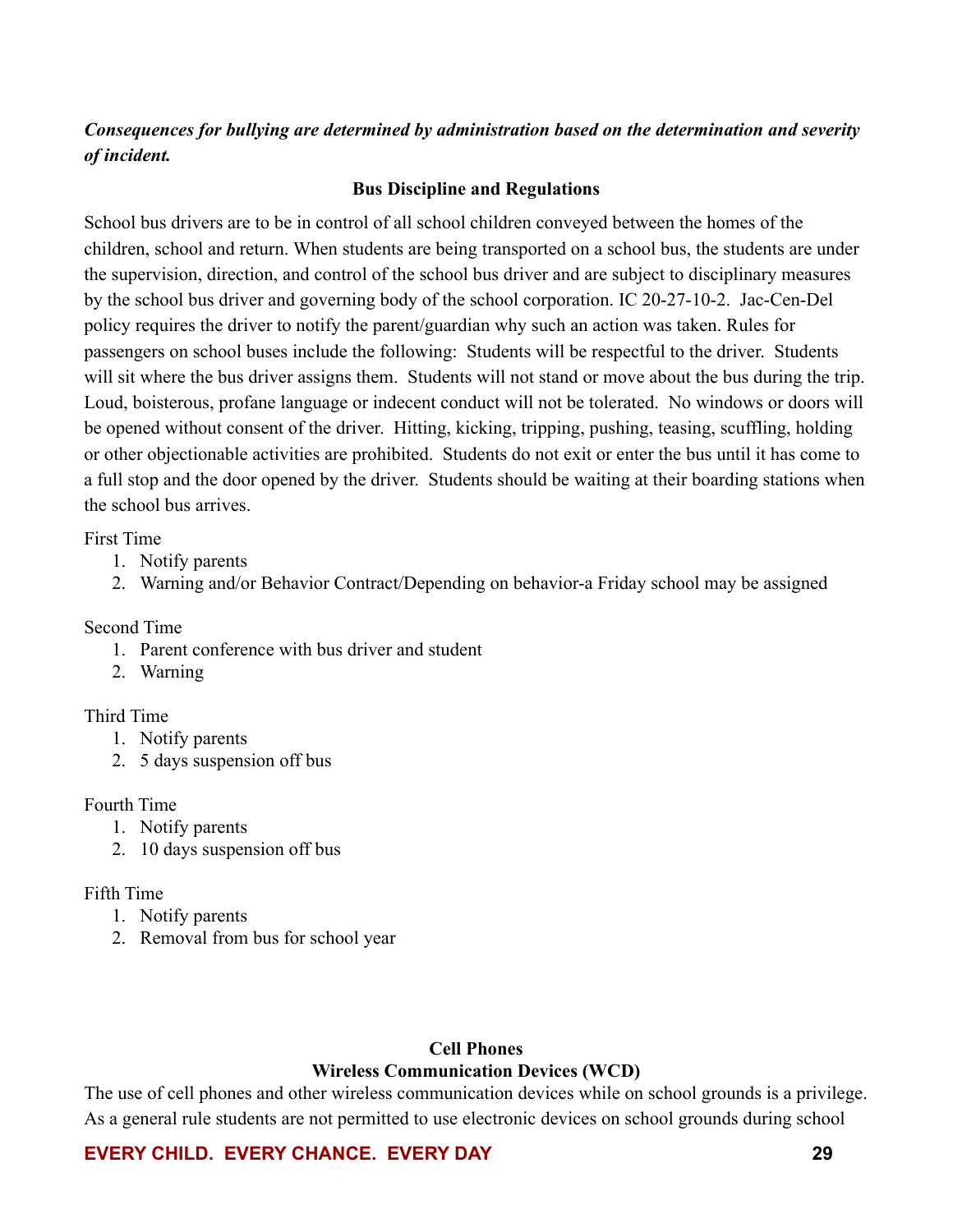hours without the permission of a staff member. However, students are allowed to use these devices before school, during lunch, and after school unless directed otherwise by a staff member.

# *Cell phones, WCDs and ear buds are not to be visible in the classroom, these devices should be left in lockers, put away in bags or otherwise put out of view as to limit distractions to the educational*

*environment.* Teachers may, at times, allow students to use cell phones on a limited basis (i.e. as a reward or to listen to music while students work individually). Students are not permitted to use such devices to engage in an activity that violates school rules or state or federal law. Failure to comply at any time with this expectation will result in the following consequences:

First Time

- 1. Confiscate and returned to student at end of school day
- 2. Verbal Warning

# Second Time

- 1. Confiscate and return at the end of school day
- 2. Assign to One Hour Friday School

### Third Time

- 1. Confiscate and return at the end of school day
- 2. Assign Two Hour Friday School

### Fourth Time

- 1. Confiscate and return at the end of school day
- 2. Assign-Three Hour Friday School

### Fifth Time

- 1. Confiscate andreturn at the end of school day
- 2. Assign to 1 days of RCATS

Students who are volunteer firefighters or members of emergency response units are exempt from this policy when officially registered with the school by their respective departments. The office will allow communication that needs to take place between parents and students. The office will deliver messages to students from parents and students needing to contact parents may do so from the office.

**Important Notice to Students and Parents**: Cell Phone Content and Display The Child Abuse/Neglect Law requires school personnel to report to law enforcement or child protective service whenever there is reason to believe that any person/student is involved with "child exploitation" or "child pornography" as defined by Indiana Criminal Statutes. It is "child exploitation," a Level 5 felony under I.C. 35-42-4-4(b), for any person/student:

(1) to exhibit, photograph or create a digitized image of any incident that includes "sexual conduct" by a child under the age of 18; or

(2) to disseminate, exhibit to another person, or offer to so disseminate or exhibit, matter that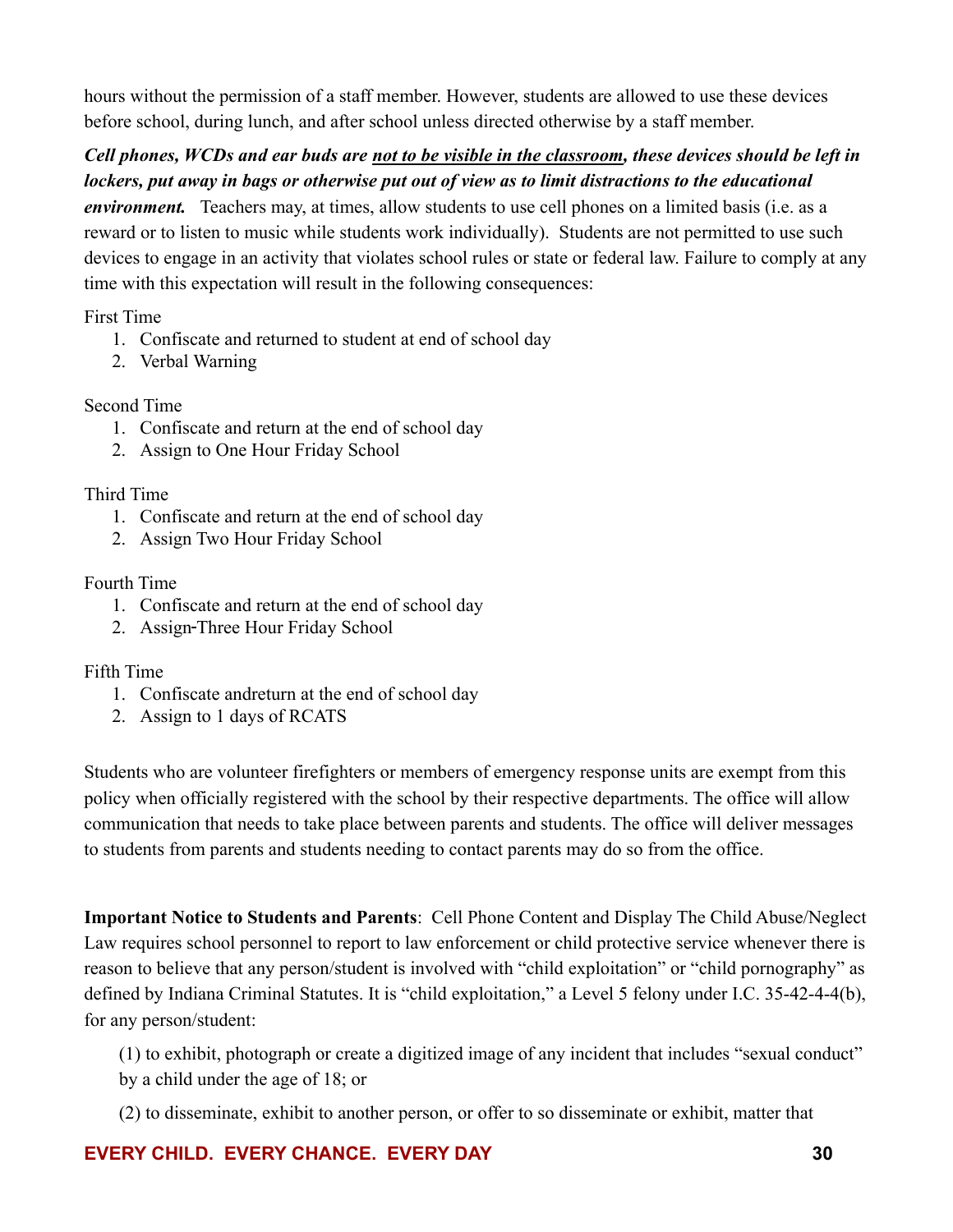depicts or describes "sexual conduct by a child under the age of 18.

It is "*child pornography*," a Level 6 felony under I.C. 35-42-4-4, for any person/student to possess a photograph, motion picture, digitized image, or any pictorial representation that depicts or describes "sexual conduct" by a child who the person knows is less than 16 years of age or who appears less than age 16.

*"Sexual conduct"* is defined by I.C. 35-45-4-4 (a) to include sexual intercourse, exhibition of the uncovered genitals intended to satisfy or arouse the sexual desires of any person, or any fondling or touching of a child by another person or of another person by a child intended to arouse or satisfy the sexual desires of the child or other person.

The *Indiana Sex Offender Registration Statute* at I.C. 11-8-8-7 and the *Sex Offender Registry Offense Statute* at I.C. 35-42-4-11, require persons convicted of or adjudicated as a juvenile delinquent for violating the Child Exploitation Statute at I.C. 35-42-4-4 (b) to register as a sex offender.

Because student cell phones have been found in a number of Indiana school districts to have contained evidence of "sexual conduct" as defined above, it is important for parents and students to be aware of the legal consequences should this occur in our school system.

# **Cheating/ Academic Dishonesty**

Cheating will not be tolerated at Jac-Cen-Del. Cheating defeats the purpose of education and robs the student of valuable knowledge and experience. Cheating includes copying test answers, homework, taking and sharing pictures or screenshots of tests and quizzes or in any other way in which a student claims someone else's work as his/her own. Cheating will be dealt with severely:

First Offense:

- 1. Zero for the assignment.
- 2. One hour Friday School
- 3. Notify parent

# Second Offense:

- 1. Zero for the assignment and 3% deducted from the nine weeks' grade for the class
- 2. 2 hour Friday School
- 3. Notify parent

# Third Offense:

- 1. Failure for the semester in this class
- 2. 3 hour Friday School
- 3. Notify parent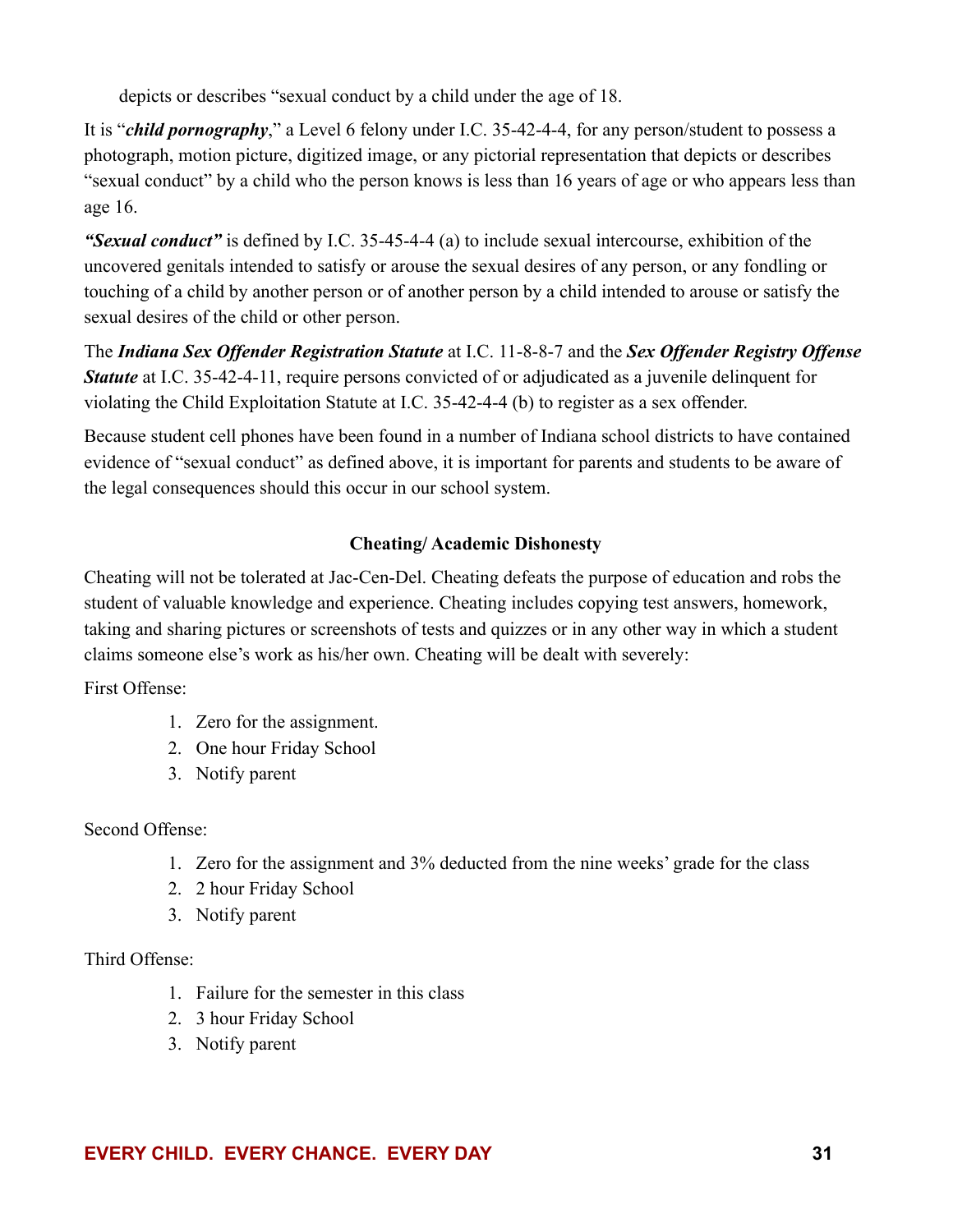### **Disrespectful/Disruptive Behavior**

First Time

- 1. One Hour Friday School
- 2. Conference
- 3. Parents notified

Second Time

- 1. Two Hour Friday School
- 2. Conference
- 3. Parents notified

Third Time

- 1. Three Hour Friday School
- 2. Conference
- 3. Parents contacted

Fourth Time

1. One Day RCATS

### **Dress Code**

Students at Jac-Cen-Del Junior-Senior High School have considerable choice in their style of dress and appearance. Basic limitations are that dress and appearance must not be disruptive to the educational process and that they must not pose a threat to the health, welfare, or safety of the individual or other students. Common decency and cleanliness of person and apparel is expected and required. Clothing, jewelry or other body decoration which disrupts the daily educational schedule and process is inappropriate (Inappropriate body piercing, tattoos etc.). As fashion changes the policy will change to meet the new trends.

The following are guidelines for the Dress Code:

- 1. All shirts must have sleeves. Cold shoulder tops are permissible. Tank tops are permitted, but the straps must be wide enough to cover undergarments.
- 2. Tops that expose cleavage or midriff areas are not permitted.
- 3. Apparel may not contain or display inappropriate pictures, messages or slogans. This includes tobacco products, alcoholic beverages, drugs or drug-related, sexually explicit or implied messages, inappropriate language, and implies racism. Clothing that contains messages that can be construed to be inappropriate are prohibited as well.
- 4. Footwear must be worn at all times. Any type of footwear not deemed acceptable by the administration will be dealt with accordingly.
- 5. Hats and hoods are not allowed to be worn in the classroom unless the teacher gives permission. Hats or hoods are not permitted in the cafeteria. Hats or hoods may be worn in the hallways.
- 6. All shorts, skirts, dresses are to be mid-thigh in length.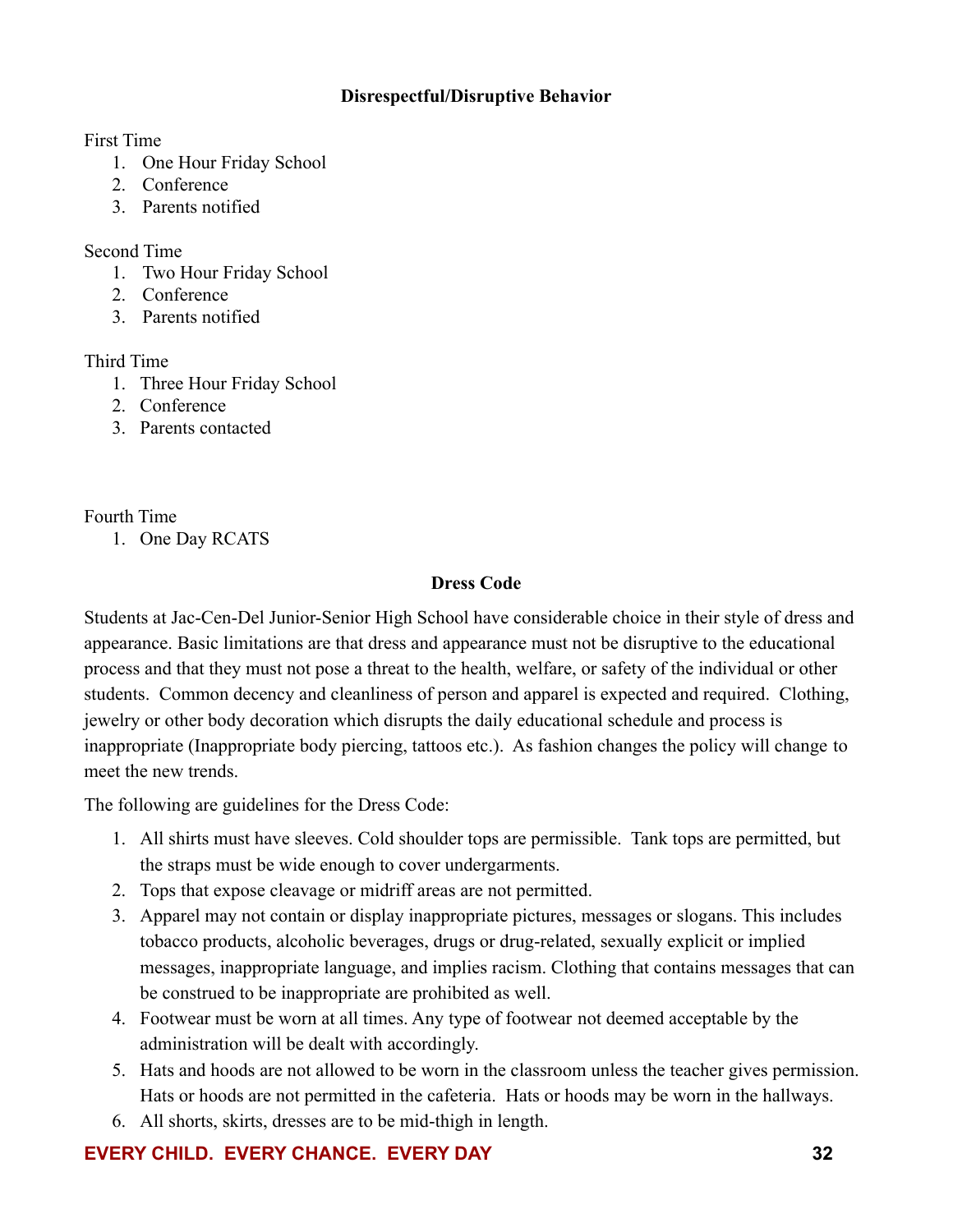- 7. Pants must be worn at the waistline so the buttocks are not exposed.
- 8. Individual departments and/or areas of school may place additional requirements on students in order to assure safety standards or other standards pertinent to their particular activity.
- 9. Any item of apparel that can be construed as gang related is strictly prohibited.
- 10. Sheer articles of clothing, including mesh or crochet, are not appropriate, unless an acceptable article of clothing is worn underneath.
- 11. Clothes or shoes which may mar furniture or damage floors are prohibited.
- 12. Coats, jackets, blankets or other exterior apparel that could be utilized to conceal items prohibited on school grounds should remain in an individual's locker during the school day.
- 13. The examples above are not a complete listing. Additional apparel items and styles may be deemed inappropriate or in poor taste by school administration. Students who are in violation of these rules will be asked to replace the offending article immediately.

*Each Time Student is removed from class until appropriate attire is provided*

# First Time

- 1. Verbal warning
- 2. Notify Parent

# Second Time

- 1. One Hour Friday School
- 2. Parent contacted

# Third Time

- 1. Two Hour Friday School
- 2. Parent contacted

# Fourth time

- 1. One Day RCATS
- 2. Conference
- 3. Parent Contacted

# **Fighting**

Fighting is a major disruption of the educational process, and has a serious effect on the total school atmosphere. A fight between individuals over a personal grievance and not directly involving other students is typical of most fights in school. This type of fight nearly always has some kind of provocation or a prior personal grievance between the parties. If a student is merely defending himself/herself, he/she should NOT be throwing any punches. HITTING BACK IS NOT REQUIRED TO DEFEND YOURSELF. Participants in a fight will not be allowed to attend classes for the remainder of the day on which the fight occurred. The administration may increase or decrease the punishment in any given situation depending on the facts of the situation.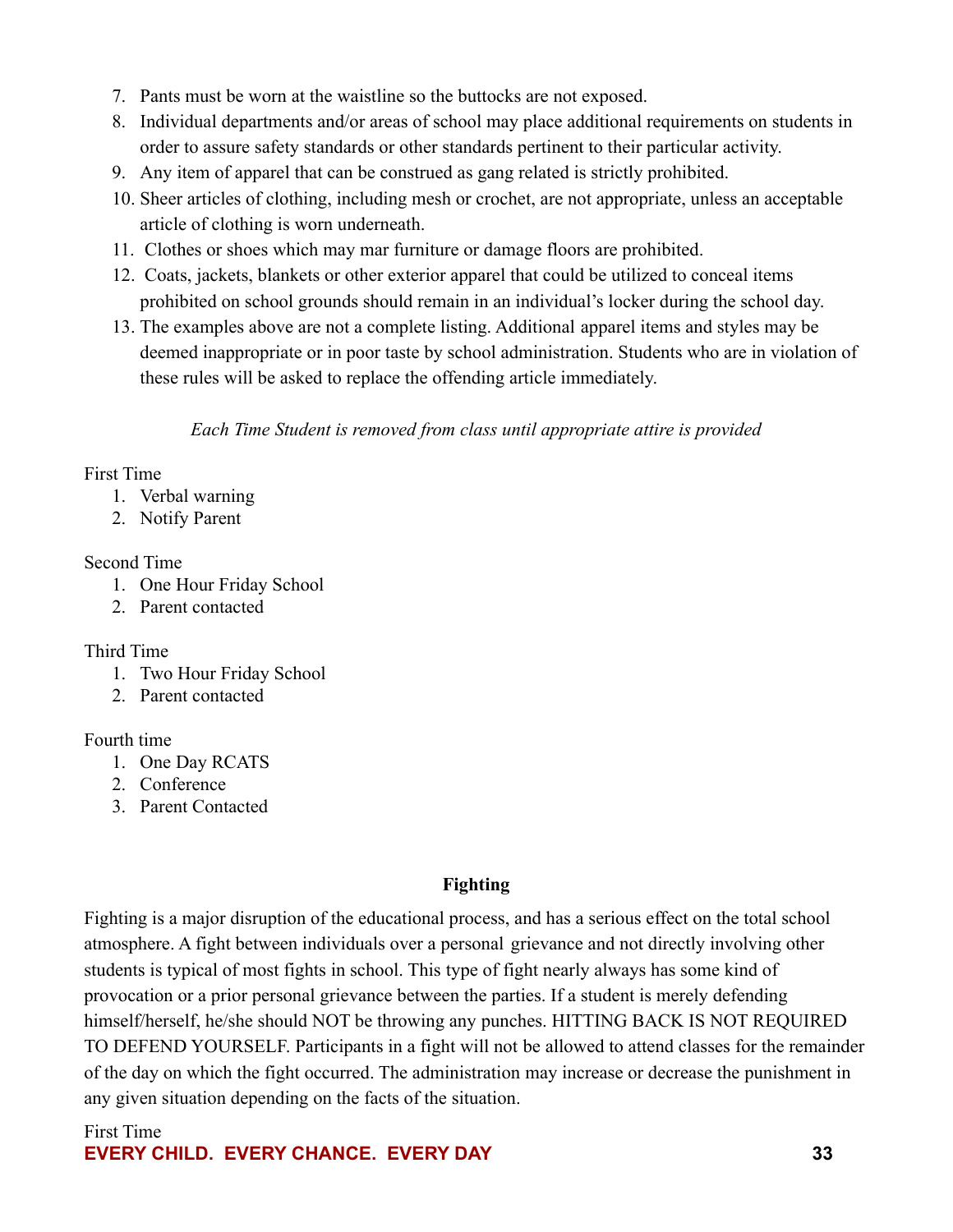- 1. Suspend out of school 3 Days
- 2. Notify parents
- 3. Parent/Student conference if requested

#### Second Time

- 1. Suspended out of school 5 days
- 2. Notify parents
- 3. Parent/Student conference if requested

### Third Time

- 1. Expulsion Due Process
- 2. Notify parents
- 3. Suspend out of school 10 days pending expulsion from school

\*Physical abuse of a faculty or staff member, intentional or unintentional will be automatic 10 Day RCATS with a recommendation for Expulsion

# **Forgery**

### <span id="page-33-0"></span>First Time

- 1. Three Hour Friday School
- 2. Parent/Student conference

### Second Time

- 1. Three Days of RCATS
- 2. Notify parents

### Third Time

- 1. Five Days of RCATS
- 2. Notify Parents

# \***Inappropriate Use of Language**

### <span id="page-33-1"></span>First Time

- 1. One Hour Friday School assigned
- 2. Notify parents

### Second Time

- 1. Two Hour Friday School assigned
- 2. Parents notified

### Third Time

- 1. Three Hour Friday School
- 2. Parents notified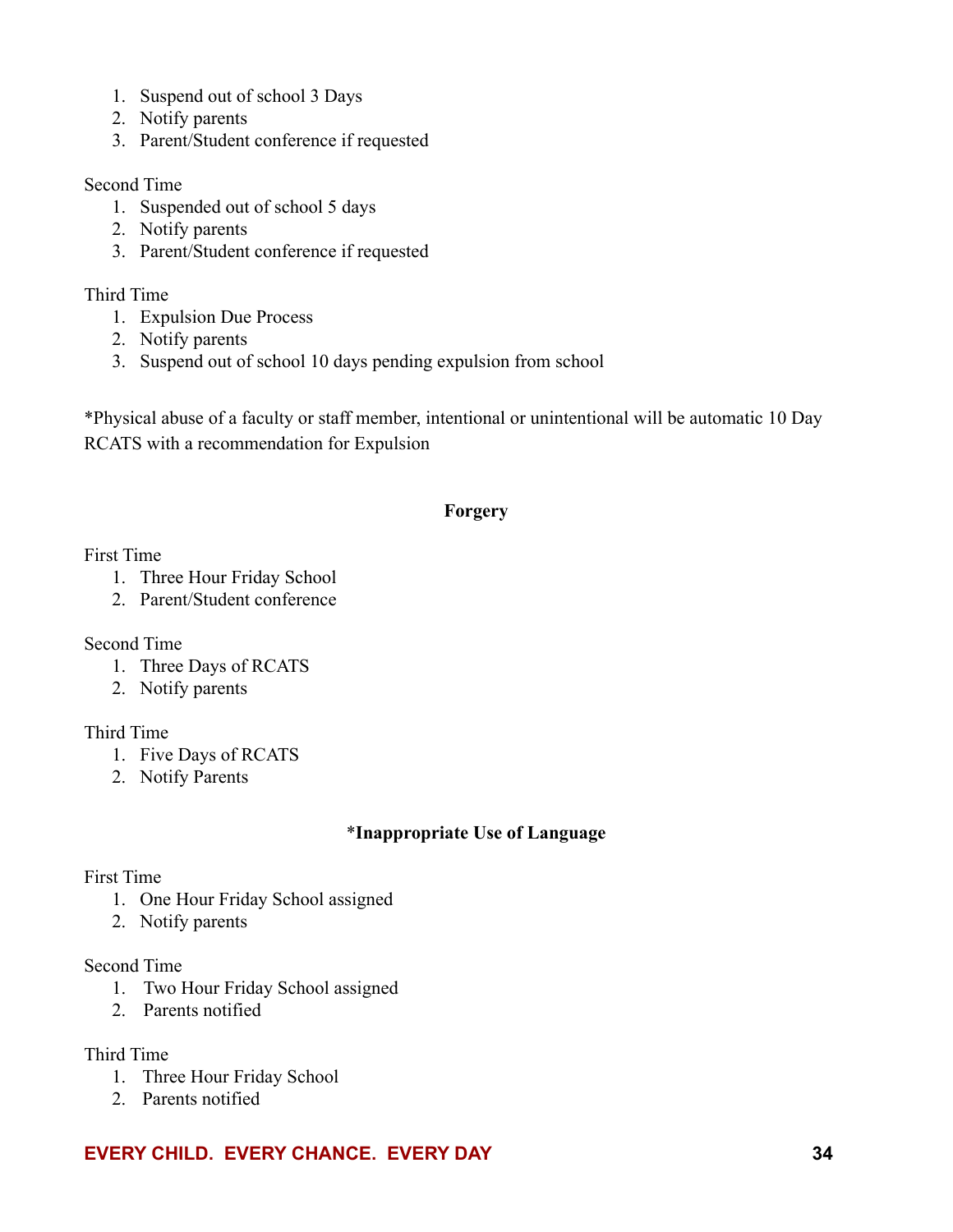### Fourth Time

- 1. One day RCATS
- 2. Parents notified

### Fifth Time

- 1. Three Days RCATS assigned
- 2. Parents notified

<span id="page-34-0"></span>\*Includes both verbal and written within the school setting

### **Insubordination**

### First Time

- 1. One Hour Friday School
- 2. Conference
- 3. Parents notified

### Second Time

- 1. Two Hour Friday School
- 2. Conference
- 3. Parents notified

### Third Time

- 1. Three Hour Friday School
- 2. Conference
- 3. Parents notified

### Fourth Time

- 1. One days of RCATS
- 2. Conference
- 3. Parents notified

### Fifth Time

- 1. Assigned 3 days of RCATS
- 2. Conference
- 3. Parents notified
- 4. Behavior Contract implemented

### Sixth Time

1. Expulsion by Waiver of Due Process

### **Leaving Class Early Without Permission**

### First Time

- 1. One Hour Friday School
- 2. Conference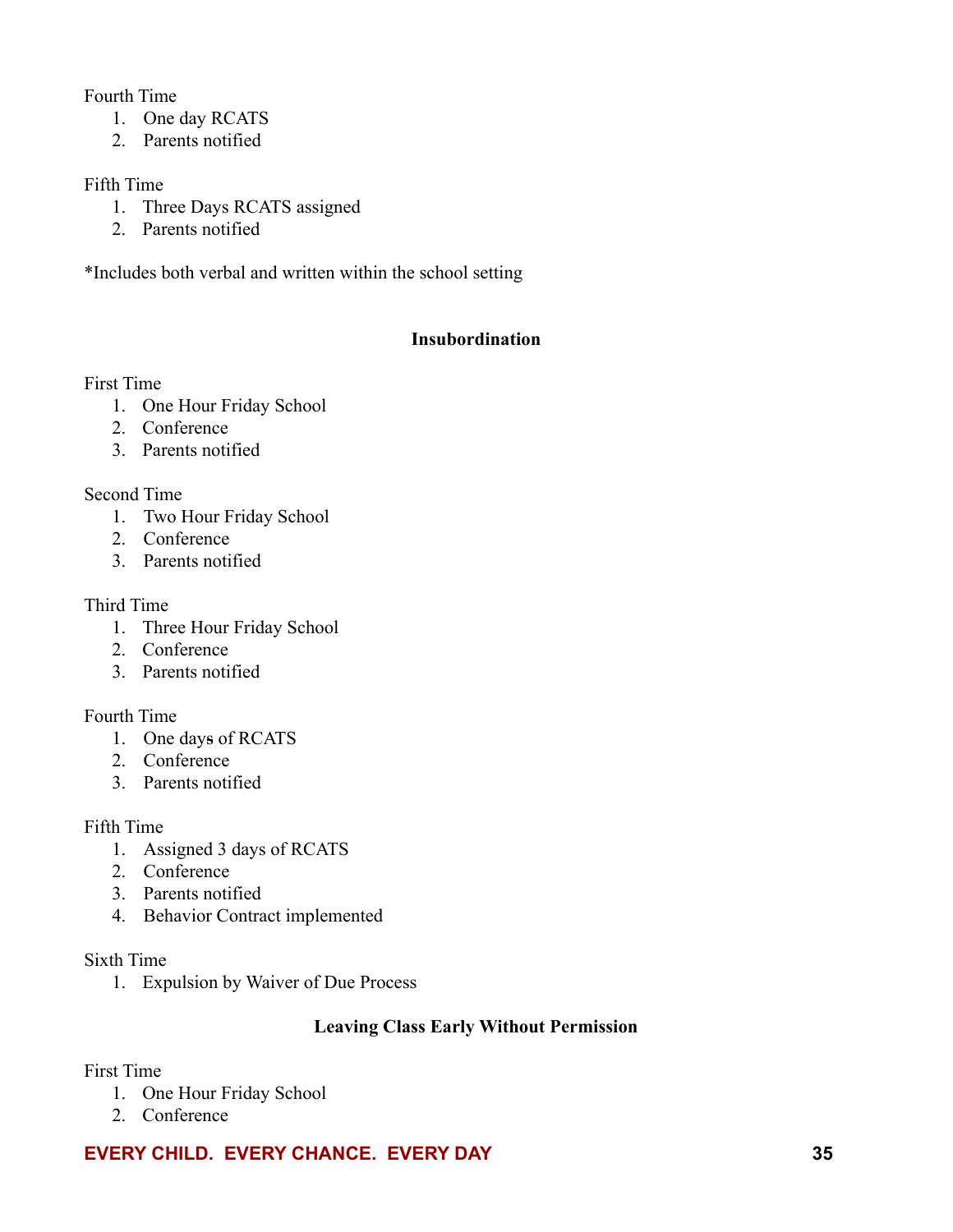3. Notify parent

### Second Time

- 1. Two Hour Friday School
- 2. Conference
- 3. Notify parent

# Third Time

- 1. Three Hour Friday Schools
- 2. Conference
- 3. Notify parent

### Fourth Time

- 1. One days of RCATS
- 2. Notify Parent

### Fifth Time

- 1. Three days of RCATS
- 2. Notify Parent by phone
- <span id="page-35-0"></span>3. Required parent/student conference

### **Destruction of School Property**

# First Time

- 1. Conference
- 2. One Hour Detention
- 3. Correct problem or restitution
- 4. Notify parents

### Second Time

- 1. Conference
- 2. Two Hour Detention
- 3. Correct problem or restitution
- 4. Notify parents

# Third Time

- 1. Conference
- 2. Correct problem or restitution
- 3. Three Hour Friday School
- 4. Notify Parents

# Fourth Time

- 1. Conference
- 2. Three Hour Friday School
- 3. Correct problem or restitution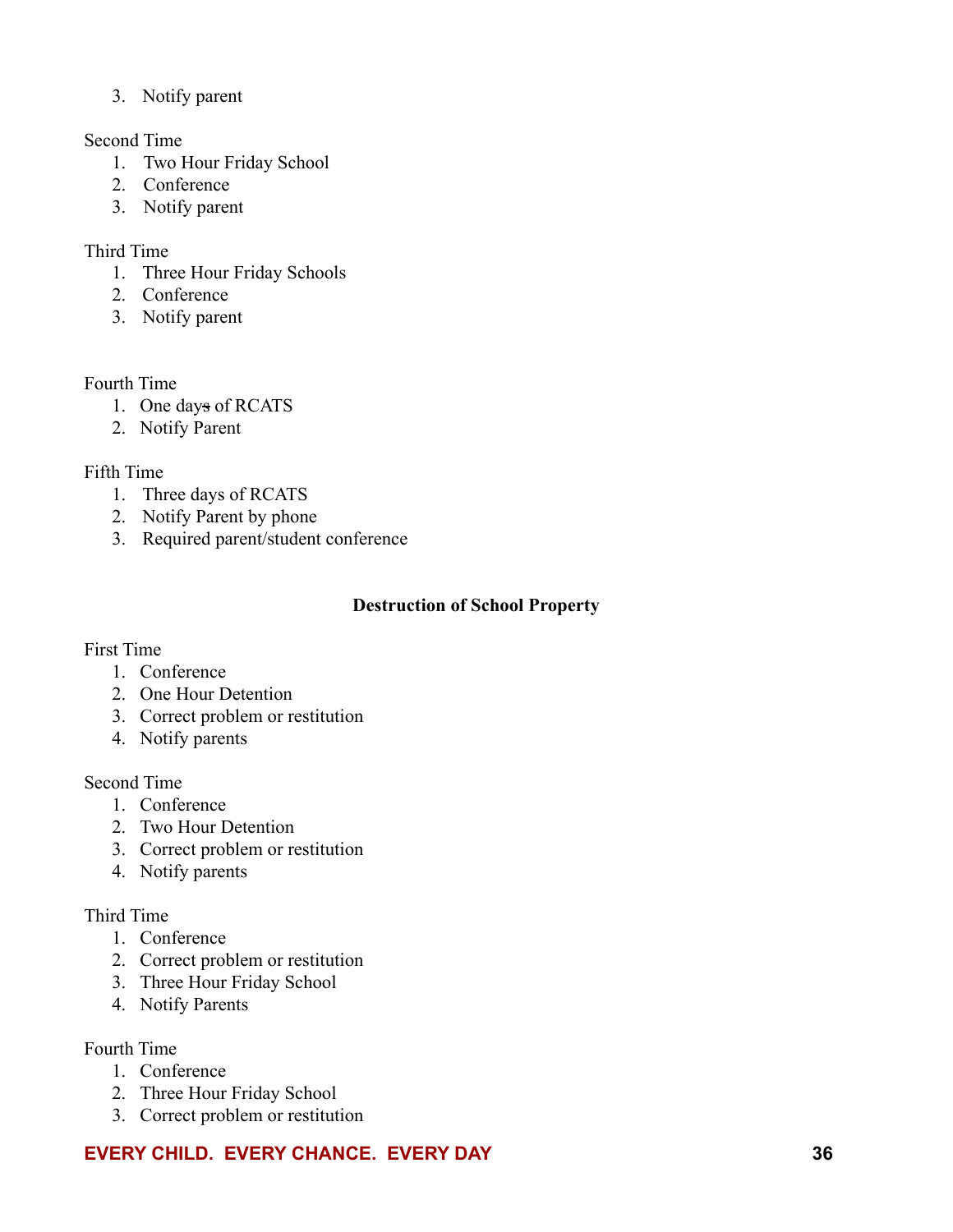4. Notify parents

### *Depending on the severity of the case, consequences may be amended at the discretion of the Administrator*.

### **Misuse of Student Laptop**

Each student at Jac-Cen-Del Jr. Sr. High School is issued a student laptop to be used for educational purposes only. The use of your computer access account must be in support of education and research and consistent with the educational objectives of Jac-Cen-Del. Transmission of any material in violation of any U. S. or state regulation is prohibited. This includes, but is not limited to: Copyrighted material, threatening or obscene material, material protected by trade secret, commercial activities, product advertisement, or political lobbying. No games or music are to be played on the computer, except for an administrative approved educational program.

First Time

- 1. Teacher Warning
- 2. Notify Parents

### Second Time

- 1. One Hour Friday School
- 2. Notify Parents

### Third Time

- 1. Two Hour Friday School
- 2. Notify parents

### Fourth Time

- 1. Three Hour Friday School
- 2. Notify parents

### Fifth Time

- 1. One Day RCATS
- 2. Notify parents

# **Public Display of Affection (PDA)**

### First Time

- 1. Conference
- 2. Verbal Warning

Second Time

- 1. One Hour Friday School
- 2. Notify parents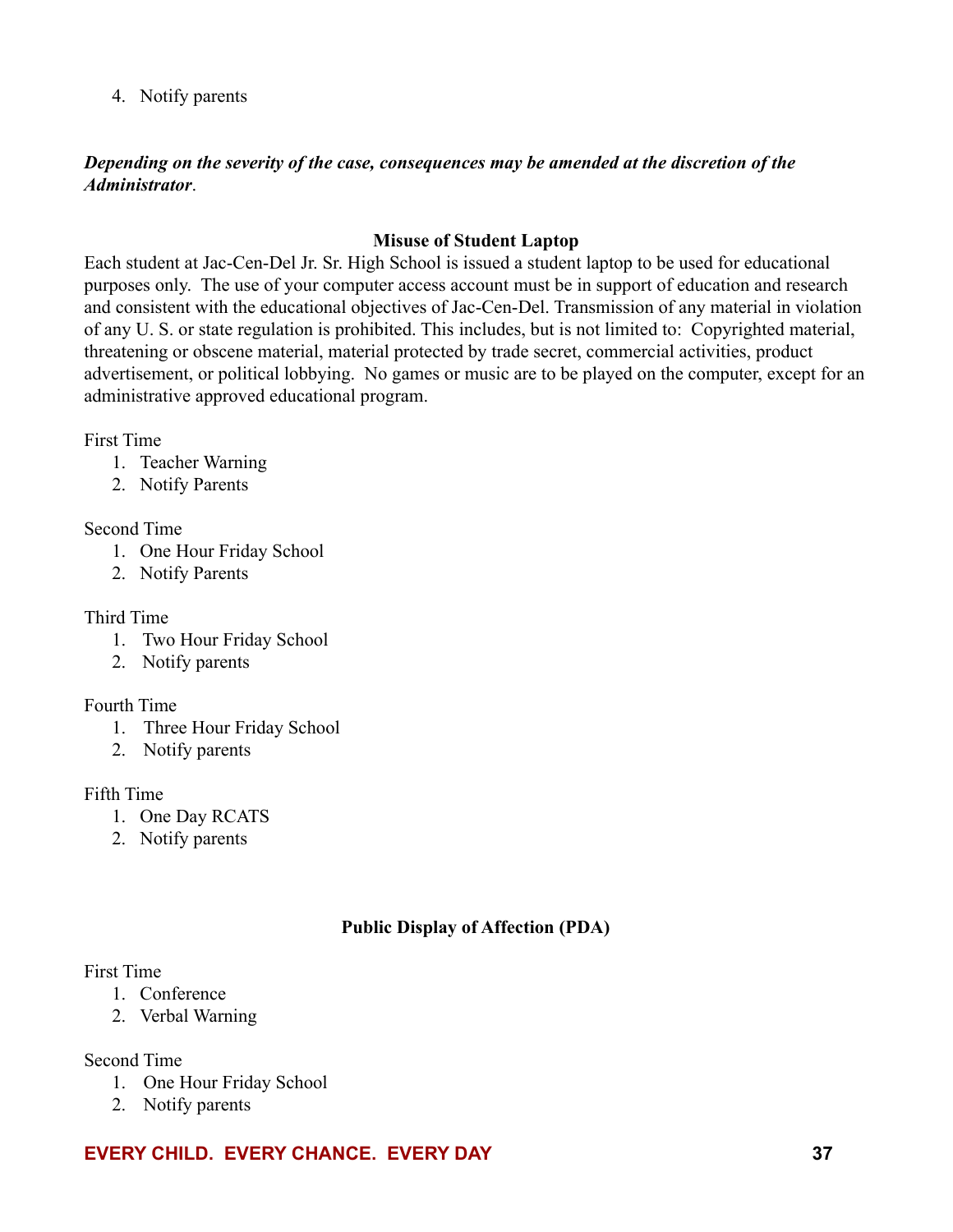### Third Time

- 1. Two Hour Friday School
- 2. Notify parents

### Fourth Time

- 1. Three Hour Friday School
- 2. Notify parents

### Fifth Time

- 1. 1 Day RCATS
- 2. Notify parents

### **Sexual Harassment**

It is the policy of JCD High School to maintain a learning and working environment that is free from sexual harassment. Sexual harassment may include verbal or physical advances or comments regarding a student's physical or personality characteristics. Students are encouraged to report the incident to administration for investigation if they believe they are victims of sexual harassment. Any student found to have engaged in sexual harassment shall be subjected to disciplinary sanctions as set forth in the student handbook, including, but not limited to warning, suspension or expulsion, subject to applicable procedural requirements.

First Time

- 1. Conference
- 2. Parent Notification
- 3. One to Three Days RCATS (depends on individual case)

### Second Time

- 1. Parent/Student Conference
- 2. RCATS Three to Five Days RCATS (depends on individual case)

### Third Time

- 1. Parent/Student conference
- 2. Expulsion process

Any complaint of Harassment may be assigned or referred to the school corporation School Resource Officer.

# **Skipped Class**

Skipped class is defined as "missing from class one period of the day".

First Time

- 1. One Hour Friday School assigned
- 2. Absence unexcused
- 3. Notify parents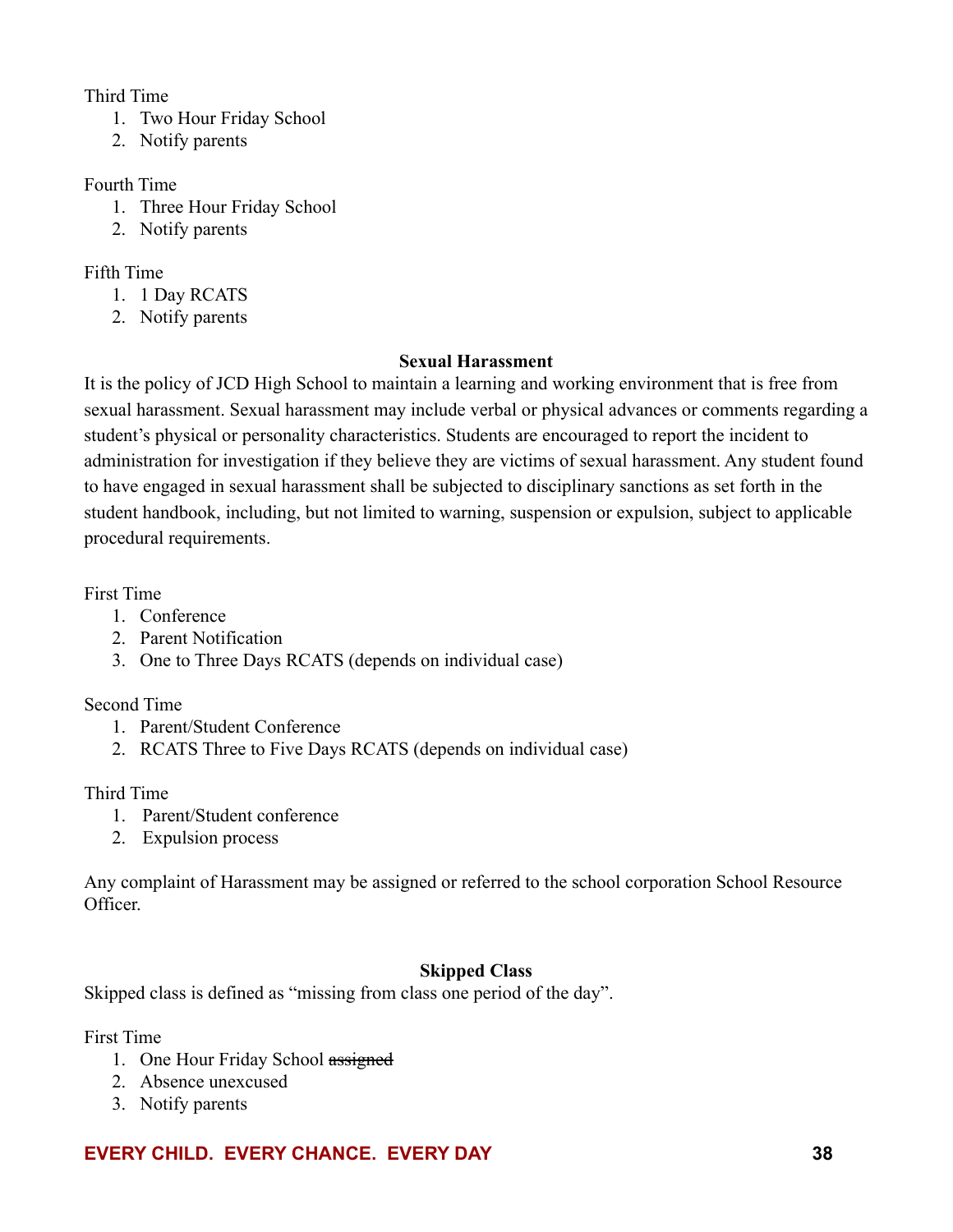Second Time

- 1. Two Hour Friday School
- 2. Absence unexcused
- 3. Parent notified by mail

#### Third Time

- 1. Absence unexcused
- 2. Three Hour Friday School
- 3. Parent notified

### Fourth Time

- 1. Absence unexcused
- 2. Assigned One day of RCATS
- 3. Parent Notified

### Fifth Time

- 1. Absence unexcused
- 2. Expulsion

### **Skipped Friday School**

#### First Time

- 1. One Day RCATS
- 2. Parents notified

#### Second Time

- 1. Two days at RCATS
- 2. Parent notified

#### Third Time

- 1. Three days at RCATS
- 2. Parents notified

#### **Substance Abuse**

### First Time

- 1. Parent/Student conference
- 2. Expulsion

### **Theft**

\*Dependent upon severity of the theft, consequences may vary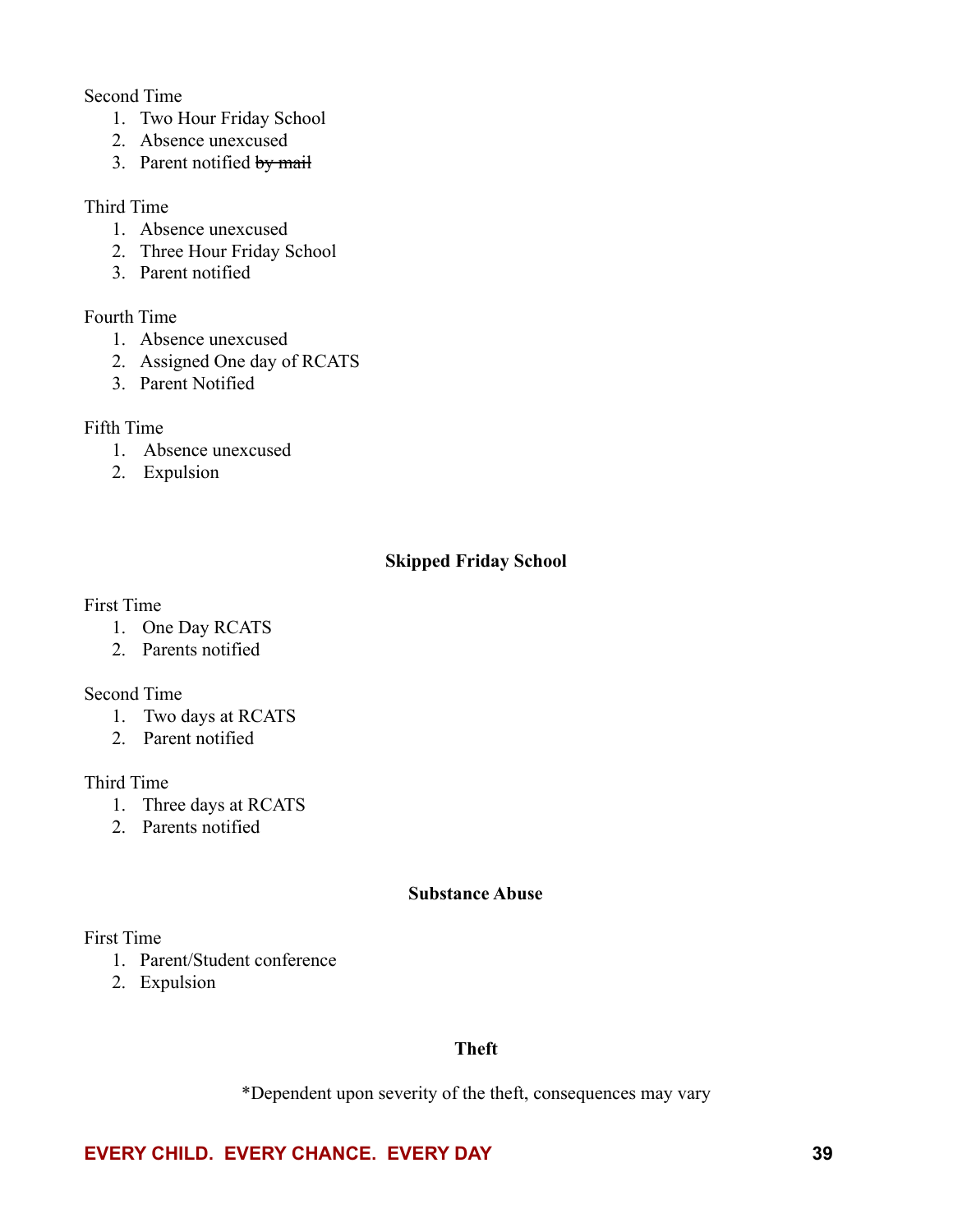First Time

- 1. Restitution
- 2. One Hour Friday School
- 3. Parents notified

Second Time

- 1. Restitution
- 2. Two Hour Friday School
- 3. Parents notified

### Third Time

- 1. Restitution
- 2. Three Hour Friday School
- 3. Parents notified

### Fourth Time

- 1. Restitution
- 2. RCATS for One to Three days
- 3. Parents notified

# **Tobacco Use or Possession- Smoking/Chewing/Vaping Device**

For students and staff, Jac-Cen-Del is a smoke-free and tobacco-free campus. Any student who uses or knowingly possesses tobacco, a tobacco product, or paraphernalia (including vaping devices and e-cigarettes) within a school year will be disciplined according to the following:

### First Time

- 1. Three days at RCATS (Attend Tobacco Education Course)
- 2. Notify parents
- 3. Referral to School Resource Officer

### Second Time

- 1. Five days at RCATS
- 2. Notify parents
- 3. Referral to School Resource Officer

### Third Time

1. Expulsion Process

### **Vandalism**

First Time

- 1. Restitution
- 2. Referral to School Resource Officer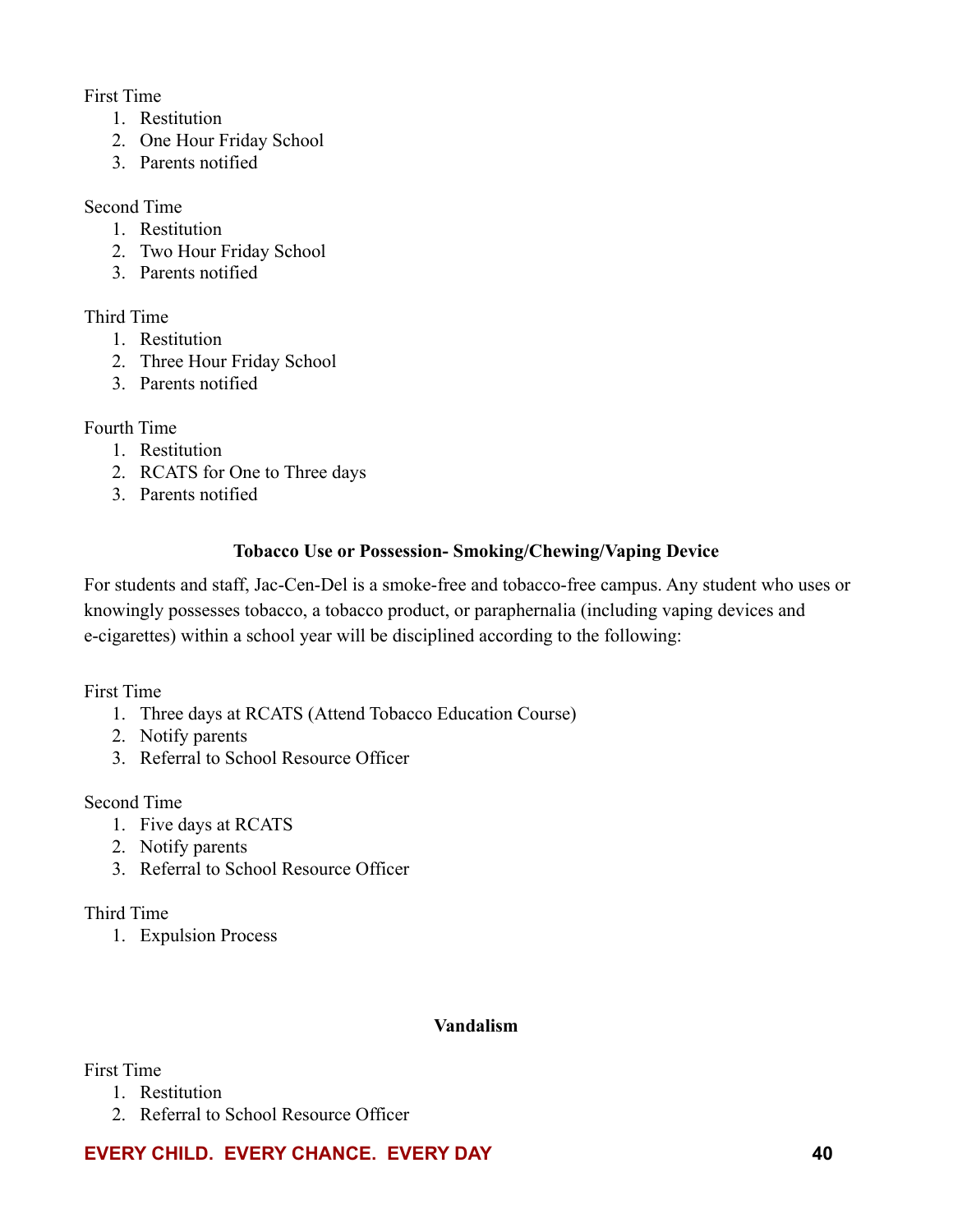- 3. Parent/Student conference (by phone or in person)
- 4. Three days RCATS

Second Time

- 1. Restitution
- 2. Referral to School Resource Officer
- 3. Five Days at RCATS
- 4. Parent/Student conference

Third Time

- 1. Restitution
- 2. Referral to School Resource Officer
- 3. Expulsion Process

#### **DEFACING SCHOOL PROPERTY**

Causing or attempting to cause damage to school property, stealing or attempting to steal school property are specifically prohibited student conduct. Indiana Code 35-43-1-2 states: A person who recklessly, knowingly, or intentionally damages: 1. A school or community center; 2. The grounds: a. Adjacent to; and b. Owned or rented in common with; a structure or facility identified in subdivision 1, 2 or 3; or 3. Personal property contained in a structure or located at a facility identified in subdivision 1, 2, or 3; without the consent of the owner, possessor, or occupant of the property that is damaged, commits institutional criminal mischief, a Class A misdemeanor. However, the offense is a Level 6 felony if the pecuniary loss is at least seven hundred fifty dollars but less than fifty thousand dollars, and a Level 5 felony if the pecuniary loss is at least fifty thousand dollars. Parents are liable under I.C. 34-31-4-1 for the actions of their children in defacing school property to the amount of \$5,000.00. GRAFFITI "Graffiti means any unauthorized inscription, work, figure, or design that is marked, etched, scratched, drawn or painted on a component of any building, structure, or other facility." I.C. 35-31.5-2-146 Under IC 35-43-1-2, if a person is convicted of an offense to a school or community center that involves graffiti, the court may, in addition to any other penalty, order that the person's operator's license be suspended by the BMV for not more than one year. The court may rescind an order for suspension or denial and allow the person to receive a license or permit before the period of suspension or denial ends if the court determines that: a. The person has removed or painted over the graffiti or has made other suitable restitution; and b. The person who owns the property damaged or defaced by the criminal mischief or institutional criminal mischief is satisfied with the removal, painting, or other restitution performed by the person. Parents can be held liable for damages to property caused by their children to the extent of \$5,000.00. (I.C. 34-31-4-1)

#### **POSSESSION OF FIREARMS AND DEADLY WEAPONS**

In accordance with Indiana Code 20-33-8-16, Section 10, a student who brings to school or is in possession of a firearm on school property must be expelled for a period of at least one (1) calendar year. The superintendent has authority to modify the expulsion. A student who brings to school or is in **EVERY CHILD. EVERY CHANCE. EVERY DAY 41**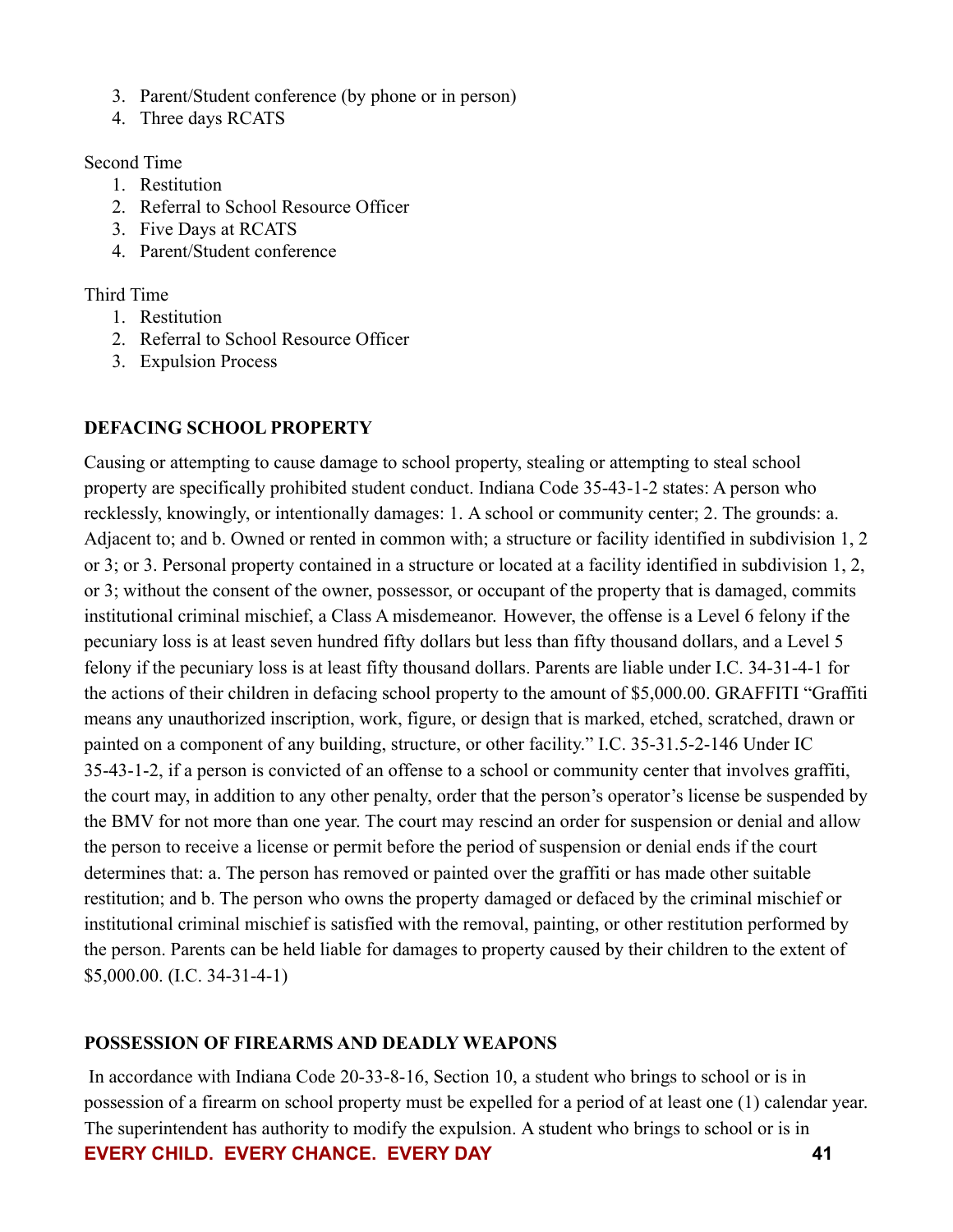possession of a deadly weapon on school property may be expelled for a period of not more than one (1) calendar year. This policy shall also encompass such actions as false fire alarms, bomb threats, or intentional calls to falsely report a dangerous condition. This policy includes the immediate reporting to the appropriate law enforcement agency if a dangerous weapon is found or is suspected to be in the possession of a student of the Jac-Cen-Del School Corporation.

#### **POSSESSION OF INCENDIARY DEVICES**

Students are prohibited from possessing matches, lighters, smoke bombs or fireworks. Penalty for such possession will be at the discretion of the principal or designee.

#### **SUSPENSIONS AND EXPULSIONS**

#### **Suspension means disciplinary action in which**:

- 1. The result of disciplinary action for conduct which is unacceptable.
- 2. May be ten days or less depending upon the rule which is violated, the number of violations, or the requirements of the law.

Suspensions totaling 10 days or more from school may result in a recommendation for expulsion or alternative expulsion program. Alternative expulsion program means disciplinary action in which a student is allowed an opportunity to earn credit online at a location different than Jac-Cen-Del Jr/Sr High School. Students will check-in on a weekly basis with a school representative. Student is responsible for transportation to weekly check-in meeting. The student is responsible for getting online access for course work.

Expulsion means disciplinary action in which a student is separated from school attendance for a period in excess of ten days. Expulsion for possession of a firearm shall extend for at least one calendar year. Expulsion for possession of a deadly weapon may extend up to one calendar year. In accordance with the due process procedures, a student may be expelled from school for the period of the current semester, plus the following semester and summer school. (I.C. 20-33-8-20)

The process of Expulsion requires Discipline Due Process procedures be in place. (I.C. 20-33-8-12) The following is a summary; a full text of the procedure is available from the building principal or the Superintendent's office:

1. A principal may suspend a student from school for not more than ten school days. However, the student may be suspended for more than ten days if a determination is made that the student's continued suspension will prevent or substantially reduce the risk of:

a. Interference with an educational function or school purposes; or

b. A physical injury to the student, other students, school employees or visitors to the school.

2. A principal may not suspend a student before the student has an opportunity for a meeting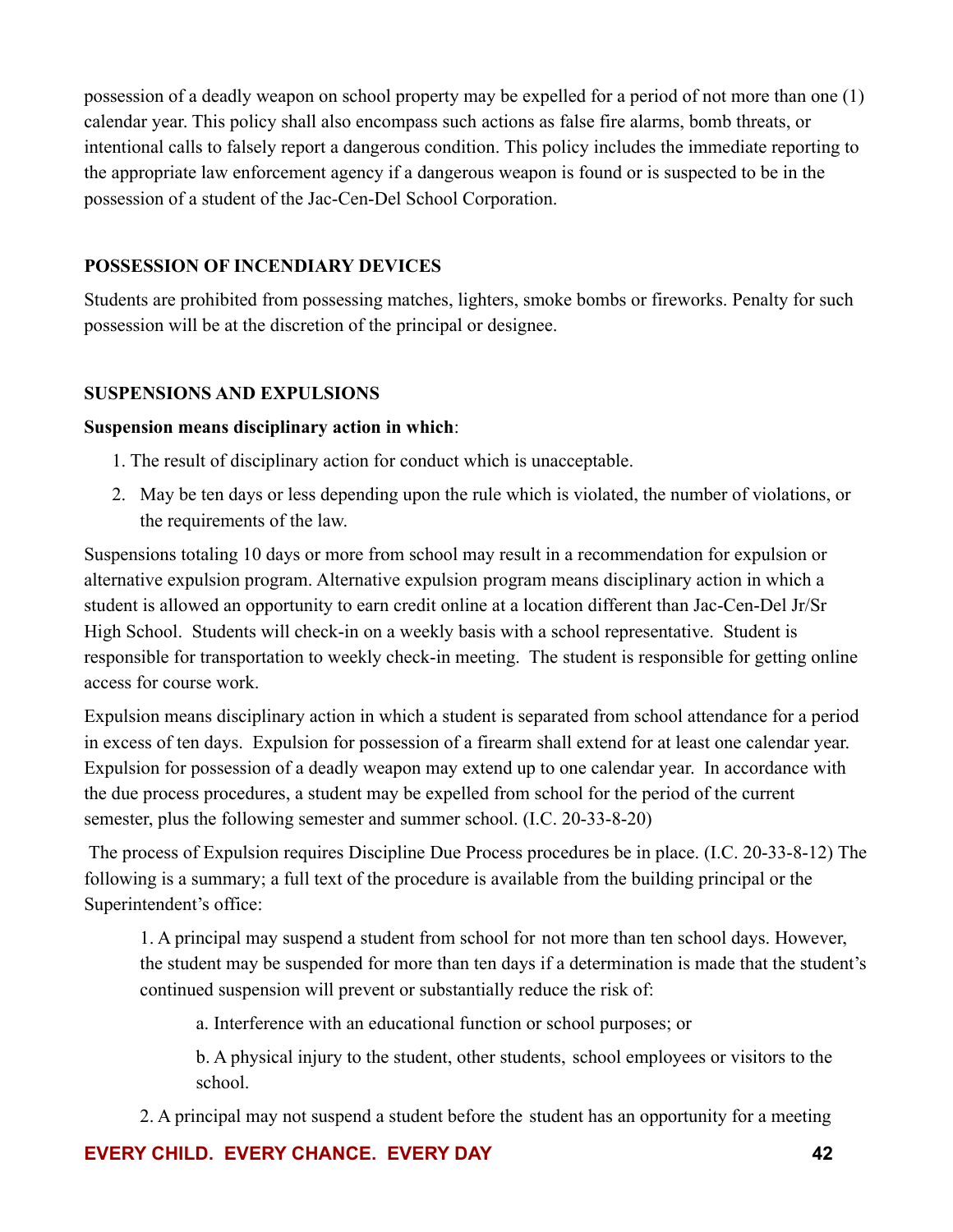during which the student is entitled to:

- a. A written or oral statement of the charges against the student
- b. A summary of evidence against the student, if the student denies the charges,
- c. An opportunity for the student to explain his or her conduct.

3. The principal shall send a written statement to the parent of the suspended student describing the student's misconduct and the action taken by the principal.

4. An expulsion may take place only after the student and the student's parent are given notice of their right to appear at an expulsion meeting. Notice of the right to appear at an expulsion meeting shall:

- a. Be made by certified mail or personal delivery
- b. Contain the reasons for the expulsion
- c. Contain the procedure for requesting an expulsion meeting

5. The person conducting an expulsion meeting:

- a. Shall make a written summary of the evidence heard at the expulsion meeting
- b. May take action that the person finds appropriate, and
- c. Must give notice of the action taken to the student and the student's parent

6. The student or the student's parent may, within ten days of the receipt of a notice of action taken, make a written appeal to the School Board. The School Board may hold a meeting to consider the written summary of evidence and to hear arguments of the principal and the student or the student's parents; or the School Board may vote not to consider the matter.

7. A student or a student's parent who fails to request and appear at an expulsion meeting after receipt of notice of the right to appear at an expulsion meeting forfeits all rights to contest and appeal the expulsion.

8. Students who are suspended or expelled from school are not allowed to attend or participate in any school function, activity or enter upon school property without permission from the administration.

### **SECTION VIII: EXTRA-CURRICULAR CLUB / ORGANIZATION INFORMATION**

All members are re-evaluated each year to maintain a continued high level of membership. Jac-Cen-Del offers several clubs and organizations for the interested student both at the junior high and high school level.

| Sunshine |  |
|----------|--|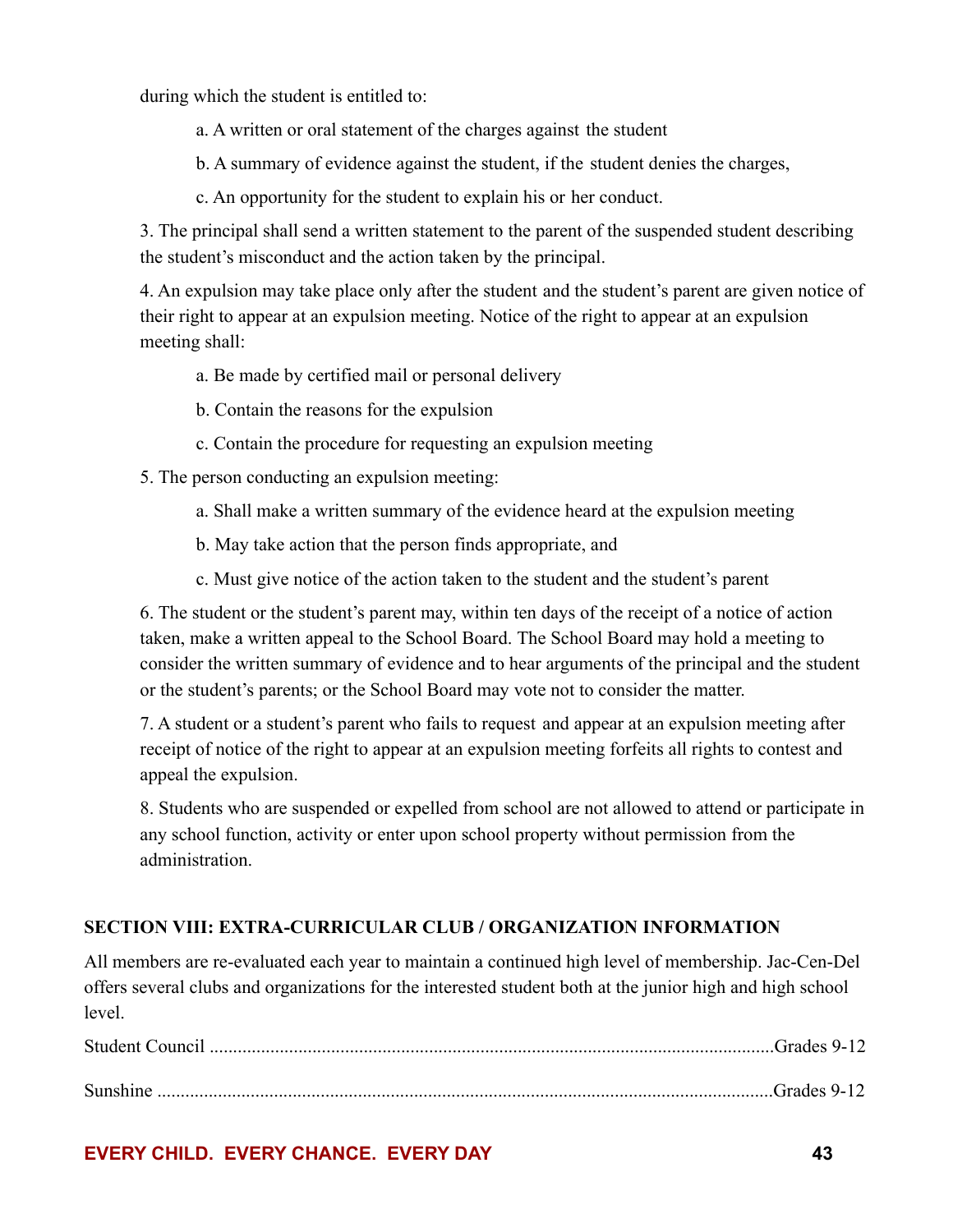### **EXTRACURRICULAR ACTIVITIES PHILOSOPHY**

The Jac-Cen-Del Community School Corporation believes that extracurricular activities are desirable and constitute one of the most important advantages of public schooling for American youth. We further believe: Extracurricular activities have a great potential to contribute to the growth and development of students. The standards and ideals established and practiced will influence greatly the youth, the school, and community; therefore, only the best traditions of good citizenship and conduct will be fostered. The program of activities should be closely integrated with the administrative policies of the school. Extracurricular activities will be governed by rules established by the I.H.S.A.A., other state sponsoring **EVERY CHILD. EVERY CHANCE. EVERY DAY 44**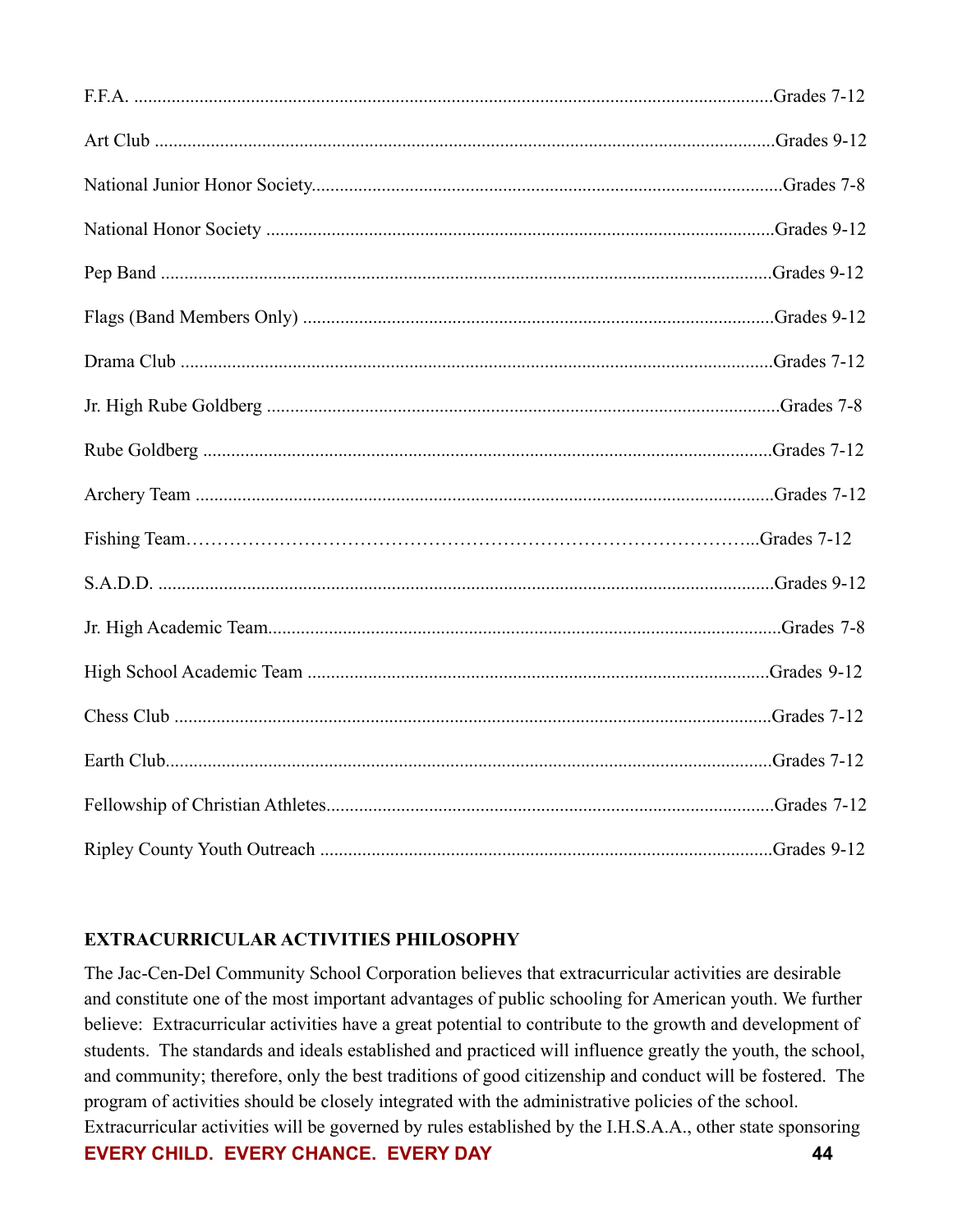organizations and regulations adopted by the Jac-Cen-Del Community School Corporation. The will to win is a natural, desirable human trait; it is, however, not to be attained at the price of unfair advantage or violations of established rules and principles. The welfare of students takes precedence over any other interest. All activities are school controlled and school directed. Extracurricular sponsors and/or coaches should be a tightly-knit organization; all activities should be considered in perspective with the rest of the school program and each other.

#### **OBJECTIVES FOR PARTICIPATION**

At Jac-Cen-Del Jr/Sr. High School students are expected to: present a positive image of school activities to the parents and community, to seek playing excellence within the boundaries of good sportsmanship and good student mental health, to encourage growth and development of the activities to raise the number of participants, to allow students to experience situations and circumstances similar to those in the "real world" to further develop their abilities for decision making, toleration, cooperation, etc. The students will develop a sense of unity among the student body, faculty and community through the activity programs while also developing positive leisure time activities to utilize as they develop into adults and to develop vocational skills and techniques for future success in the workforce

#### **NATIONAL HONOR SOCIETY**

The purpose of Jac-Cen-Del's chapter of National Honor Society is to encourage high scholarship, to promote worthy leadership, to render service and to develop high character. Therefore, membership in the organization is based on the student's scholarship, leadership, service and character. Sophomores through Seniors with at least a "B" GPA are considered for membership. The final determination of membership is made by the faculty advisors after a review of each eligible student's character, service, leadership and scholarship. Each NHS member is required to carry four "solid" subjects each semester. Members must maintain a "B" average, display positive character traits, attend mandatory meetings, and document 25 service hours per semester to remain a member of NHS. Failure to do so will result in academic or discipline probation. If continued, this will result in removal from the NHS chapter.

#### **NATIONAL JUNIOR HONOR SOCIETY**

The purpose of Jac-Cen-Del's chapter of National Junior Honor Society is to encourage high scholarship, to promote worthy leadership, to render service and to develop high character. Seventh Graders through Ninth Graders with at least a "B" GPA are considered for membership. Students may have only one detention (and that can be only for tardies) to be eligible for NJHS. The final determination of membership is made by the faculty advisors based on the student's scholarship, leadership, service and character. Members must maintain a "B" average, display positive character traits, attend mandatory meetings, and document 25 service hours per semester to remain a member of NHS. Failure to do so will result in academic or discipline probation. If continued, this will result in removal from the NHS chapter.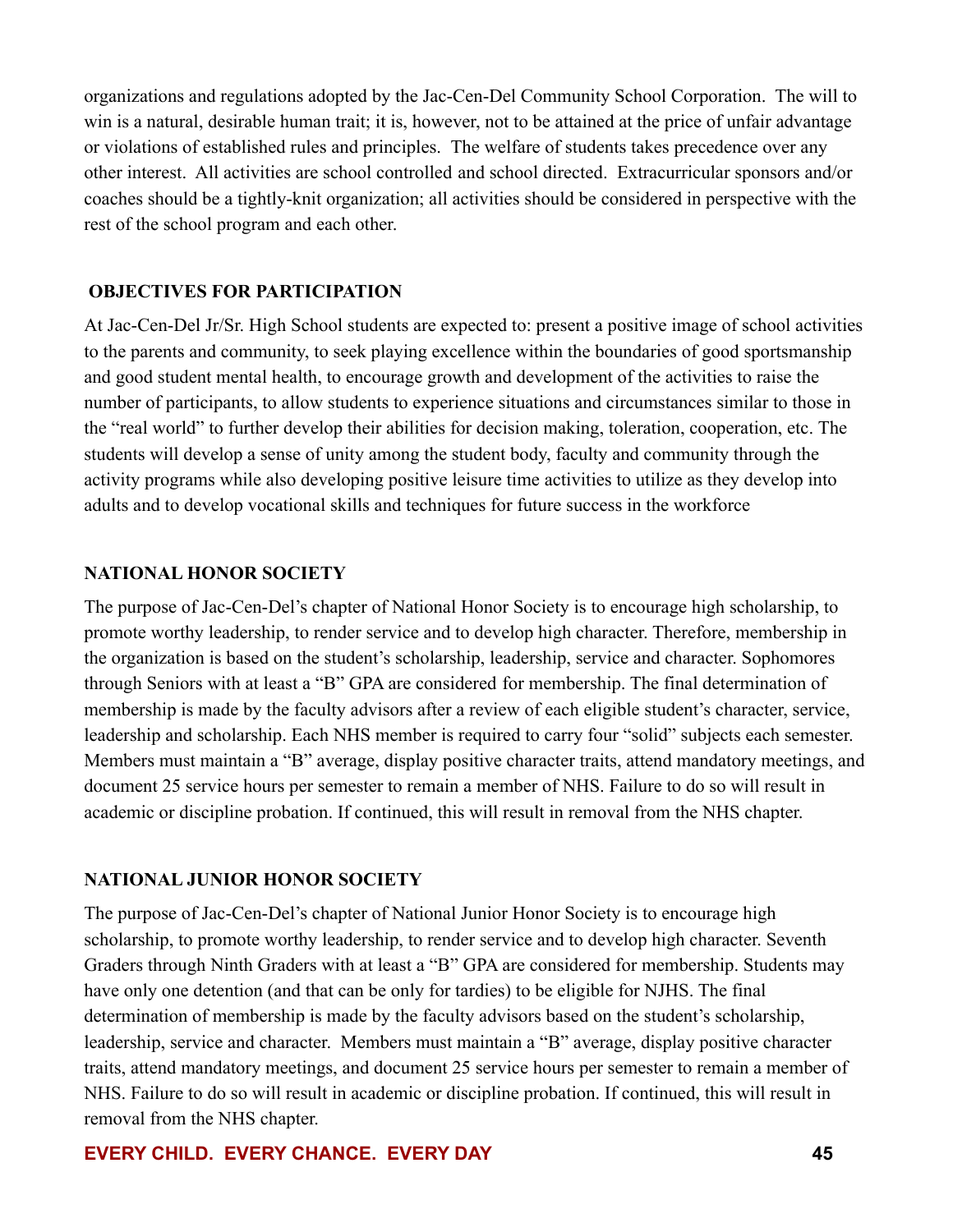### **SECTION IX: STUDENT ACTIVITIES CONDUCT**

As a Jac-Cen-Del student, every individual becomes a personal representative of the student body, school, and community. Every student's conduct is under constant scrutiny and evaluation not only during the particular activity or season, but also at all other times, including school vacation periods; therefore, a student's appearance and conduct must be, at all times, beyond reproach. A student is to be a good example as a student, as a citizen and as a participant. Participation in a J-C-D activity is allowed at the discretion of the sponsor and/or coach of that activity, subject to review by the principal, in accordance with Indiana law and the requirements, where applicable, of minimum due process of law. In addition, a student participant must meet or exceed those rules and regulations set forth by Jac-Cen-Del School Corporation, the I.H.S.A.A. and any other state sponsoring organization. Six general statements of policy regarding rules and regulations are applicable to all extracurricular participants of Jac-Cen-Del. These rules and regulations will be adhered to by all sponsors/coaches and students.

**Good Standing:** The student must attain and maintain good standing throughout his/her activity career at Jac-Cen-Del. Good standing can be lost when a student violates rules related to the following:

- A. IHSAA eligibility rules
- B. Alcohol and substance abuse
- C. Jac-Cen-Del Community School Corporation rules and regulations
- D. Tobacco and tobacco products
- E. Expulsion from team or activity
- F. Expulsion from school
- G. Not completing a season
- H. Any other violation not listed but deemed serious enough to warrant loss of Good Standing when a student loses good standing, he/ she:

1. Will be prohibited from participating in activities for a length of time as determined by the nature of the act

2. Will be expelled from the activity for those types of violations which call for expulsion

3. Will not receive any awards in an activity until good standing has been re-established. Standards, Rules and Regulations: The following are standards, rules and regulations which student participants in activities will adhere to:

1. Attendance and Participation: Students must attend classes for the full day to practice or participate in activities or contests on that day. Verified doctor's appointments are acceptable.

2. Attitude: A student shall display exemplary attitude, behavior and citizenship at all times.

3. Rumors: A student will be interviewed by a coach, advisor, sponsor or administrator if information is obtained through rumors concerning inappropriate behavior. The student will be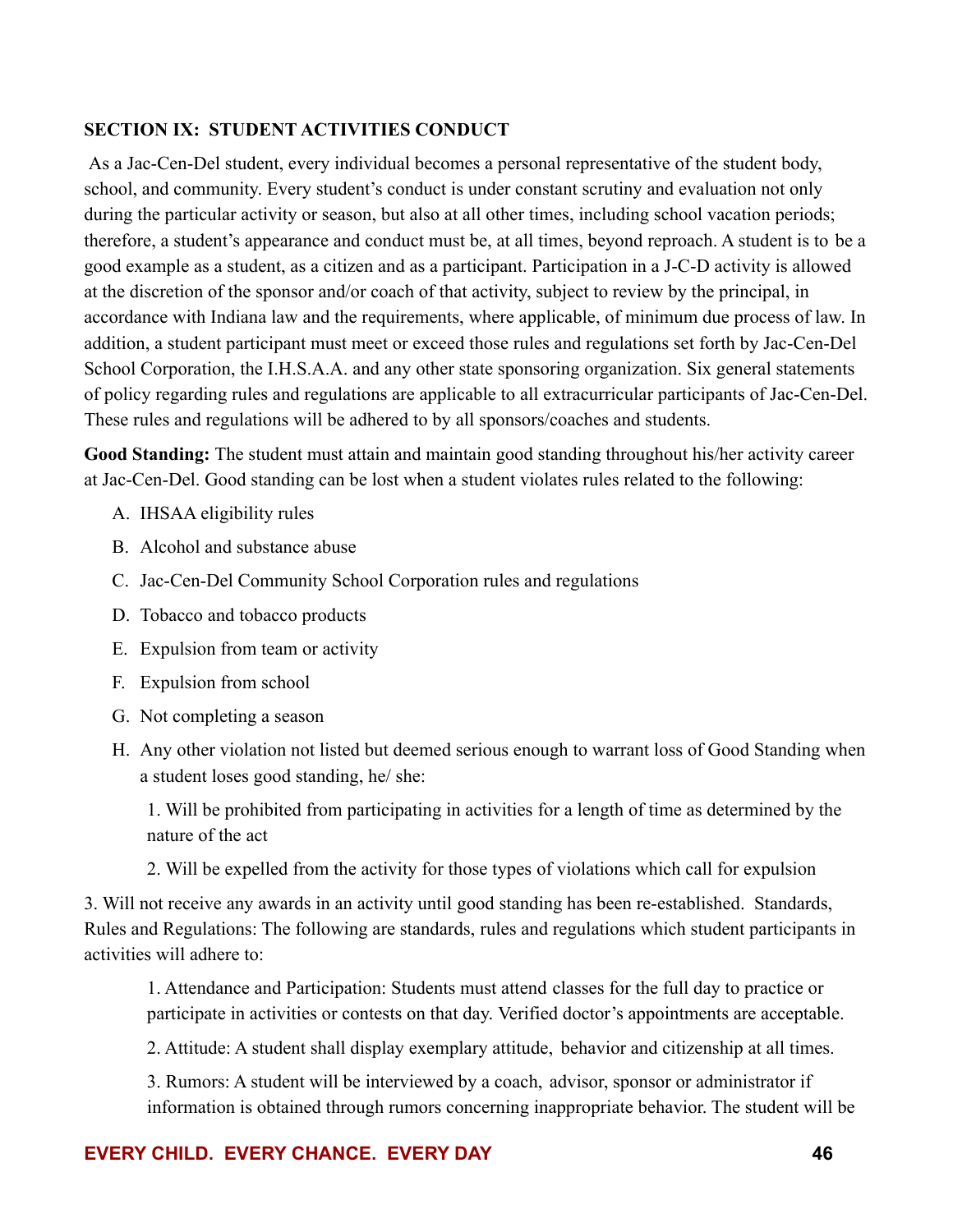informed of the situation and advised of consequences of inappropriate behavior.

4. Lost Equipment: The student must return all equipment issued to him/her. Equipment which is lost or stolen will require restitution.

5. Quitting the Activity or Organization: A student must remain in the activity or on the squad until the entire schedule is completed. A student who quits without the sponsor or coach's permission will forfeit any awards.

6. Responsibility: The conduct of all students during any part of the activity will be under the direction and rules of Jac-Cen-Del and the sponsor or coach.

**Eligibility Requirements**: These are determined by the organization, whether local or state sponsored. They may be acquired from any sponsor or coach.

**Controlled Substances**: These shall not be possessed, sold, used or transmitted. Penalties will be administered within the guidelines of Jac-Cen-Del School Corporation Policy and State Law.

**Administrators, Sponsors, and/or Coaches**: Additional guidelines may be set by sponsors or coaches.

# **INSURANCE**

To eliminate any confusion relative to activity injuries' expenses and insurance, please note the following: The Jac-Cen-Del Community School Corporation expects each student to have accident coverage before participating in extracurricular activities. The Jac-Cen-Del Community School Corporation will not pay any injury related expenses sustained by extracurricular participants.

# **STUDENT ACTIVITY CODE OF CONDUCT POLICY**

------------------------------------------------------------------------------------------------------------------------------

# **INTRODUCTION**

For the purpose of providing a safe, drug and alcohol free school environment, this policy provides accountability for appropriate student conduct for those students who are involved in extracurricular and co-curricular activities as well as those students who drive to school and attend dances/prom/overnight school trips. This policy offers redirection and opportunities for help to those students who violate the Code of Conduct.

Students could have a violation of the Code of Conduct by any of the following but not limited to:

- Positive Random Drug Testing Result
- Positive Drug Test as a result of Reasonable Suspicion
- Arrest
- Self-Report of Violation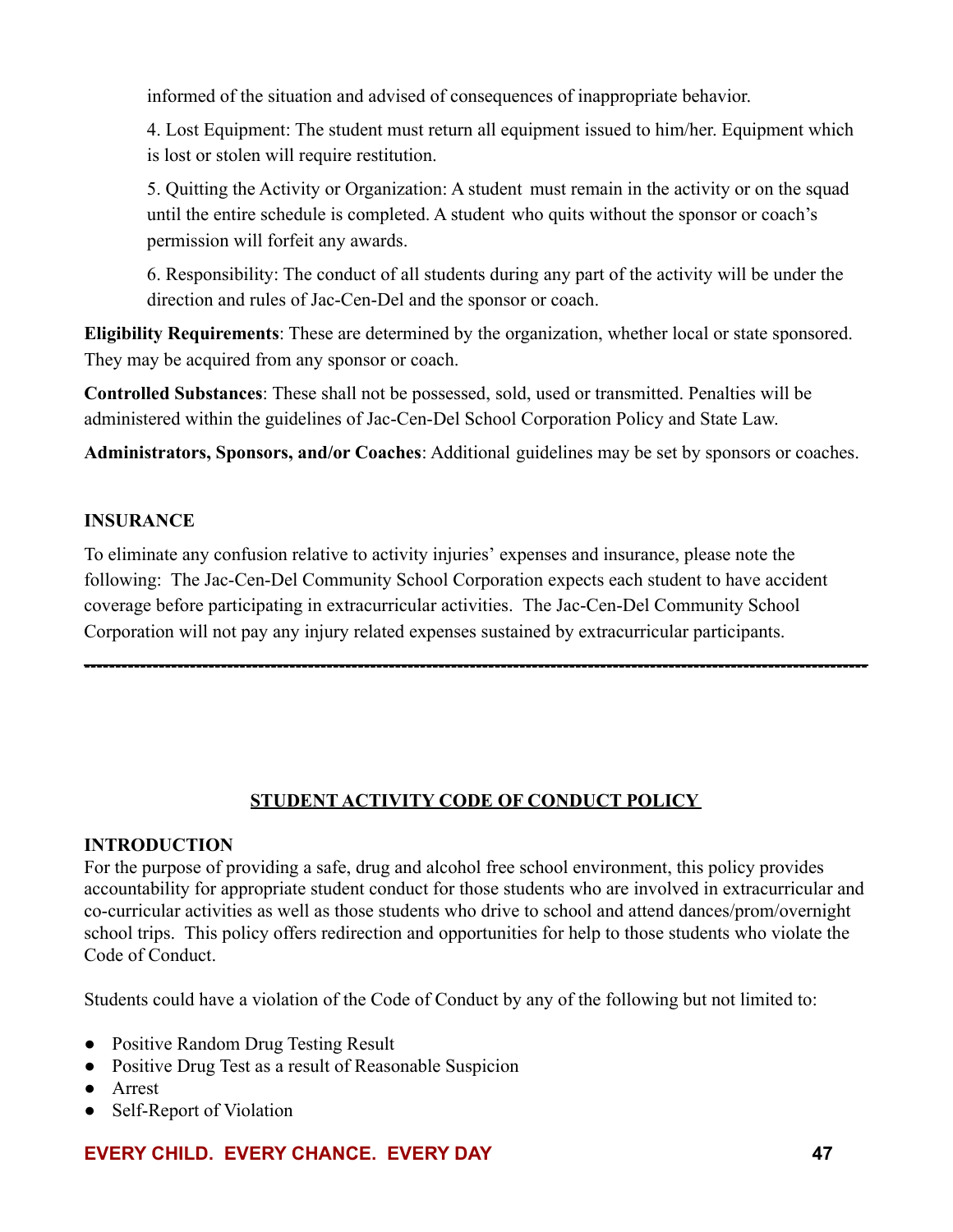- Police Report
- Act of Delinquency
- Other Major Handbook Violations

*\*If a student violation that is not previously discussed in this policy occurs, the administration has the discretion to investigate and determine if this policy applies to the violation and then to apply appropriate consequences.*

\*\*This Code of Conduct is in effect 365 days a year.

### **CONSEQUENCES FOR VIOLATIONS**

#### **First Violation**

For the first violation of offenses listed in the above list or in the student handbook, a student will lose extra-curricular and co-curricular privileges (non-athletic) for one calendar month.

#### **Second Violation**

For the second violation of offenses listed in the above list or in the student handbook, students will lose extra-curricular and co-curricular activities (non-athletic) for a period of two calendar months.

#### **Third Violation**

The student shall be excluded from all extracurricular activities for 365 days (one calendar year) from the day the third violation is verified. The student may resume activities after 365 days and only if the following conditions are met:

#### **Fourth Violation**

The student shall be excluded from extracurricular and co-curricular activities as well as driving to school, attending dances/prom, and overnight school trips for the remainder of the student's high school career.

### **SELF-REPORTING**

Students will be able to self-report any violation to a Jac-Cen-Del Jr. Sr. High School administrator, coach or sponsor prior to the independent verification of a violation and within 48 hours of the violation. Students will not be able to self-report once they have been notified of their selection to be tested through the random drug-testing program. Students who self-report may resume activities two weeks from the date of confirmation if requirements (stated above) are met.

No student will have the opportunity to exercise the self-reporting option more than once during attendance at Jac-Cen-Del Jr. Sr. High School.

### **ADDITIONAL INFORMATION**

At the discretion of administrators, all students attending high school functions may be required to submit to a Breathalyzer test as a condition of admittance. Breathalyzers may also be used in the case of reasonable suspicion of alcohol use.

At any time, a parent may require that their student be tested utilizing the school's contracted hospital drug testing lab. The process will occur at the school, and at the parent's expense. The student will be